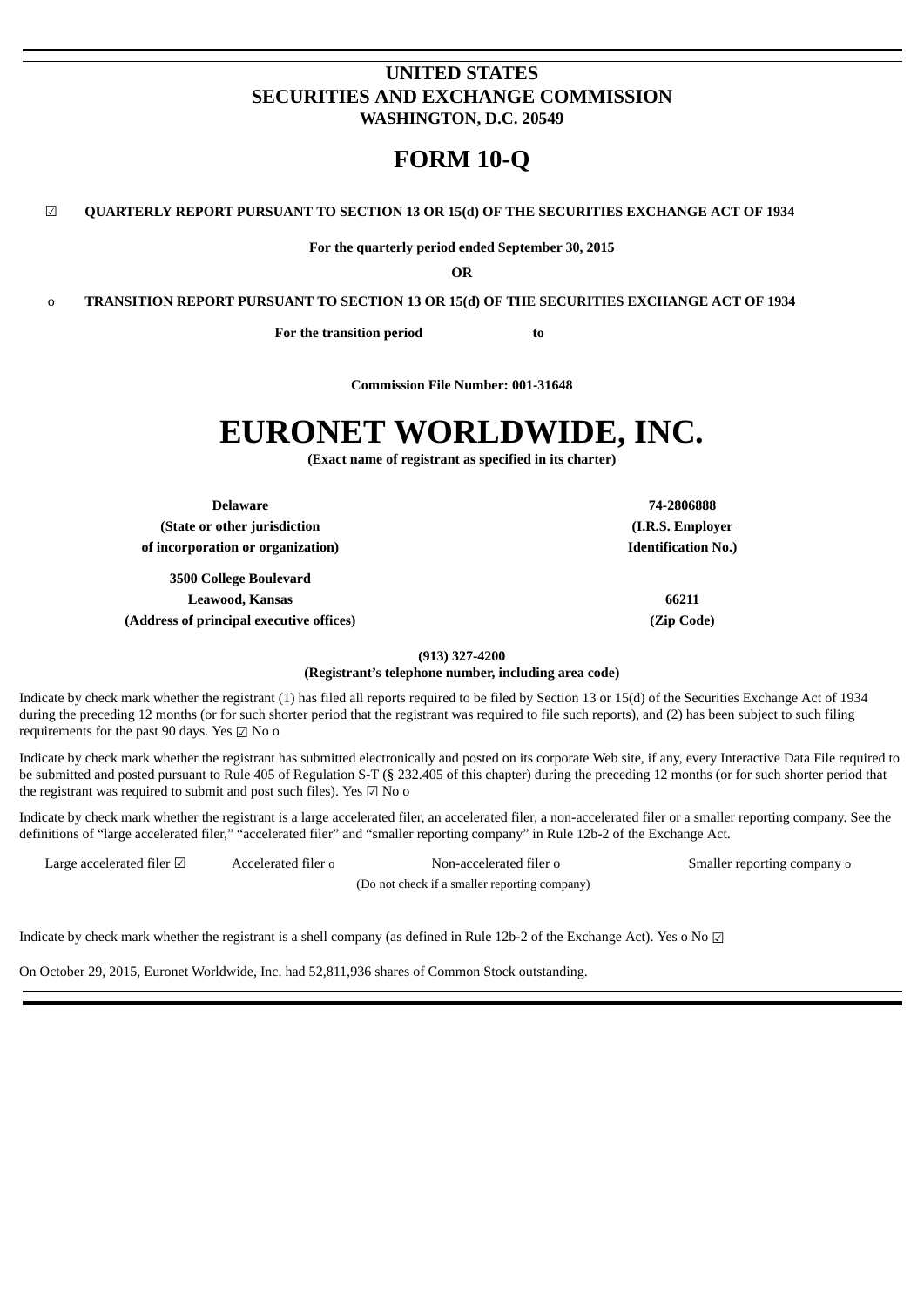# **EURONET WORLDWIDE, INC. AND SUBSIDIARIES**

# **Table of Contents**

# **PART I—FINANCIAL [INFORMATION](#page-1-0)**

<span id="page-1-0"></span>

| Item 1.        | <b>Financial Statements (unaudited)</b>                                                                                | 3               |
|----------------|------------------------------------------------------------------------------------------------------------------------|-----------------|
|                | Consolidated Balance Sheets as of September 30, 2015 and December 31, 2014                                             | <u>3</u>        |
|                | Consolidated Statements of Income for the Three and Nine Months Ended September 30, 2015 and 2014                      | $\overline{4}$  |
|                | Consolidated Statements of Comprehensive Income (Loss) for the Three and Nine Months Ended September 30, 2015 and 2014 | <u>5</u>        |
|                | Consolidated Statements of Cash Flows for the Nine Months Ended September 30, 2015 and 2014                            | $6\overline{6}$ |
|                | Notes to the Unaudited Consolidated Financial Statements                                                               |                 |
| Item 2.        | Management's Discussion and Analysis of Financial Condition and Results of Operations                                  | 20              |
| Item 3.        | <b>Quantitative and Qualitative Disclosures About Market Risk</b>                                                      | <u>38</u>       |
| Item 4.        | <b>Controls and Procedures</b>                                                                                         | 39              |
|                | <b>PART II-OTHER INFORMATION</b>                                                                                       |                 |
| <b>Item 1.</b> | <b>Legal Proceedings</b>                                                                                               | <u>39</u>       |
| Item 1A.       | <b>Risk Factors</b>                                                                                                    | <u>39</u>       |
| Item 6.        | Exhibits                                                                                                               | 40              |
|                | <b>Signatures</b>                                                                                                      | 41              |

**Page**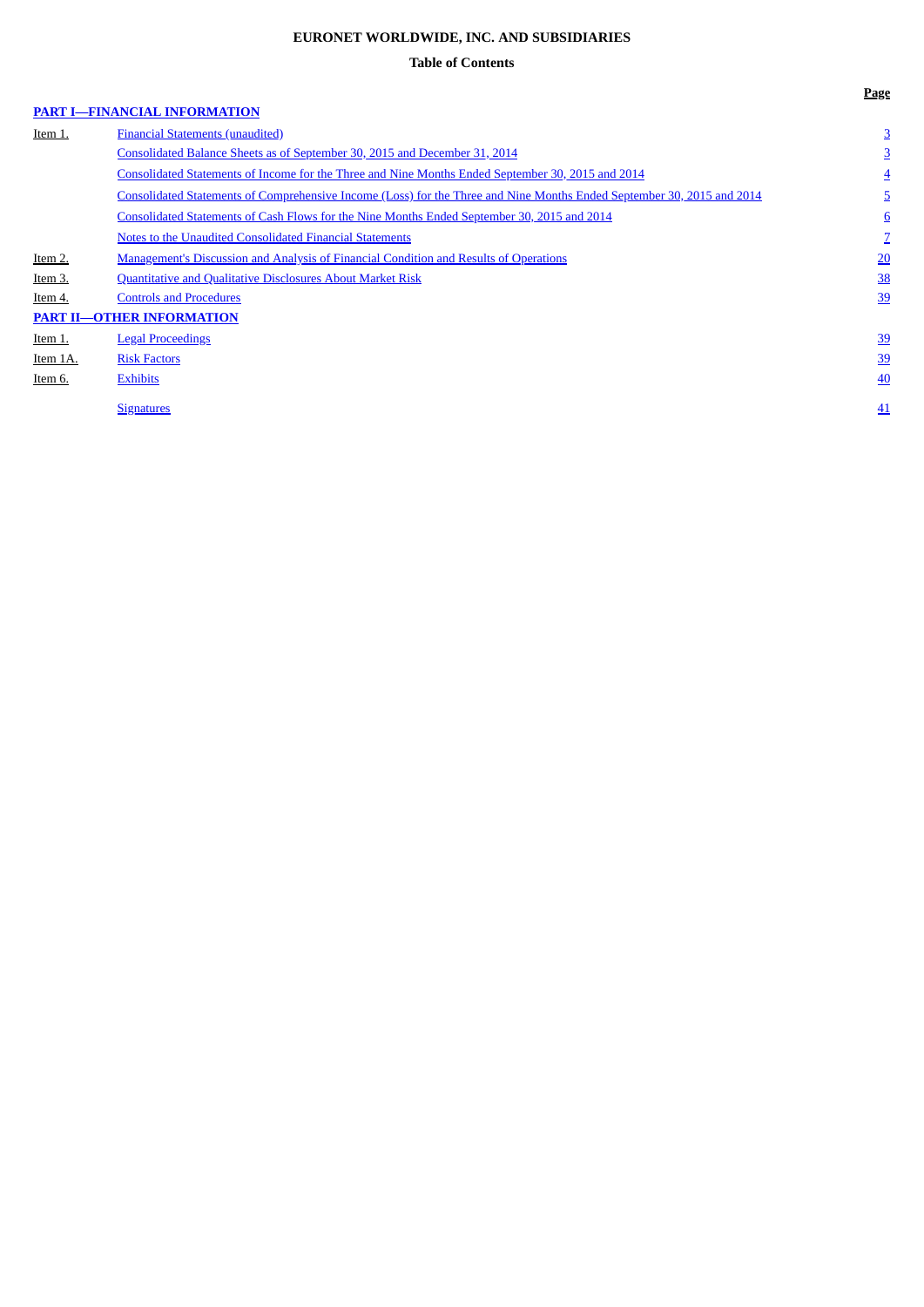### **PART I—FINANCIAL INFORMATION**

# <span id="page-2-1"></span><span id="page-2-0"></span>**ITEM 1. FINANCIAL STATEMENTS (UNAUDITED)**

### **EURONET WORLDWIDE, INC. AND SUBSIDIARIES CONSOLIDATED BALANCE SHEETS (In thousands, except share and per share data)**

|                                                                                                                                           | As of |                       |    |                      |
|-------------------------------------------------------------------------------------------------------------------------------------------|-------|-----------------------|----|----------------------|
|                                                                                                                                           |       | September 30,<br>2015 |    | December 31,<br>2014 |
|                                                                                                                                           |       | (unaudited)           |    |                      |
| <b>ASSETS</b>                                                                                                                             |       |                       |    |                      |
| Current assets:                                                                                                                           |       |                       |    |                      |
| Cash and cash equivalents                                                                                                                 | \$    | 528,834               | \$ | 468,010              |
| Restricted cash                                                                                                                           |       | 40,717                |    | 68,028               |
| Inventory — PINs and other                                                                                                                |       | 56,391                |    | 85,675               |
| Trade accounts receivable, net of allowances for doubtful accounts of \$20,139 at September 30, 2015 and<br>\$20,546 at December 31, 2014 |       | 330,144               |    | 375,579              |
| Prepaid expenses and other current assets                                                                                                 |       | 130,857               |    | 108,624              |
| Total current assets                                                                                                                      |       | 1,086,943             |    | 1,105,916            |
| Property and equipment, net of accumulated depreciation of \$240,057 at September 30, 2015 and \$239,607 at<br>December 31, 2014          |       | 149,506               |    | 125,307              |
| Goodwill                                                                                                                                  |       | 686,359               |    | 599,863              |
| Acquired intangible assets, net of accumulated amortization of \$126,039 at September 30, 2015 and \$113,153 at<br>December 31, 2014      |       | 173,974               |    | 158,267              |
| Other assets, net of accumulated amortization of \$36,159 at September 30, 2015 and \$30,276 at December 31, 2014                         |       | 68,963                |    | 62,206               |
| <b>Total assets</b>                                                                                                                       | \$    | 2,165,745             | \$ | 2,051,559            |
| <b>LIABILITIES AND EQUITY</b>                                                                                                             |       |                       |    |                      |
| Current liabilities:                                                                                                                      |       |                       |    |                      |
| Trade accounts payable                                                                                                                    | \$    | 388,323               | \$ | 445,984              |
| Accrued expenses and other current liabilities                                                                                            |       | 402,960               |    | 336,361              |
| Current portion of capital lease obligations                                                                                              |       | 1,905                 |    | 2,216                |
| Short-term debt obligations and current maturities of long-term debt obligations                                                          |       | 12,303                |    | 11,156               |
| Income taxes payable                                                                                                                      |       | 14,549                |    | 19,248               |
| Deferred revenue                                                                                                                          |       | 30,609                |    | 33,916               |
| Total current liabilities                                                                                                                 |       | 850,649               |    | 848,881              |
| Debt obligations, net of current portion                                                                                                  |       | 449,318               |    | 410,368              |
| Capital lease obligations, net of current portion                                                                                         |       | 4,005                 |    | 2,148                |
| Deferred income taxes                                                                                                                     |       | 44,065                |    | 38,959               |
| Other long-term liabilities                                                                                                               |       | 20,074                |    | 18,391               |
| <b>Total liabilities</b>                                                                                                                  |       | 1,368,111             |    | 1,318,747            |
|                                                                                                                                           |       |                       |    |                      |
| Equity:                                                                                                                                   |       |                       |    |                      |
| Euronet Worldwide, Inc. stockholders' equity:<br>Preferred Stock, \$0.02 par value. 10,000,000 shares authorized; none issued             |       |                       |    |                      |
| Common Stock, \$0.02 par value. 90,000,000 shares authorized; 57,707,721 issued at September 30, 2015 and                                 |       |                       |    |                      |
| 56,464,187 issued at December 31, 2014                                                                                                    |       | 1,154                 |    | 1,129                |
| Additional paid-in-capital                                                                                                                |       | 1,015,258             |    | 955,715              |
| Treasury stock, at cost, 4,928,927 shares at September 30, 2015 and 4,867,420 shares at December 31, 2014                                 |       | (138, 182)            |    | (133,788)            |
| Retained earnings                                                                                                                         |       | 70,940                |    | 5,619                |
| Accumulated other comprehensive loss                                                                                                      |       | (153,076)             |    | (97, 922)            |
| Total Euronet Worldwide, Inc. stockholders' equity                                                                                        |       | 796,094               |    | 730,753              |
| Noncontrolling interests                                                                                                                  |       | 1,540                 |    | 2,059                |
| Total equity                                                                                                                              |       | 797,634               |    | 732,812              |
| Total liabilities and equity                                                                                                              | \$    | 2,165,745             | \$ | 2,051,559            |

<span id="page-2-2"></span>See accompanying notes to the unaudited consolidated financial statements.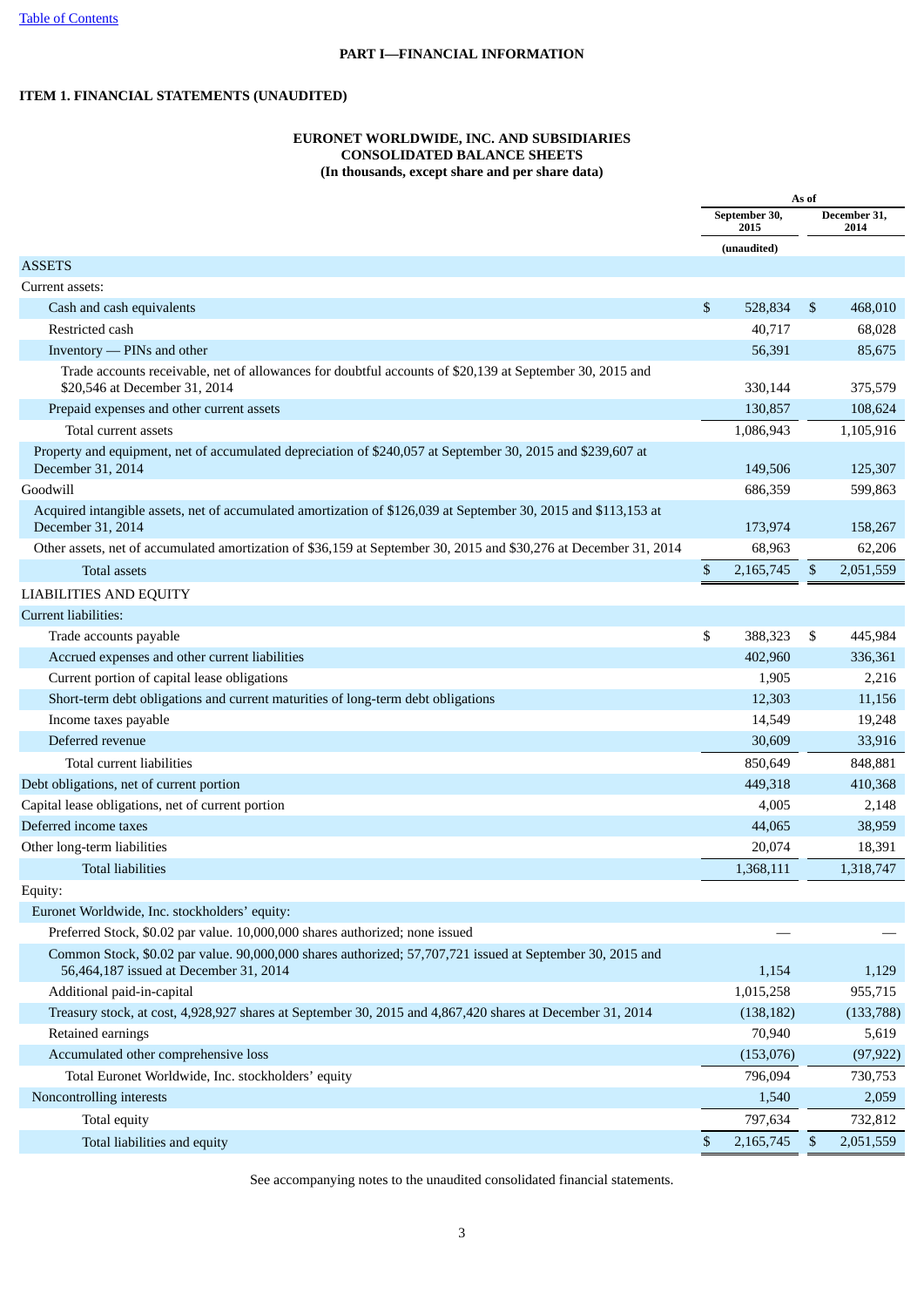# **EURONET WORLDWIDE, INC. AND SUBSIDIARIES CONSOLIDATED STATEMENTS OF INCOME (Unaudited, in thousands, except share and per share data)**

|                                                                          |              | <b>Three Months Ended</b><br>September 30, |                           |            | <b>Nine Months Ended</b><br>September 30, |                 |
|--------------------------------------------------------------------------|--------------|--------------------------------------------|---------------------------|------------|-------------------------------------------|-----------------|
|                                                                          |              | 2015                                       |                           | 2014       | 2015                                      | 2014            |
| Revenues                                                                 | $\mathbb{S}$ | 481,373                                    | $\sqrt{3}$                | 453,422    | \$<br>1,301,683                           | \$<br>1,202,199 |
| Operating expenses:                                                      |              |                                            |                           |            |                                           |                 |
| Direct operating costs                                                   |              | 282,313                                    |                           | 274,814    | 791,749                                   | 743,789         |
| Salaries and benefits                                                    |              | 67,070                                     |                           | 64,587     | 192,158                                   | 178,529         |
| Selling, general and administrative                                      |              | 43,723                                     |                           | 43,968     | 116,373                                   | 117,820         |
| Depreciation and amortization                                            |              | 17,993                                     |                           | 19,321     | 51,786                                    | 52,819          |
| Total operating expenses                                                 |              | 411,099                                    |                           | 402,690    | 1,152,066                                 | 1,092,957       |
| Operating income                                                         |              | 70,274                                     |                           | 50,732     | 149,617                                   | 109,242         |
| Other income (expense):                                                  |              |                                            |                           |            |                                           |                 |
| Interest income                                                          |              | 539                                        |                           | 797        | 1,642                                     | 1,956           |
| Interest expense                                                         |              | (6,690)                                    |                           | (3,046)    | (18, 482)                                 | (7, 476)        |
| Loss from unconsolidated affiliates                                      |              |                                            |                           | (33)       |                                           | (64)            |
| Foreign currency exchange loss, net                                      |              | (16, 010)                                  |                           | (711)      | (34,066)                                  | (5,067)         |
| Other (losses) gains                                                     |              | (73)                                       |                           |            | 315                                       |                 |
| Other expense, net                                                       |              | (22, 234)                                  |                           | (2,993)    | (50, 591)                                 | (10, 651)       |
| Income before income taxes                                               |              | 48,040                                     |                           | 47,739     | 99,026                                    | 98,591          |
| Income tax expense                                                       |              | (16, 716)                                  |                           | (12, 830)  | (34,056)                                  | (27, 261)       |
| Net income                                                               |              | 31,324                                     |                           | 34,909     | 64,970                                    | 71,330          |
| Net loss attributable to noncontrolling interests                        |              | 10                                         |                           | 128        | 351                                       | 231             |
| Net income attributable to Euronet Worldwide, Inc.                       | \$           | 31,334                                     | \$                        | 35,037     | \$<br>65,321                              | \$<br>71,561    |
| Earnings per share attributable to Euronet Worldwide, Inc. stockholders: |              |                                            |                           |            |                                           |                 |
| <b>Basic</b>                                                             | $\,$         | 0.60                                       | $\boldsymbol{\mathsf{S}}$ | 0.67       | \$<br>1.25                                | \$<br>1.39      |
| <b>Diluted</b>                                                           | \$           | 0.57                                       | \$                        | 0.64       | \$<br>1.21                                | \$<br>1.33      |
|                                                                          |              |                                            |                           |            |                                           |                 |
| Weighted average shares outstanding:                                     |              |                                            |                           |            |                                           |                 |
| <b>Basic</b>                                                             |              | 52,617,245                                 |                           | 52,512,474 | 52,075,388                                | 51,658,823      |
| Diluted                                                                  |              | 54, 544, 763                               |                           | 54,619,793 | 53,944,248                                | 53,740,151      |
|                                                                          |              |                                            |                           |            |                                           |                 |

<span id="page-3-0"></span>See accompanying notes to the unaudited consolidated financial statements.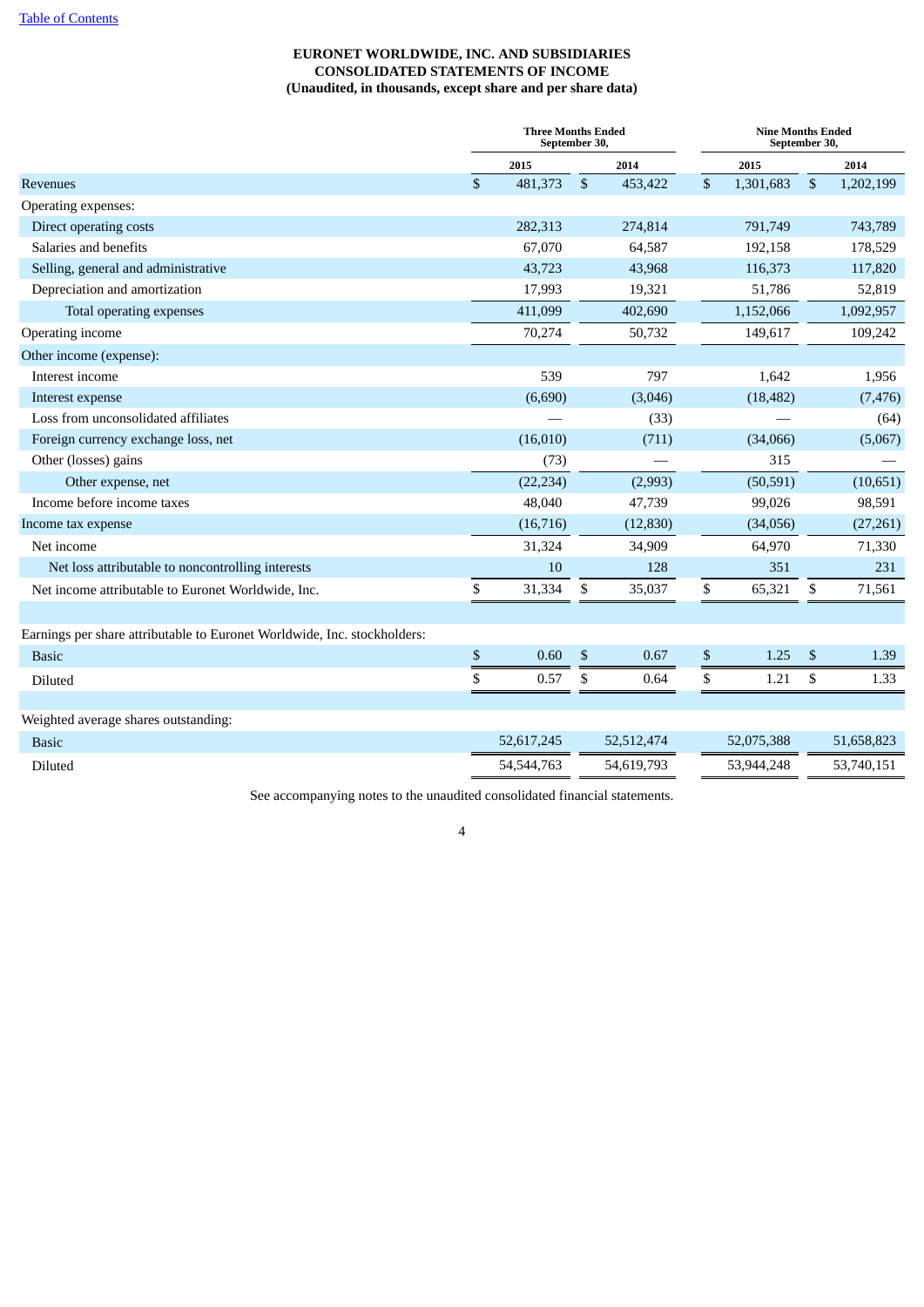### **EURONET WORLDWIDE, INC. AND SUBSIDIARIES CONSOLIDATED STATEMENTS OF COMPREHENSIVE INCOME (LOSS) (Unaudited, in thousands)**

<span id="page-4-0"></span>

|                                                                     | <b>Three Months Ended</b><br>September 30, |           |  |           |  |          | <b>Nine Months Ended</b><br>September 30, |          |  |
|---------------------------------------------------------------------|--------------------------------------------|-----------|--|-----------|--|----------|-------------------------------------------|----------|--|
|                                                                     | 2015<br>2014                               |           |  | 2015      |  | 2014     |                                           |          |  |
| Net income                                                          |                                            | 31,324    |  | 34,909    |  | 64,970   |                                           | 71,330   |  |
| Translation adjustment                                              |                                            | (20, 325) |  | (61, 557) |  | (55,265) |                                           | (54,221) |  |
| Comprehensive income (loss)                                         |                                            | 10,999    |  | (26, 648) |  | 9.705    |                                           | 17,109   |  |
| Comprehensive loss attributable to noncontrolling interests         |                                            | 6         |  | 257       |  | 462      |                                           | 371      |  |
| Comprehensive income (loss) attributable to Euronet Worldwide, Inc. |                                            | 11,005    |  | (26, 391) |  | 10,167   |                                           | 17,480   |  |

See accompanying notes to the unaudited consolidated financial statements.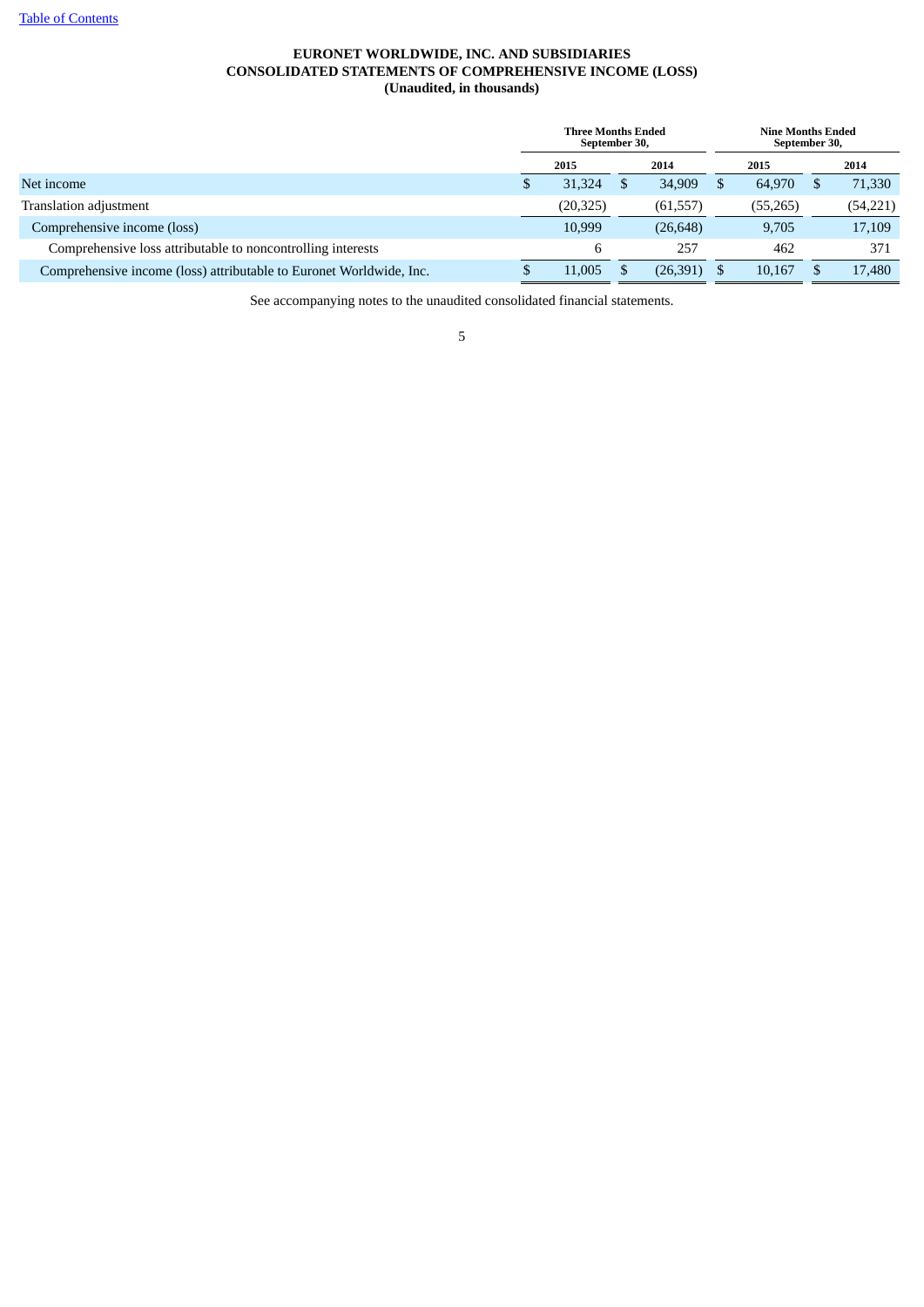## **EURONET WORLDWIDE, INC. AND SUBSIDIARIES CONSOLIDATED STATEMENTS OF CASH FLOWS (Unaudited, in thousands)**

|                                                                                   |              | <b>Nine Months Ended</b><br>September 30, |              |             |
|-----------------------------------------------------------------------------------|--------------|-------------------------------------------|--------------|-------------|
|                                                                                   |              | 2015                                      |              | 2014        |
| Net income                                                                        | \$           | 64,970                                    | \$           | 71,330      |
| Adjustments to reconcile net income to net cash provided by operating activities: |              |                                           |              |             |
| Depreciation and amortization                                                     |              | 51,786                                    |              | 52,819      |
| Share-based compensation                                                          |              | 9,265                                     |              | 9,631       |
| Unrealized foreign exchange loss, net                                             |              | 34,066                                    |              | 5,067       |
| Deferred income taxes                                                             |              | 31                                        |              | (3,470)     |
| Loss from unconsolidated affiliates                                               |              |                                           |              | 64          |
| Accretion of convertible debt discount and amortization of debt issuance costs    |              | 9,154                                     |              | 854         |
| Changes in working capital, net of amounts acquired:                              |              |                                           |              |             |
| Income taxes payable, net                                                         |              | (14, 165)                                 |              | 760         |
| Restricted cash                                                                   |              | 21,843                                    |              | 16,115      |
| Inventory — PINs and other                                                        |              | 23,180                                    |              | 20,287      |
| Trade accounts receivable                                                         |              | 31,982                                    |              | 44,266      |
| Prepaid expenses and other current assets                                         |              | (28, 264)                                 |              | (5,077)     |
| Trade accounts payable                                                            |              | (30,707)                                  |              | (55, 762)   |
| Deferred revenue                                                                  |              | (1,990)                                   |              | (3,259)     |
| Accrued expenses and other current liabilities                                    |              | 63,350                                    |              | 67,239      |
| Changes in noncurrent assets and liabilities                                      |              | (2,983)                                   |              | 3,775       |
| Net cash provided by operating activities                                         |              | 231,518                                   |              | 224,639     |
| Cash flows from investing activities:                                             |              |                                           |              |             |
| Acquisitions, net of cash acquired                                                |              | (113,969)                                 |              | (84,703)    |
| Purchases of property and equipment                                               |              | (55, 305)                                 |              | (45, 673)   |
| Purchases of other long-term assets                                               |              | (4,976)                                   |              | (4,276)     |
| Other, net                                                                        |              | 1,138                                     |              | 219         |
| Net cash used in investing activities                                             |              | (173, 112)                                |              | (134, 433)  |
| Cash flows from financing activities:                                             |              |                                           |              |             |
| Proceeds from issuance of shares                                                  |              | 6,747                                     |              | 8,512       |
| Repurchase of shares                                                              |              | (5, 174)                                  |              | (1, 152)    |
| Borrowings from revolving credit agreements                                       |              | 751,813                                   |              | 2,001,386   |
| Repayments of revolving credit agreements                                         |              | (715, 437)                                |              | (1,833,796) |
| Proceeds from long-term debt obligations                                          |              |                                           |              | 9,000       |
| Repayments of long-term debt obligations                                          |              | (3,750)                                   |              | (3,876)     |
| Repayments of capital lease obligations                                           |              | (2,531)                                   |              | (1,897)     |
| (Repayments of) borrowings from short-term debt obligations, net                  |              | (1,265)                                   |              | 2,778       |
| Other, net                                                                        |              | 847                                       |              | (1, 812)    |
| Net cash provided by financing activities                                         |              | 31,250                                    |              | 179,143     |
| Effect of exchange rate changes on cash and cash equivalents                      |              | (28, 832)                                 |              | (27, 988)   |
| Increase in cash and cash equivalents                                             |              | 60,824                                    |              | 241,361     |
| Cash and cash equivalents at beginning of period                                  |              | 468,010                                   |              | 209,826     |
|                                                                                   |              |                                           |              |             |
| Cash and cash equivalents at end of period                                        | $\mathbb{S}$ | 528,834                                   | $\mathbb{S}$ | 451,187     |
| Supplemental disclosure of cash flow information:                                 |              |                                           |              |             |
| Interest paid during the period                                                   | \$           | 7,091                                     | \$           | 5,861       |
| Income taxes paid during the period                                               | \$           | 43,210                                    | \$           | 29,645      |
| Supplemental disclosure of non-cash investing and financing activities:           |              |                                           |              |             |
| Equity issued in connection with acquisitions                                     | \$           | 43,061                                    | \$           | 56,554      |
| companing notes to the unpudited consolidated financial statements                |              |                                           |              |             |

<span id="page-5-0"></span>See accompanying notes to the unaudited consolidated financial statements.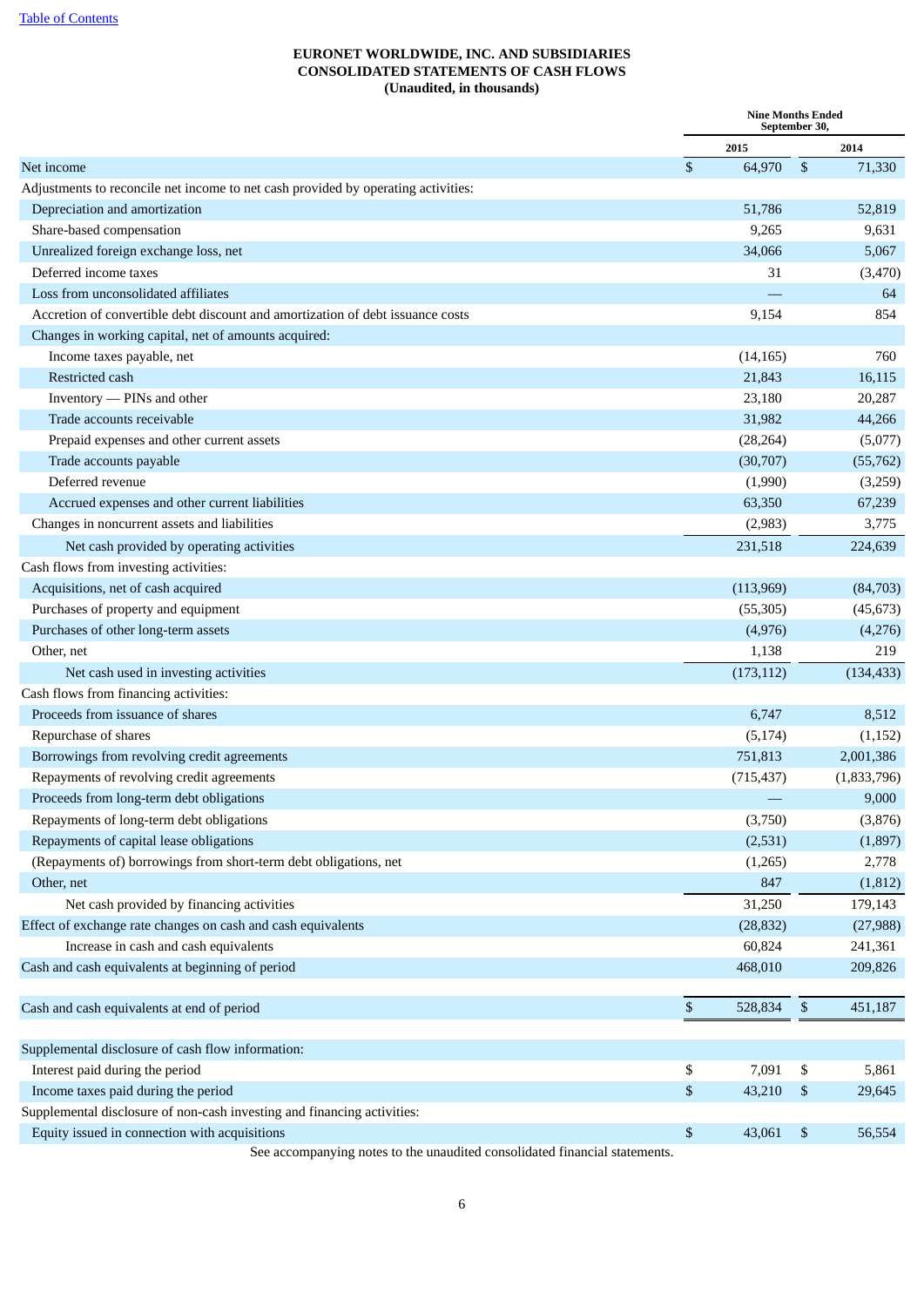### **EURONET WORLDWIDE, INC. AND SUBSIDIARIES NOTES TO THE UNAUDITED CONSOLIDATED FINANCIAL STATEMENTS**

#### **(1) GENERAL**

#### *Organization*

Euronet Worldwide, Inc. (together with its subsidiaries, the "Company" or "Euronet") is a leading electronic payments provider. Euronet offers payment and transaction processing and distribution solutions to financial institutions, retailers, service providers and individual consumers. Euronet's primary product offerings include comprehensive automated teller machine ("ATM"), point-of-sale ("POS"), card outsourcing, card issuing and merchant acquiring services; electronic distribution of prepaid mobile airtime and other electronic payment products; and global money transfer services.

#### *Basis of Presentation*

The accompanying unaudited consolidated financial statements have been prepared from the records of the Company, in conformity with accounting principles generally accepted in the U.S. ("U.S. GAAP") and pursuant to the rules and regulations of the Securities and Exchange Commission ("SEC"). In the opinion of management, such unaudited consolidated financial statements contain all adjustments (consisting of normal interim closing procedures) necessary to present fairly on a consolidated basis the financial position of the Company as of September 30, 2015, the results of its operations for the three and nine months ended September 30, 2015 and 2014 and cash flows for the nine months ended September 30, 2015 and 2014. The unaudited consolidated financial statements should be read in conjunction with the audited consolidated financial statements of the Company for the year ended December 31, 2014, including the notes thereto, set forth in the Company's 2014 Annual Report on Form 10-K. Certain amounts in prior years have been reclassified to conform to the current year's presentation.

#### *Use of Estimates*

The preparation of financial statements in conformity with U.S. GAAP requires management to make certain estimates and assumptions that affect the reported amounts of assets and liabilities and disclosures of contingent assets and liabilities at the date of the financial statements, as well as the reported amounts of revenues and expenses during the reported period. Significant items subject to such estimates and assumptions include computing income taxes, estimating the useful lives and potential impairment of long-lived assets and goodwill, as well as allocating the purchase price to assets acquired and liabilities assumed in acquisitions and revenue recognition. Actual results could differ from those estimates. The results of operations for interim periods are not necessarily indicative of the results to be expected for the full year ending December 31, 2015.

#### *Seasonality*

Euronet's EFT Processing Segment experiences its heaviest demand for dynamic currency conversion services during the third quarter of the fiscal year, coinciding with tourism season. Additionally, the EFT Processing and epay Segments are impacted by seasonality during the fourth quarter and first quarter of each year due to higher transaction levels during the holiday season and lower levels following the holiday season. Seasonality in the Money Transfer Segment varies by regions of the world. In most markets, Euronet usually experiences increased demand for money transfer services from the month of May through the fourth quarter of each year, coinciding with the increase in worker migration patterns and various holidays, and experiences its lowest transaction levels during the first quarter of each year.

### **(2) RECENTLY ISSUED ACCOUNTING PRONOUNCEMENTS**

#### *Recently Issued*

In July 2015, the Financial Accounting Standards Board ("FASB") issued Accounting Standards Update No. 2015-11, *Inventory* ("ASU 2015-11"), which simplifies the valuation of inventory by using the lower of cost or net realizable value. ASU 2015-11 will become effective for the Company on January 1, 2017 and early adoption is permitted. The guidance is to be applied on a prospective basis. The adoption of ASU 2015-11 is not expected to have a significant impact on the Company's financial position, results of operations or cash flows.

In April 2015, the FASB issued Accounting Standards Update No. 2015-03, *Interest - Imputation of Interest* ("ASU 2015-03"), which requires that transaction costs related to the issuance of debt be deducted from the carrying value of the financial liability and not recorded as separate assets. ASU 2015-03 will become effective for the Company on January 1, 2016 and early adoption is permitted. The guidance is to be applied on a retrospective basis. Euronet has debt issuance costs which will be reclassified upon adoption of the guidance, but it is not expected to have a significant impact on the Company's financial position and it will have no impact upon the Company's results of operations or cash flows.

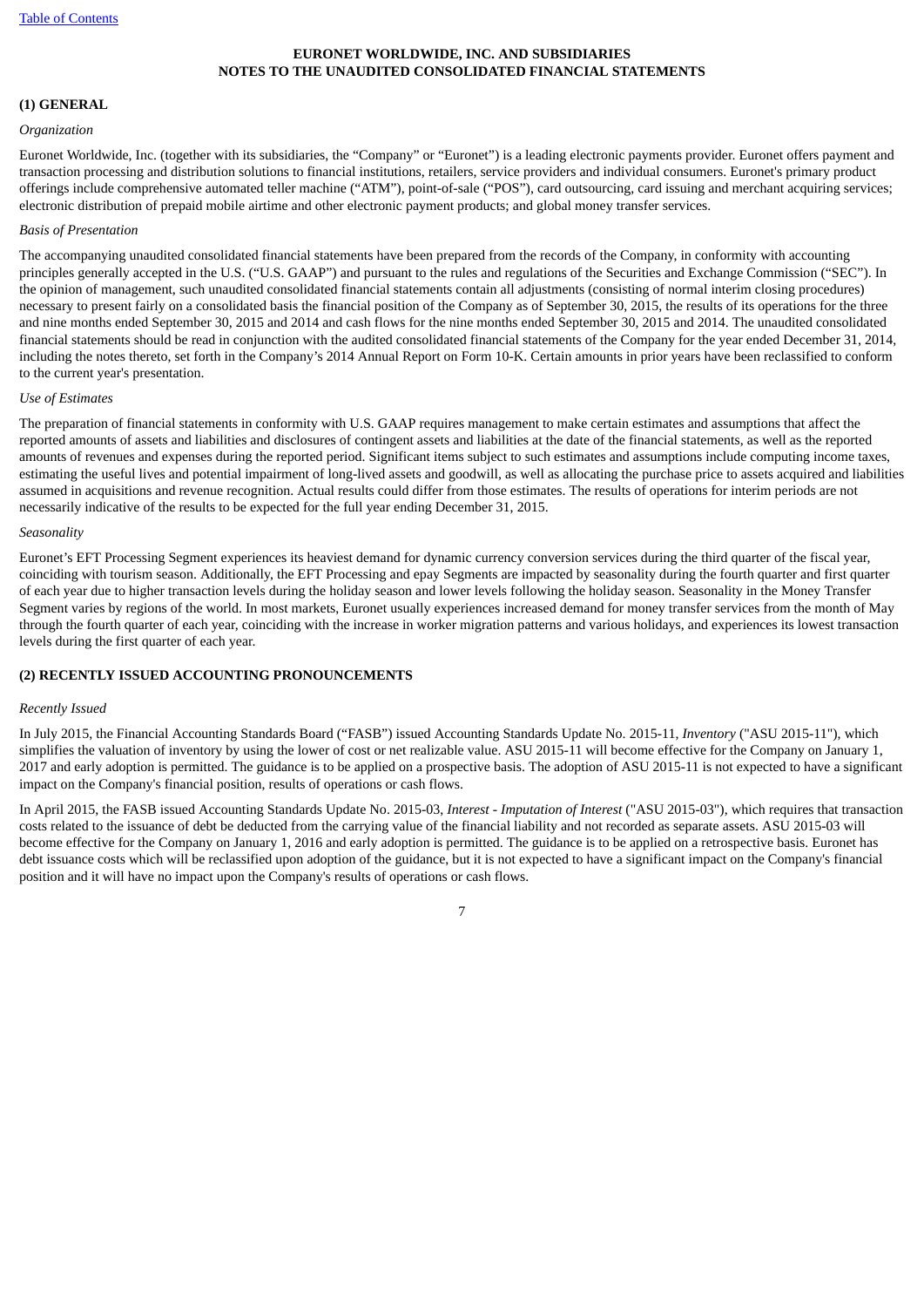In May 2014, the FASB issued Accounting Standards Update No. 2014-09, *Revenue from Contracts with Customers* ("ASU 2014-09"), which requires an entity to recognize the amount of revenue to which it expects to be entitled for the transfer of promised goods or services to customers. ASU 2014-09 will replace most existing revenue recognition guidance in U.S. GAAP when it becomes effective. In July 2015, the FASB approved a one-year deferral of the effective date of the new revenue recognition standard. The new standard will become effective for the Company on January 1, 2018 and the Company has the option to adopt it effective January 1, 2017. The standard permits the use of either the retrospective or cumulative effect transition method. The Company is evaluating the effect that ASU 2014-09 will have on its consolidated financial statements and related disclosures. The Company has not yet selected an adoption date, a transition method nor has it determined the effect of the standard on its ongoing financial reporting.

### **(3) STOCKHOLDERS' EQUITY**

#### *Earnings Per Share*

Basic earnings per share has been computed by dividing earnings available to common stockholders by the weighted average number of common shares outstanding during the respective period. Diluted earnings per share has been computed by dividing earnings available to common stockholders by the weighted average shares outstanding during the respective period, after adjusting for any potential dilution of options to purchase the Company's common stock, assumed vesting of restricted stock and the assumed conversion of the Company's convertible debentures. The following table provides the computation of diluted weighted average number of common shares outstanding:

|                                                                                              | <b>Three Months Ended</b><br>September 30, |            |            | <b>Nine Months Ended</b><br>September 30, |  |
|----------------------------------------------------------------------------------------------|--------------------------------------------|------------|------------|-------------------------------------------|--|
|                                                                                              | 2015                                       | 2014       |            | 2014                                      |  |
| Computation of diluted weighted average shares outstanding:                                  |                                            |            |            |                                           |  |
| Basic weighted average shares outstanding                                                    | 52,617,245                                 | 52,512,474 | 52,075,388 | 51,658,823                                |  |
| Incremental shares from assumed exercise of stock options and vesting of<br>restricted stock | 1,784,106                                  | 2.107.319  | 1,725,448  | 2,081,328                                 |  |
| Incremental shares from assumed conversion of convertible notes                              | 143,412                                    |            | 143,412    |                                           |  |
| Diluted weighted average shares outstanding                                                  | 54, 544, 763                               | 54,619,793 | 53,944,248 | 53,740,151                                |  |

The table includes the impact of all stock options and restricted stock that are dilutive to the Company's weighted average common shares outstanding during the three and nine months ended September 30, 2015 and 2014. The calculation of diluted earnings per share excludes stock options or shares of restricted stock that are anti-dilutive to the Company's weighted average common shares outstanding of approximately 578,000 and 614,000 for the three and nine months ended September 30, 2015, respectively, and approximately 693,000 and 695,000 for the three and nine months ended September 30, 2014, respectively.

During the nine months ended September 30, 2015, the Company had convertible notes outstanding that, if converted, would have had a potentially dilutive effect on its common stock. At issuance, the Company stated its intent to settle any conversion of these notes by paying cash for the principal value and issuing common stock for any conversion value in excess of the principal value. As of September 30, 2015, and currently, the Company maintains the intent and ability to settle any conversion as stated. Accordingly, the convertible notes would only have a dilutive effect if the market price per share of common stock exceeds the conversion price per share of common stock, which it did as of September 30, 2015. Therefore, according to Accounting Standards Codification ("ASC") Topic 260, *Earnings per Share*, these notes were dilutive to earnings per share for the three and nine months ended September 30, 2015. See Note 7, Debt Obligations, for more information about the convertible notes.

#### *Accumulated Other Comprehensive Loss*

Accumulated other comprehensive loss consists entirely of foreign currency translation adjustments. The Company recorded foreign currency translation losses of \$20.3 million and \$55.3 million for the three and nine months ended September 30, 2015, respectively, and \$61.6 million and \$54.2 million for the three and nine months ended September 30, 2014, respectively. During the three months ended September 30, 2015, the Company liquidated a small subsidiary which resulted in a \$0.1 million reclassification of foreign currency translation losses into the consolidated statements of income for the three and nine months ended September 30, 2015. There were no reclassifications of foreign currency translation into the consolidated statements of income for the three and nine months ended September 30, 2014.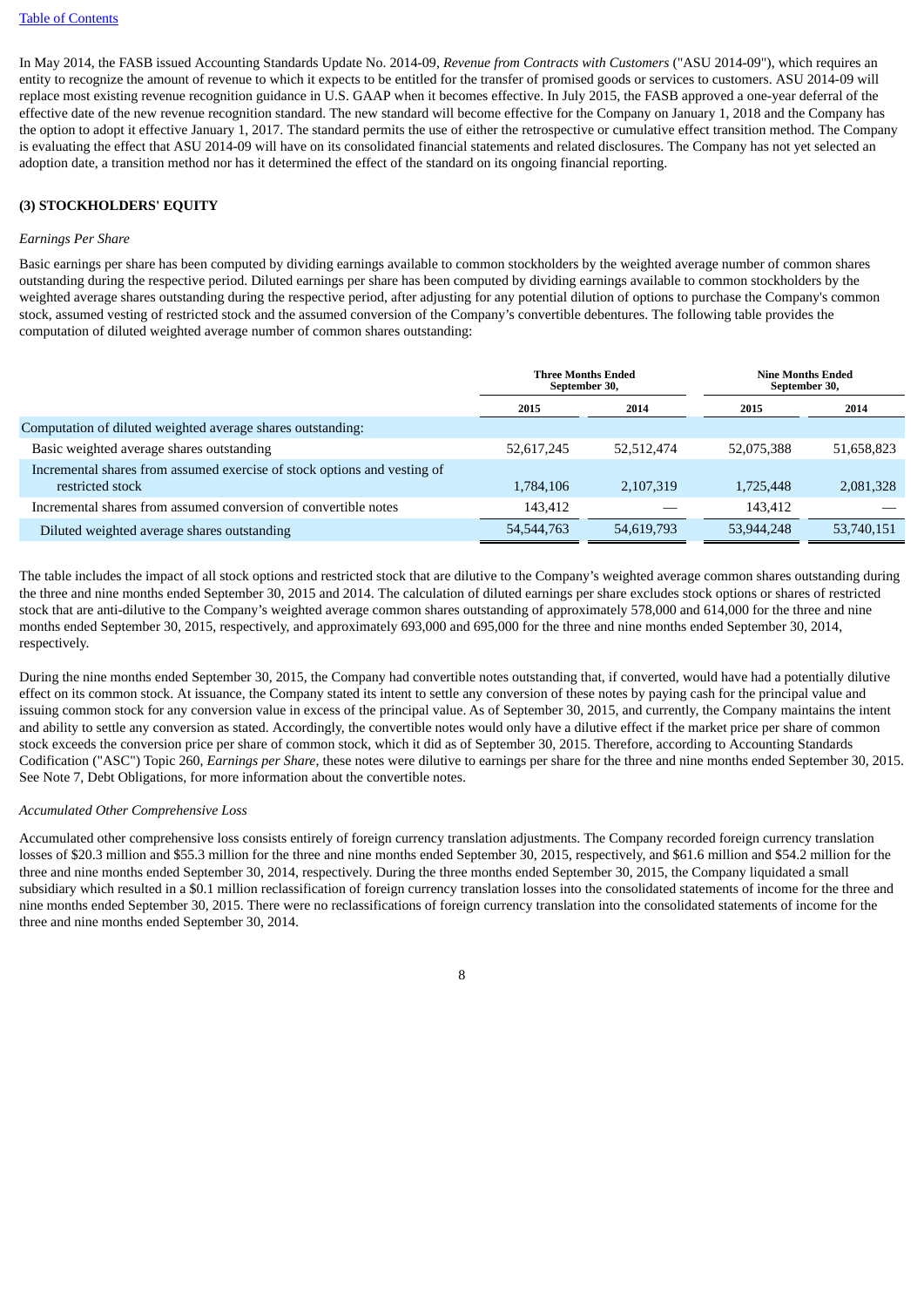### **(4) ACQUISITIONS**

#### *XE Corporation*

On July 2, 2015, the Company completed the acquisition of all of the capital stock of XE Corporation and its subsidiaries ("XE") pursuant to a Share Purchase Agreement (the "XE Purchase Agreement") among the Company and the selling shareholders of XE (the "XE Sellers"). XE Corporation is a Canadian company which operates the XE.com and x-rates.com websites, providing currency-related data and international payments services. This acquisition provides Euronet an internationally recognized brand and a large Internet presence in which to offer its foreign currency products.

Under the terms of the Purchase Agreement, the Sellers received purchase consideration (the "XE Purchase Consideration") of \$79.9 million in cash, including working capital adjustments finalized in the third quarter of 2015, and 642,912 shares of Euronet common stock, with a fair value at date of acquisition of \$40.1 million. Half of the common stock portion of the XE Purchase Consideration was placed in escrow at closing as security for the XE Sellers' indemnification and other obligations under the XE Purchase Agreement. Any XE Purchase Consideration remaining in escrow will be released to the XE Sellers two years following the closing date, net of any pending indemnification or other claims under the XE Purchase Agreement.

The XE Purchase Consideration was allocated to the assets acquired and liabilities assumed, including identifiable intangible assets, based on their respective fair values at the date of acquisition. The valuation of the acquired net assets remains preliminary while management completes its valuation, particularly the valuation of acquired intangible assets. The intangible asset amounts are expected to be deductible for income tax purposes, but the goodwill amount is not. Pro-forma results of operations, assuming this acquisition was made at the beginning of the earliest period presented, have not been presented because the effect of this acquisition was not material to the Company's results of operations. The net assets of XE and its results of operations are included in the Money Transfer Segment's results.

The following table summarizes the estimated fair values of the assets acquired and liabilities assumed as of the acquisition date.

| (in thousands)                                 | As of July 2, 2015 |
|------------------------------------------------|--------------------|
| Cash and cash equivalents                      | \$<br>1,872        |
| Other current assets                           | 1,294              |
| Intangible assets                              | 15,367             |
| Other long-term assets                         | 341                |
| Deferred tax assets                            | 9,636              |
| Total assets acquired                          | 28,510             |
|                                                |                    |
| Trade accounts payable                         | (26)               |
| Accrued expenses and other current liabilities | (11, 824)          |
| Other long-term liabilities                    | (571)              |
| Total liabilities assumed                      | (12, 421)          |
|                                                |                    |
| Goodwill                                       | 103,887            |
|                                                |                    |
| Net assets acquired                            | \$<br>119,976      |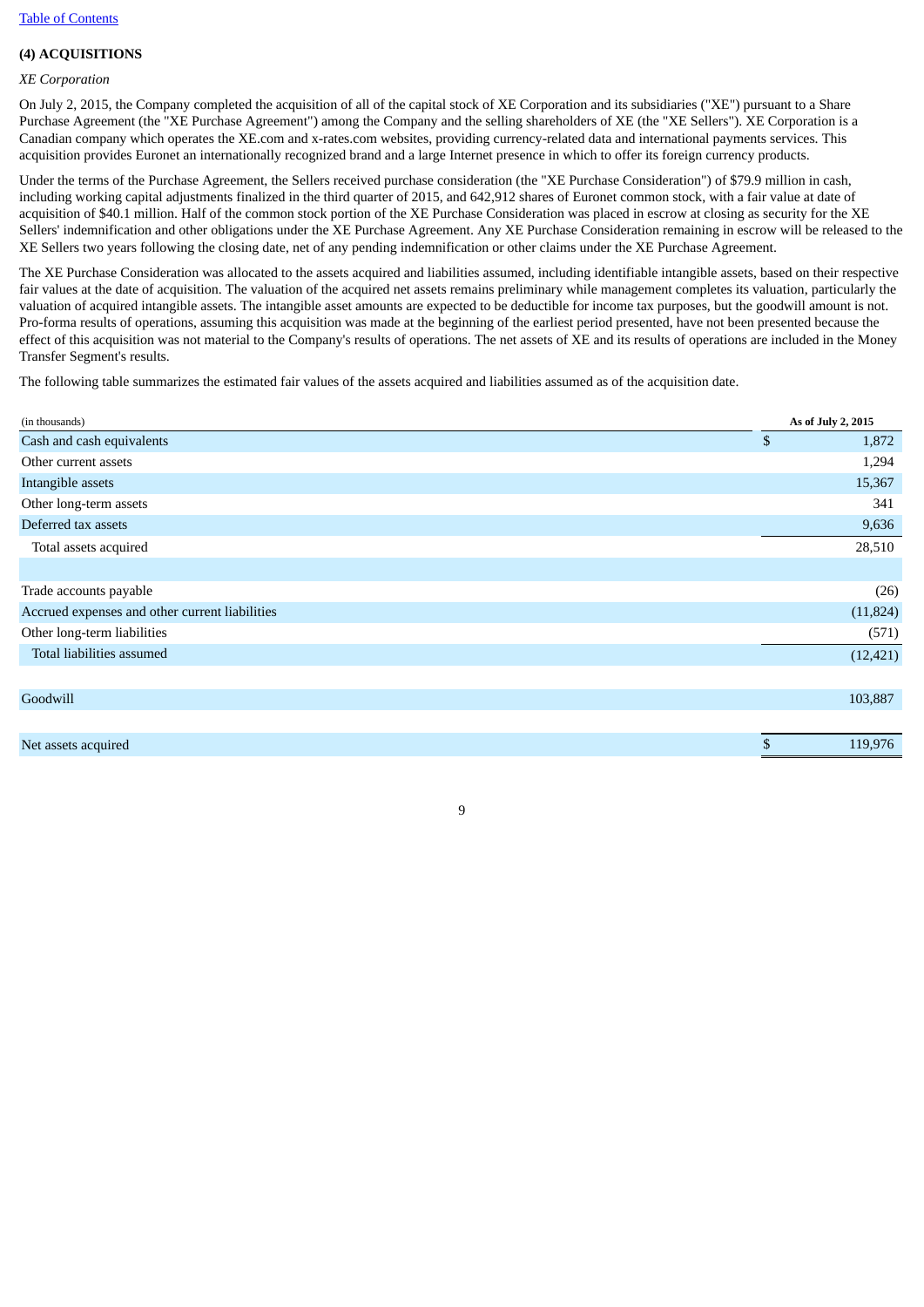#### Table of [Contents](#page-0-0)

The intangible assets of XE are being amortized on a straight-line basis, and the estimated fair values consist of the following:

| (in thousands)          |   | <b>Fair Value</b> | <b>Estimated</b><br><b>Useful Life</b> |
|-------------------------|---|-------------------|----------------------------------------|
| Proprietary software    | D | 2,011             | 5 years                                |
| Customer relationships  |   | 9,414             | 8 years                                |
| Trade names             |   | 3,654             | 20 years                               |
| Non-compete agreements  |   | 288               | 3 years                                |
| Total intangible assets |   | 15,367            |                                        |

#### *IME*

On June 17, 2015, the Company completed the acquisition of all of the capital stock of IME (M) Sdn Bhd and certain affiliated companies ("IME") pursuant to a Share Purchase Agreement (the "IME Purchase Agreement") among the Company and the selling shareholders of IME (the "IME Sellers"). IME is a leading Malaysian-based money transfer provider and provides the Money Transfer Segment with immediate entry into the Asian and Middle East send markets.

Under the terms of the IME Purchase Agreement, the IME Sellers received purchase consideration (the "IME Purchase Consideration") of \$76.7 million in cash, including working capital adjustments finalized in the third quarter of 2015, and 49,941 shares of Euronet common stock, with a fair value at date of acquisition of \$3.0 million. A portion of the IME Purchase Consideration was placed in escrow at closing as security for the IME Sellers' indemnification and other obligations under the IME Purchase Agreement. Any IME Purchase Consideration remaining in escrow will be released to the IME Sellers at various defined dates over five years following the closing date, net of any pending indemnification or other claims under the IME Purchase Agreement.

The IME Purchase Consideration was allocated to the assets acquired and liabilities assumed, including identifiable intangible assets, based on their respective fair values at the date of acquisition. The valuation of the acquired net assets remains preliminary while management completes its valuation, particularly the valuation of acquired intangible assets. None of the goodwill or intangible asset amounts are expected to be deductible for income tax purposes. Pro-forma results of operations, assuming this acquisition was made at the beginning of the earliest period presented, have not been presented because the effect of this acquisition was not material to the Company's results of operations. The net assets of IME and its results of operations are included in the Money Transfer Segment's results.

The following table summarizes the estimated fair values of the assets acquired and liabilities assumed as of the acquisition date.

| (in thousands)                                 | As of June 17, 2015 |
|------------------------------------------------|---------------------|
| Cash and cash equivalents                      | \$<br>33,279        |
| Other current assets                           | 17,082              |
| Intangible assets                              | 35,130              |
| Other long-term assets                         | 5,234               |
| Total assets acquired                          | 90,725              |
|                                                |                     |
| Trade accounts payable                         | (1,958)             |
| Accrued expenses and other current liabilities | (1,548)             |
| Settlement obligations and customer deposits   | (27,700)            |
| Deferred tax liabilities                       | (9, 142)            |
| Other long-term liabilities                    | (859)               |
| Total liabilities assumed                      | (41,207)            |
|                                                |                     |
| Goodwill                                       | 30,193              |
|                                                |                     |
| Net assets acquired                            | 79,711              |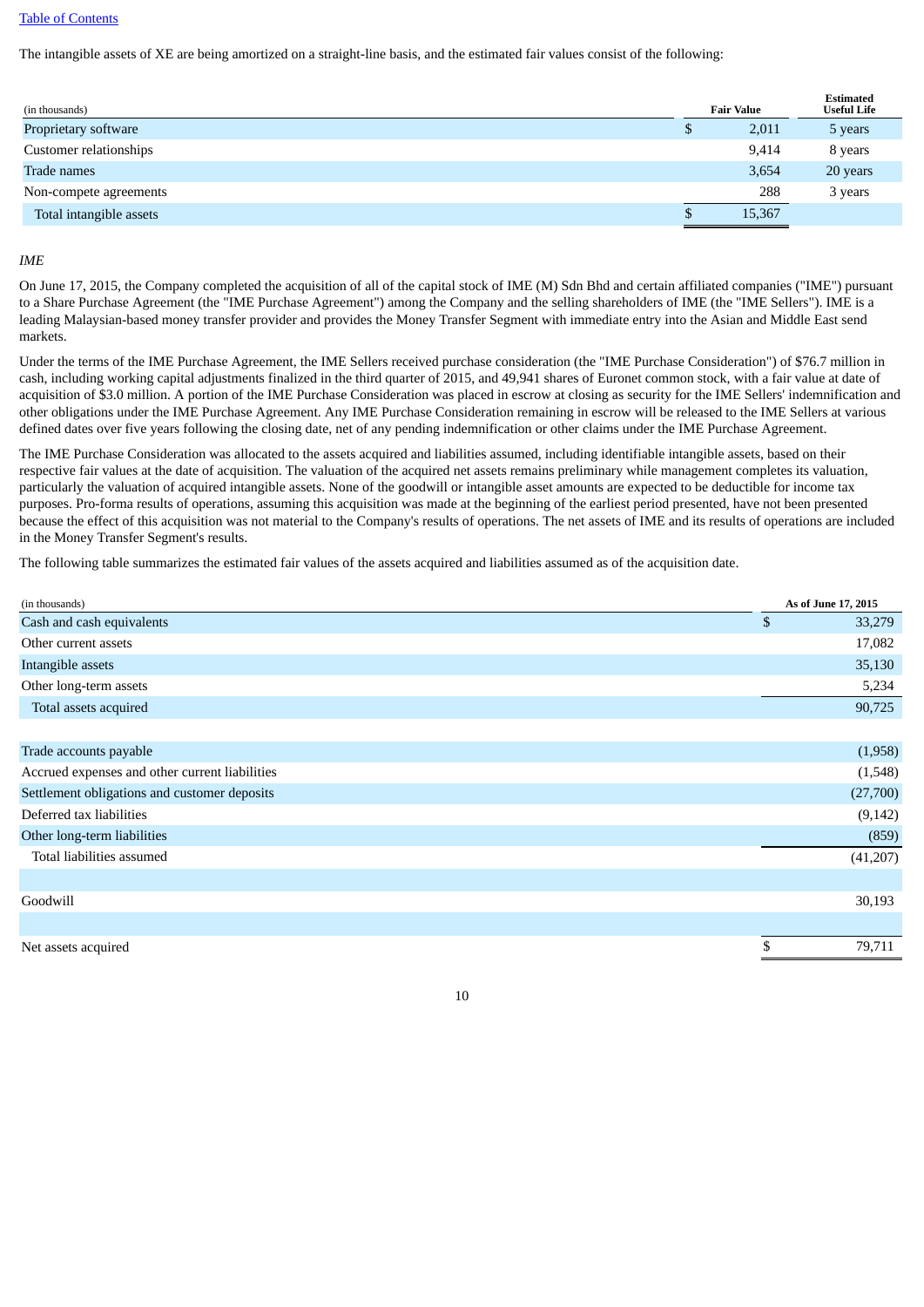#### Table of [Contents](#page-0-0)

The intangible assets of IME are being amortized on a straight-line basis, and the estimated fair values consist of the following:

| (in thousands)                |    | <b>Fair Value</b> | <b>Estimated</b><br><b>Useful Life</b> |
|-------------------------------|----|-------------------|----------------------------------------|
| <b>Customer relationships</b> | \$ | 33,940            | 8 years                                |
| Trade names                   |    | 650               | 2 years                                |
| Non-compete agreements        |    | 540               | 5 years                                |
| Total intangible assets       | Φ  | 35,130            |                                        |

# **(5) GOODWILL AND ACQUIRED INTANGIBLE ASSETS, NET**

A summary of acquired intangible assets and goodwill activity for the nine months ended September 30, 2015 is presented below:

| (in thousands)                                               |  | <b>Acquired</b><br>Intangible<br><b>Assets</b> | Goodwill |          | Total<br>Intangible<br><b>Assets</b> |           |
|--------------------------------------------------------------|--|------------------------------------------------|----------|----------|--------------------------------------|-----------|
| Balance as of December 31, 2014                              |  | 158,267                                        | \$       | 599,863  | ĸD                                   | 758,130   |
| Increases (Decreases):                                       |  |                                                |          |          |                                      |           |
| <b>Acquisitions</b>                                          |  | 50,497                                         |          | 134,080  |                                      | 184,577   |
| Amortization                                                 |  | (17,707)                                       |          |          |                                      | (17,707)  |
| Other (primarily changes in foreign currency exchange rates) |  | (17,083)                                       |          | (47,584) |                                      | (64, 667) |
| Balance as of September 30, 2015                             |  | 173,974                                        |          | 686,359  |                                      | 860,333   |

Estimated amortization expense on intangible assets with finite lives, before income taxes, as of September 30, 2015, is expected to total \$6.1 million for the remainder of 2015, \$24.3 million for 2016, \$22.2 million for 2017, \$20.0 million for 2018, \$19.3 million for 2019 and \$18.6 million for 2020.

The Company's annual goodwill impairment test is performed during the fourth quarter of its fiscal year. The annual impairment test for the year ended December 31, 2014 resulted in no impairment charge.

Determining the fair value of reporting units requires significant management judgment in estimating future cash flows and assessing potential market and economic conditions. It is reasonably possible that the Company's operations will not perform as expected, or that the estimates or assumptions included in the 2014 annual impairment test could change, which may result in the Company recording material non-cash impairment charges during the year in which these changes take place.

### **(6) ACCRUED EXPENSES AND OTHER CURRENT LIABILITIES**

Accrued expenses and other current liabilities consist of the following:

|                                                                     | As of                 |         |               |                      |  |
|---------------------------------------------------------------------|-----------------------|---------|---------------|----------------------|--|
| (in thousands)                                                      | September 30,<br>2015 |         |               | December 31,<br>2014 |  |
| <b>Accrued expenses</b>                                             | S                     | 120,863 | <sup>\$</sup> | 97,115               |  |
| Money transfer settlement obligations                               |                       | 167,056 |               | 137,285              |  |
| Accrued amounts due to mobile operators and other content providers |                       | 72,475  |               | 64,839               |  |
| Derivative liabilities                                              |                       | 41,351  |               | 36,439               |  |
| Deferred income taxes                                               |                       | 1,215   |               | 683                  |  |
| Total                                                               |                       | 402.960 |               | 336,361              |  |

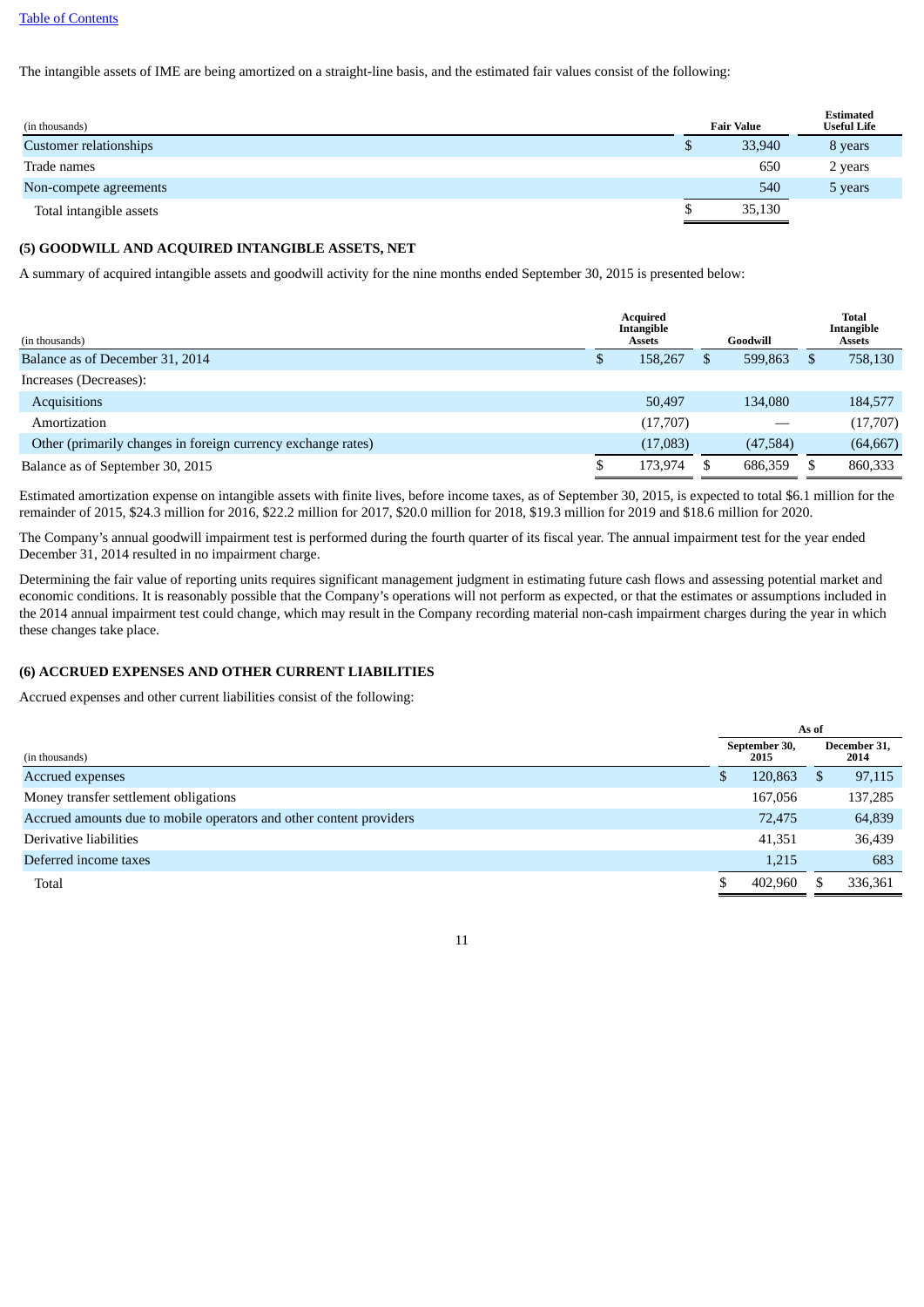# **(7) DEBT OBLIGATIONS**

A summary of debt obligation activity for the nine months ended September 30, 2015 is presented below:

| (in thousands)                                 |   | <b>Revolving</b><br>Credit<br><b>Facilities</b> |     | Other Debt<br><b>Obligations</b> |    | Capital<br>Leases |   | 1.5%<br>Convertible<br><b>Notes</b><br><b>Due 2044</b> |     | Term Loan A |   | Total    |
|------------------------------------------------|---|-------------------------------------------------|-----|----------------------------------|----|-------------------|---|--------------------------------------------------------|-----|-------------|---|----------|
| Balance as of December 31, 2014                | D | 5,316                                           | S   | 6,035                            | -S | 4,364             | S | 337,986                                                | \$  | 72,187      | S | 425,888  |
| Increases (decreases):                         |   |                                                 |     |                                  |    |                   |   |                                                        |     |             |   |          |
| Net borrowings (repayments)                    |   | 32,572                                          |     | 1,080                            |    | 1,611             |   |                                                        |     | (3,750)     |   | 31,513   |
| Accretion                                      |   |                                                 |     |                                  |    |                   |   | 7,371                                                  |     |             |   | 7,371    |
| Capital lease interest                         |   |                                                 |     |                                  |    | 265               |   |                                                        |     |             |   | 265      |
| Foreign currency exchange loss (gain)          |   | 3,498                                           |     | (674)                            |    | (330)             |   |                                                        |     |             |   | 2,494    |
| Balance as of September 30, 2015               |   | 41,386                                          |     | 6,441                            |    | 5,910             |   | 345,357                                                |     | 68,437      |   | 467,531  |
| Less — current maturities                      |   |                                                 |     | (5,740)                          |    | (1,905)           |   |                                                        |     | (6, 563)    |   | (14,208) |
| Long-term obligations as of September 30, 2015 |   | 41,386                                          | \$. | 701                              |    | 4,005             |   | 345,357                                                | \$. | 61,874      |   | 453,323  |

#### *Credit Facility*

As of September 30, 2015, the Company had a \$675 million senior secured credit facility (the "Credit Facility") consisting of a \$600 million revolving credit facility and a \$75 million term loan ("Term Loan A"), which had been reduced to \$68.4 million through principal amortization payments. The Credit Facility expires April 9, 2019.

Interest on borrowings under the revolving credit facility and Term Loan A varies based upon the Company's consolidated total leverage ratio, as defined in the Company's credit agreement, and during the third quarter of 2015 was based on a margin over the London Inter-Bank Offered Rate ("LIBOR") rate or a margin over a base rate, as selected by the Company, with the applicable margin ranging from 1.375% to 2.375% for LIBOR loans or 0.375% to 1.375% for base rate loans. Accordingly, the weighted average interest rate for borrowings outstanding under the Company's revolving credit facility and Term Loan A was 3.23% and 1.57%, respectively, as of September 30, 2015, excluding amortization of deferred financing costs.

#### *Convertible Debt*

On October 30, 2014, the Company completed the sale of \$402.5 million of Convertible Senior Notes due 2044 ("Convertible Notes"). The Convertible Notes have an interest rate of 1.5% per annum payable semi-annually in April and October, and are convertible into shares of Euronet Common Stock at a conversion price of approximately \$72.18 per share if certain conditions are met (relating to the closing prices of Euronet Common Stock exceeding certain thresholds for specified periods). Holders of the Convertible Notes have the option to require the Company to purchase their notes at par on October 1, 2020, and have additional options to require the Company to purchase their notes at par on October 1, 2024, 2029, 2034, and 2039, or upon a change in control of the Company. In connection with the issuance of the Convertible Notes, the Company recorded \$10.7 million in debt issuance costs, which are being amortized through October 1, 2020.

In accordance with ASC 470-20-30-27, proceeds from the issuance of convertible debt are allocated between debt and equity components so that debt is discounted to reflect the Company's nonconvertible debt borrowing rate. ASC 470-20-35-13 requires the debt discount to be amortized over the period the convertible debt is expected to be outstanding as additional non-cash interest expense. The allocation resulted in an increase to additional paid in capital of \$66.1 million.

Contractual interest expense was \$1.5 million and \$4.5 million for the three and nine months ended September 30, 2015. Accretion expense was \$2.5 million and \$7.4 million for the three and nine months ended September 30, 2015. The effective interest rate was 4.7% for the three and nine months ended September 30, 2015. As of September 30, 2015, the unamortized discount was \$57.1 million, and will be amortized through October 1, 2020.

### **(8) DERIVATIVE INSTRUMENTS AND HEDGING ACTIVITIES**

The Company is exposed to foreign currency exchange risk resulting from (i) the collection of funds or the settlement of money transfer transactions in currencies other than the U.S. Dollar, (ii) derivative contracts written to its customers in connection with providing cross-currency money transfer services and (iii) short-term borrowings that are payable in currencies other than the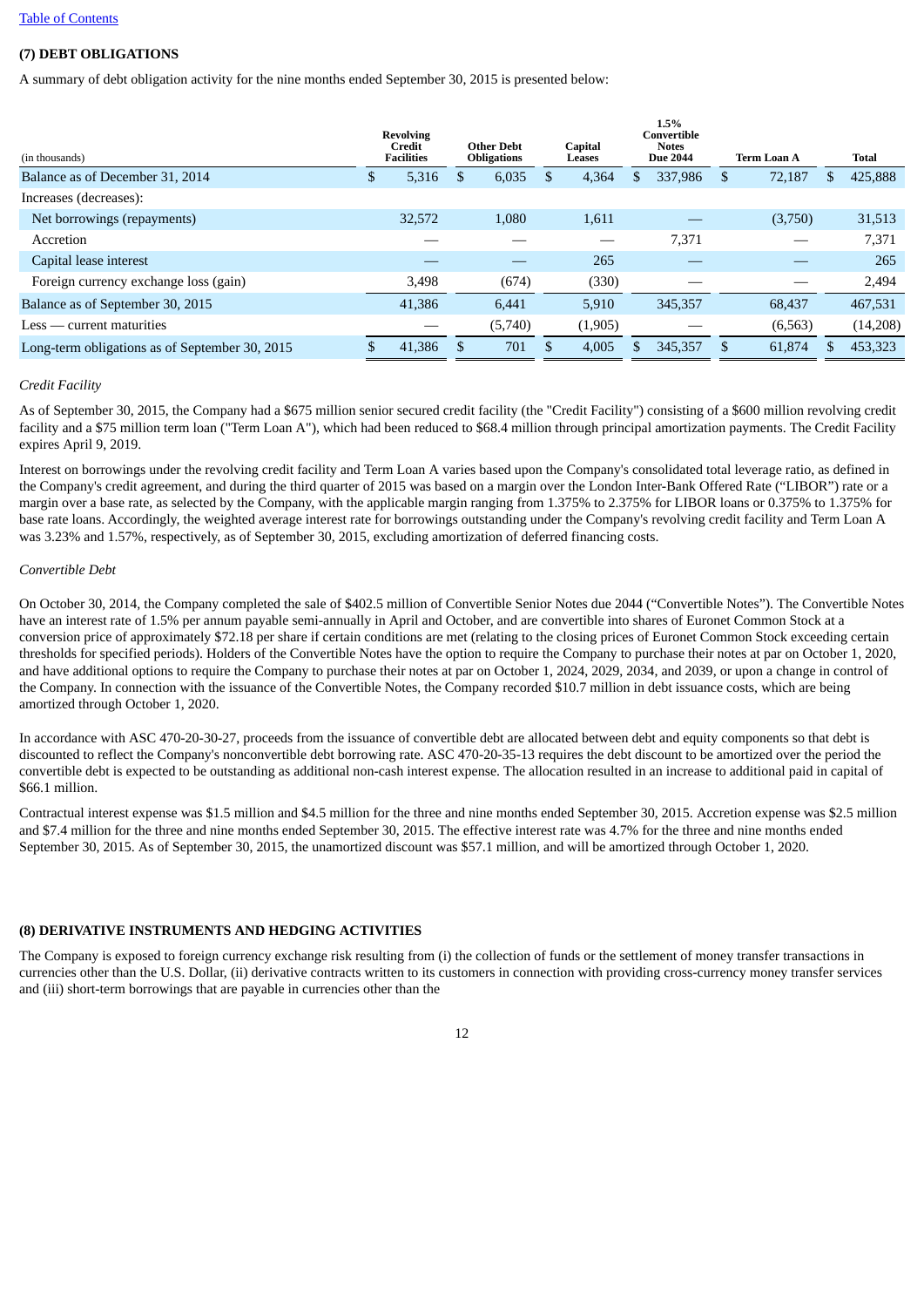#### Table of [Contents](#page-0-0)

U.S dollar. The Company enters into foreign currency derivative contracts, primarily foreign currency forwards and cross-currency swaps, to minimize its exposure related to fluctuations in foreign currency exchange rates. As a matter of Company policy, the derivative instruments used in these activities are economic hedges and are not designated as hedges under ASC Topic 815, *Derivatives and Hedging,* primarily due to either the relatively short duration of the contract term or the effects of fluctuations in currency exchange rates are reflected concurrently in earnings for both the derivative instrument and the transaction and have an offsetting effect.

#### *Foreign currency exchange contracts - Ria Operations*

In the United States, the Company uses short-duration foreign currency forward contracts, generally with maturities up to 14 days, to offset the fluctuation in foreign currency exchange rates on the collection of money transfer funds between initiation of a transaction and its settlement. Due to the short duration of these contracts and the Company's credit profile, the Company is generally not required to post collateral with respect to these foreign currency forward contracts. Most derivative contracts executed with counterparties in the U.S. are governed by an International Swaps and Derivatives Association agreement that includes standard netting arrangements; therefore, asset and liability positions from forward contracts and all other foreign exchange transactions with the same counterparty are net settled upon maturity.

As of September 30, 2015, the Company had foreign currency forward contracts outstanding in the U.S. with a notional value of \$188 million, primarily in Australian dollars, Canadian dollars, British pounds, euros and Mexican pesos.

#### *Foreign currency exchange contracts - HiFX Operations*

HiFX writes derivative instruments, primarily foreign currency forward contracts and cross-currency swaps, mostly with counterparties comprised of individuals and small-to-medium size businesses and derives a currency margin from this activity as part of its operations. HiFX aggregates its foreign currency exposures arising from customer contracts and hedges the resulting net currency risks by entering into offsetting contracts with established financial institution counterparties. Foreign exchange revenues from HiFX's total portfolio of positions were \$15.5 million and \$47.1 million for the three and nine months ended September 30, 2015, respectively, and \$15.9 million and \$23.0 million for the three and nine months ended September 30, 2014, respectively. All of the derivative contracts used in the Company's HiFX operations are economic hedges and are not designated as hedges under ASC Topic 815*.* The duration of these derivative contracts is generally less than one year.

The fair value of HiFX's total portfolio of positions can change significantly from period to period based on, among other factors, market movements and changes in customer contract positions. HiFX manages counterparty credit risk (the risk that counterparties will default and not make payments according to the terms of the agreements) on an individual counterparty basis. It mitigates this risk by entering into contracts with collateral posting requirements and/or by performing financial assessments prior to contract execution, conducting periodic evaluations of counterparty performance and maintaining a diverse portfolio of qualified counterparties. HiFX does not expect any significant losses from counterparty defaults.

The aggregate equivalent U.S. dollar notional amounts of foreign currency derivative customer contracts held by the Company in its HiFX operations as of September 30, 2015 was approximately \$849 million. The majority of customer contracts are written in major currencies such as the euro, Canadian dollar, British pound, and Australian dollar.

#### *Balance Sheet Presentation*

The following table summarizes the fair value of the derivative instruments as recorded in the Consolidated Balance Sheets as of the dates below:

|                                                                       |                               | <b>Asset Derivatives</b> |                       |                      |        | <b>Liability Derivatives</b>  |     |                       |                   |                      |  |  |  |
|-----------------------------------------------------------------------|-------------------------------|--------------------------|-----------------------|----------------------|--------|-------------------------------|-----|-----------------------|-------------------|----------------------|--|--|--|
|                                                                       |                               |                          |                       | <b>Fair Value</b>    |        |                               |     |                       | <b>Fair Value</b> |                      |  |  |  |
| (in thousands)                                                        | <b>Balance Sheet Location</b> |                          | September 30,<br>2015 | December 31,<br>2014 |        | <b>Balance Sheet Location</b> |     | September 30,<br>2015 |                   | December 31,<br>2014 |  |  |  |
| <b>Derivatives not</b><br>designated as hedging<br><i>instruments</i> |                               |                          |                       |                      |        |                               |     |                       |                   |                      |  |  |  |
| Foreign currency<br>exchange contracts                                | Other current assets          |                          | 48,094                | \$.                  | 41,151 | Other current liabilities     | \$. | $(41,351)$ \$         |                   | (36,439)             |  |  |  |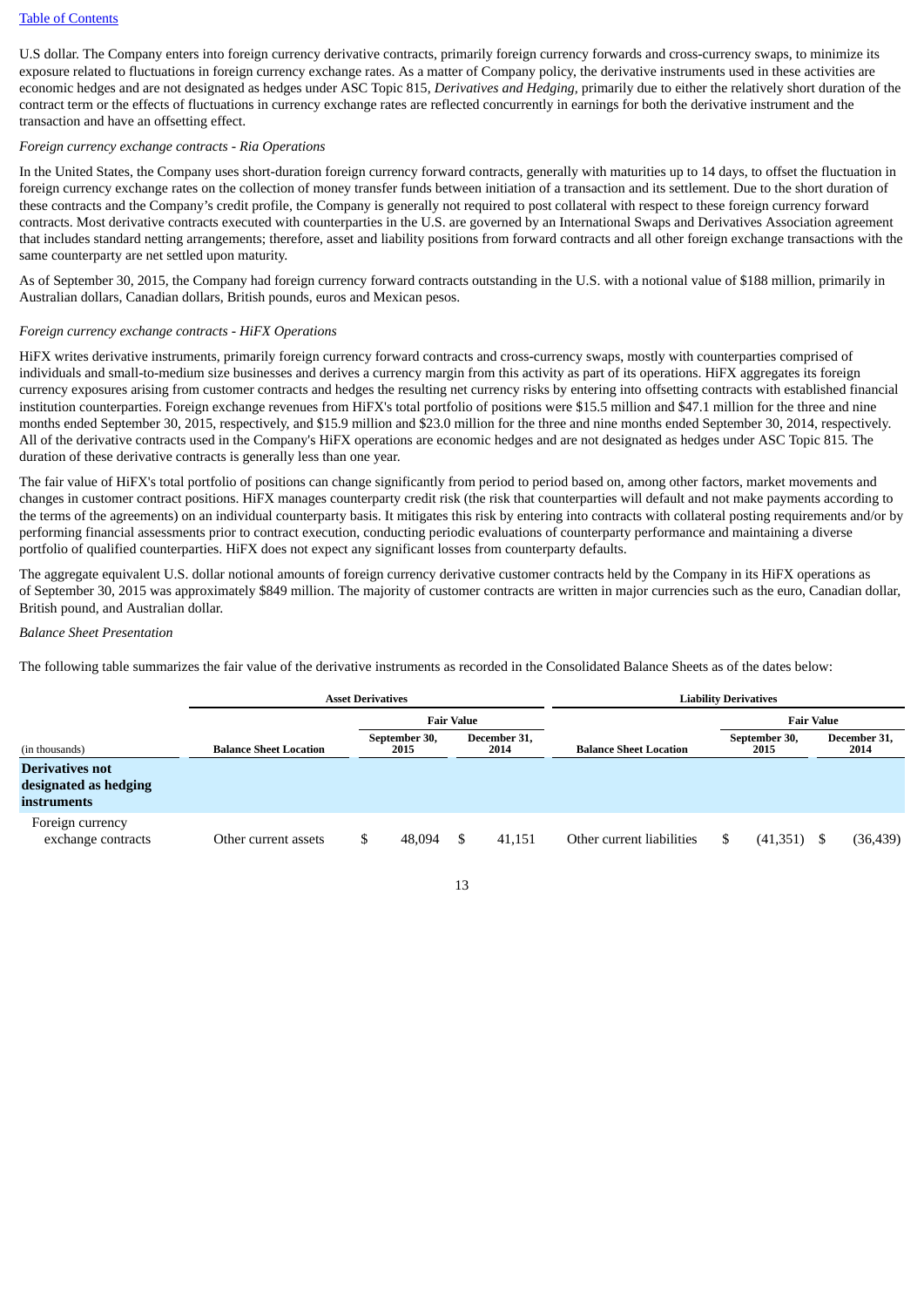The following tables summarize the gross and net fair value of derivative assets and liabilities as of September 30, 2015 and December 31, 2014 (in thousands):

*Offsetting of Derivative Assets*

|                                                                             |                                                     |               |                                                                               |               |                                                                                |     | <b>Gross Amounts Not Offset in the</b><br><b>Consolidated Balance Sheet</b> |                                           |            |                    |
|-----------------------------------------------------------------------------|-----------------------------------------------------|---------------|-------------------------------------------------------------------------------|---------------|--------------------------------------------------------------------------------|-----|-----------------------------------------------------------------------------|-------------------------------------------|------------|--------------------|
| As of September 30, 2015                                                    | <b>Gross Amounts of</b><br><b>Recognized Assets</b> |               | <b>Gross Amounts</b><br>Offset in the<br>Consolidated<br><b>Balance Sheet</b> |               | <b>Net Amounts</b><br>Presented in the<br>Consolidated<br><b>Balance Sheet</b> |     | Financial<br>Instruments                                                    | <b>Cash Collateral</b><br><b>Received</b> |            | <b>Net Amounts</b> |
| Derivatives subject to a master netting<br>arrangement or similar agreement | \$<br>48,094                                        | S             |                                                                               | \$            | 48,094                                                                         | \$. | $(31,838)$ \$                                                               | (4,866)                                   | $\sqrt{s}$ | 11,390             |
| As of December 31, 2014                                                     |                                                     |               |                                                                               |               |                                                                                |     |                                                                             |                                           |            |                    |
| Derivatives subject to a master netting<br>arrangement or similar agreement | \$<br>41,151                                        | <sup>\$</sup> |                                                                               | <sup>\$</sup> | 41,151                                                                         | \$  | $(28, 113)$ \$                                                              | $(5,279)$ \$                              |            | 7,759              |

#### *Offsetting of Derivative Liabilities*

|                                                                             |                                                             |      |                                                                               |               |                                                                                |    | <b>Gross Amounts Not Offset in the</b><br><b>Consolidated Balance Sheet</b> |                                |   |                    |
|-----------------------------------------------------------------------------|-------------------------------------------------------------|------|-------------------------------------------------------------------------------|---------------|--------------------------------------------------------------------------------|----|-----------------------------------------------------------------------------|--------------------------------|---|--------------------|
| As of September 30, 2015                                                    | <b>Gross Amounts of</b><br>Recognized<br><b>Liabilities</b> |      | <b>Gross Amounts</b><br>Offset in the<br>Consolidated<br><b>Balance Sheet</b> |               | <b>Net Amounts</b><br>Presented in the<br>Consolidated<br><b>Balance Sheet</b> |    | Financial<br>Instruments                                                    | <b>Cash Collateral</b><br>Paid |   | <b>Net Amounts</b> |
| Derivatives subject to a master netting<br>arrangement or similar agreement | \$<br>$(41,351)$ \$                                         |      |                                                                               | \$            | $(41,351)$ \$                                                                  |    | 31,838                                                                      | 671                            | S | (8, 842)           |
| As of December 31, 2014                                                     |                                                             |      |                                                                               |               |                                                                                |    |                                                                             |                                |   |                    |
| Derivatives subject to a master netting<br>arrangement or similar agreement | \$<br>(36, 439)                                             | - \$ | $\overbrace{\hspace{25mm}}^{}$                                                | <sup>\$</sup> | (36, 439)                                                                      | -S | 28,113                                                                      | 176                            | S | (8,150)            |

#### *Income Statement Presentation*

The following tables summarize the location and amount of gains and losses of derivatives in the Consolidated Statements of Income for the three and nine months ended September 30, 2015 and 2014:

|                                       |                                                                                       |      |                           | Amount of Loss Recognized in Income on Derivative Contracts (a) |       |                          |               |      |
|---------------------------------------|---------------------------------------------------------------------------------------|------|---------------------------|-----------------------------------------------------------------|-------|--------------------------|---------------|------|
|                                       |                                                                                       |      | <b>Three Months Ended</b> | September 30,                                                   |       | <b>Nine Months Ended</b> | September 30, |      |
| (in thousands)                        | <b>Location of Gain (Loss) Recognized in</b><br><b>Income on Derivative Contracts</b> | 2015 |                           | 2014                                                            |       | 2015                     |               | 2014 |
| Foreign currency exchange contracts - | Foreign currency exchange loss,                                                       |      |                           |                                                                 |       |                          |               |      |
| <b>Ria Operations</b>                 | net                                                                                   |      | 1.025                     |                                                                 | l.501 | 991                      |               | 348  |

(a) The Company enters into derivative contracts such as foreign currency exchange forwards and cross-currency swaps as part of its HiFX operations. These derivative contracts are excluded from this table as they are part of the broader disclosure of foreign currency exchange revenues for this business discussed above.

See Note 9, Fair Value Measurements, for the determination of the fair values of derivatives.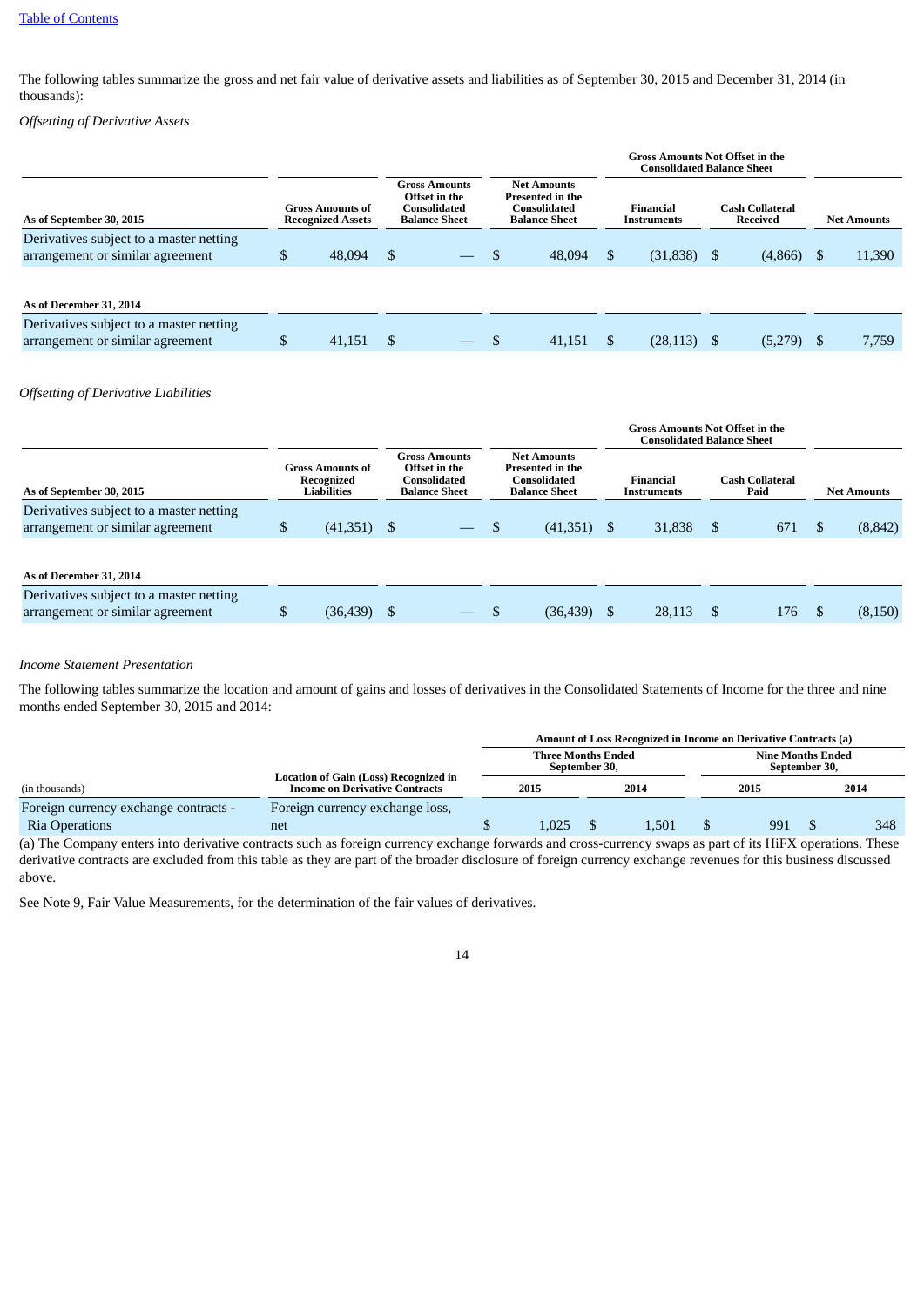# **(9) FAIR VALUE MEASUREMENTS**

Fair value measurements used in the unaudited consolidated financial statements are based upon the price that would be received to sell an asset or paid to transfer a liability in an orderly transaction between market participants at the measurement date. The fair value hierarchy distinguishes between (1) market participant assumptions developed based on market data obtained from independent sources (observable inputs) and (2) an entity's own assumptions about market participant assumptions developed based on the best information available in the circumstances (unobservable inputs). The fair value hierarchy consists of three broad levels, which gives the highest priority to unadjusted quoted prices in active markets for identical assets or liabilities (Level 1) and the lowest priority to unobservable inputs (Level 3). The three levels of the fair value hierarchy are described below:

- Level 1 Unadjusted quoted prices in active markets for identical assets or liabilities.
- Level 2 Valuations based on quoted prices for similar assets or liabilities, quoted prices in markets that are not active, or other inputs that are observable or can be corroborated by observable data for substantially the full term of the assets or liabilities.
- Level 3 Unobservable inputs in which little or no market activity exists, therefore requiring an entity to develop its own assumptions about the inputs that market participants would use in pricing.

The following table details financial assets and liabilities measured and recorded at fair value on a recurring basis:

|                                     |                                     | As of September 30, 2015 |                   |    |                         |                |                          |     |              |  |  |  |
|-------------------------------------|-------------------------------------|--------------------------|-------------------|----|-------------------------|----------------|--------------------------|-----|--------------|--|--|--|
| (in thousands)                      | <b>Balance Sheet Classification</b> |                          | <b>Level 1</b>    |    | Level 2                 |                | <b>Level 3</b>           |     | <b>Total</b> |  |  |  |
| <b>Assets</b>                       |                                     |                          |                   |    |                         |                |                          |     |              |  |  |  |
| Foreign currency exchange contracts | Other current assets                | \$                       |                   | \$ | 48,094                  | $\mathfrak{s}$ |                          | \$  | 48,094       |  |  |  |
| <b>Liabilities</b>                  |                                     |                          |                   |    |                         |                |                          |     |              |  |  |  |
| Foreign currency exchange contracts | Other current liabilities           | \$                       |                   |    | $(41,351)$ \$           |                |                          | \$. | (41,351)     |  |  |  |
|                                     |                                     |                          |                   |    | As of December 31, 2014 |                |                          |     |              |  |  |  |
| (in thousands)                      | <b>Balance Sheet Classification</b> |                          | <b>Level 1</b>    |    | Level 2                 |                | <b>Level 3</b>           |     | <b>Total</b> |  |  |  |
| <b>Assets</b>                       |                                     |                          |                   |    |                         |                |                          |     |              |  |  |  |
| Foreign currency exchange contracts | Other current assets                | \$                       | $\qquad \qquad -$ | \$ | 41,151                  | -\$            | $\overline{\phantom{0}}$ | \$. | 41,151       |  |  |  |
| <b>Liabilities</b>                  |                                     |                          |                   |    |                         |                |                          |     |              |  |  |  |
| Foreign currency exchange contracts | Other current liabilities           | \$                       | $\hspace{0.05cm}$ |    | $(36, 439)$ \$          |                |                          | S   | (36, 439)    |  |  |  |
|                                     |                                     |                          |                   |    |                         |                |                          |     |              |  |  |  |

#### *Other Fair Value Disclosures*

The carrying amounts of cash and cash equivalents, accounts receivable, trade accounts payable, accrued expenses and other current obligations approximate their fair values because of the relatively short-term maturities of these financial instruments. The carrying values of the Company's long-term debt (other than the Convertible Notes), including the current portion, approximate fair value because interest is primarily based on LIBOR, which resets at various intervals of less than one year. The Company estimates the fair value of the Convertible Notes using quoted prices in inactive markets for identical liabilities (Level 2). As of September 30, 2015 and December 31, 2014, the fair values of the Convertible Notes were \$495.2 million and \$408.0 million, respectively, with carrying values of \$345.4 million and \$338.0 million, respectively.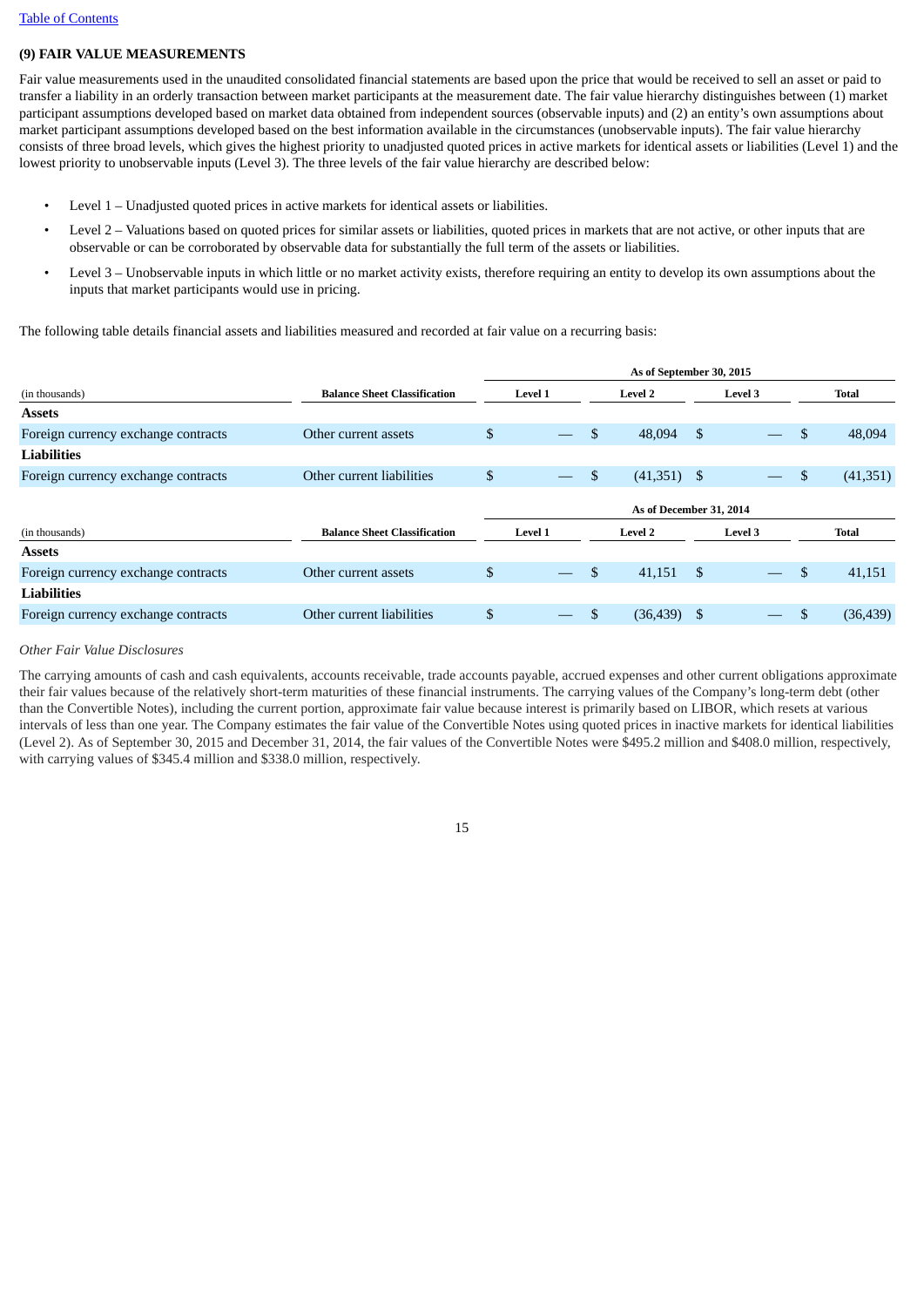# **(10) SEGMENT INFORMATION**

The Company's reportable operating segments have been determined in accordance with ASC Topic 280, *Segment Reporting.* The Company currently operates in the following three reportable operating segments:

- 1) Through the EFT Processing Segment, the Company processes transactions for a network of ATMs and POS terminals across Europe, the Middle East and Asia Pacific. The Company provides comprehensive electronic payment solutions consisting of ATM cash withdrawal services, ATM network participation, outsourced ATM and POS management solutions, credit and debit card outsourcing, dynamic currency conversion and other value added services. Through this segment, the Company also offers a suite of integrated electronic financial transaction software solutions for electronic payment and transaction delivery systems.
- 2) Through the epay Segment, the Company provides distribution, processing and collection services for prepaid mobile airtime and other electronic payment products in Europe, the Middle East, Asia Pacific, the United States and South America.
- 3) Through the Money Transfer Segment, the Company provides global money transfer services under the brand names Ria, HiFX, IME and XE. Ria and IME provide global consumer-to-consumer money transfer services through a network of sending agents, Company-owned stores and Company-owned websites, disbursing money transfers through a worldwide correspondent network. HiFX offers account-to-account international payment services to high-income individuals and small-to-medium sized businesses. XE is a provider of foreign currency exchange information and offers money transfers on its currency data websites, which are executed by a third party. The Company also offers customers bill payment services, payment alternatives such as money orders and prepaid debit cards, comprehensive check cashing services, foreign currency exchange services and mobile top-up. The Company provides cash management solutions and foreign currency risk management services to small-to-medium sized businesses under the brand name HiFM.

In addition, the Company accounts for non-operating activity, most share-based compensation expense, certain intersegment eliminations and the costs of providing corporate and other administrative services in its administrative division, "Corporate Services, Eliminations and Other." These services are not directly identifiable with the Company's reportable operating segments.

The following tables present the Company's reportable segment results for the three and nine months ended September 30, 2015 and 2014:

|                                     | For the Three Months Ended September 30, 2015 |                                 |     |         |             |                   |   |                                                            |   |              |  |  |  |
|-------------------------------------|-----------------------------------------------|---------------------------------|-----|---------|-------------|-------------------|---|------------------------------------------------------------|---|--------------|--|--|--|
| (in thousands)                      |                                               | <b>EFT</b><br><b>Processing</b> |     | epay    |             | Money<br>Transfer |   | Corporate<br>Services,<br><b>Eliminations</b><br>and Other |   | Consolidated |  |  |  |
| Total revenues                      |                                               | 118,895                         | \$. | 174,547 |             | 188,232           |   | (301)                                                      | S | 481,373      |  |  |  |
| Operating expenses:                 |                                               |                                 |     |         |             |                   |   |                                                            |   |              |  |  |  |
| Direct operating costs              |                                               | 51,550                          |     | 133,124 |             | 97,928            |   | (289)                                                      |   | 282,313      |  |  |  |
| Salaries and benefits               |                                               | 11.862                          |     | 12.745  |             | 36,187            |   | 6.276                                                      |   | 67,070       |  |  |  |
| Selling, general and administrative |                                               | 7,052                           |     | 11,411  |             | 23,356            |   | 1,904                                                      |   | 43,723       |  |  |  |
| Depreciation and amortization       |                                               | 8,115                           |     | 2,660   |             | 7,011             |   | 207                                                        |   | 17,993       |  |  |  |
| Total operating expenses            |                                               | 78,579                          |     | 159,940 |             | 164,482           |   | 8,098                                                      |   | 411,099      |  |  |  |
| Operating income (expense)          |                                               | 40,316                          | S   | 14,607  | 23,750<br>S |                   | S | (8,399)                                                    | S | 70,274       |  |  |  |

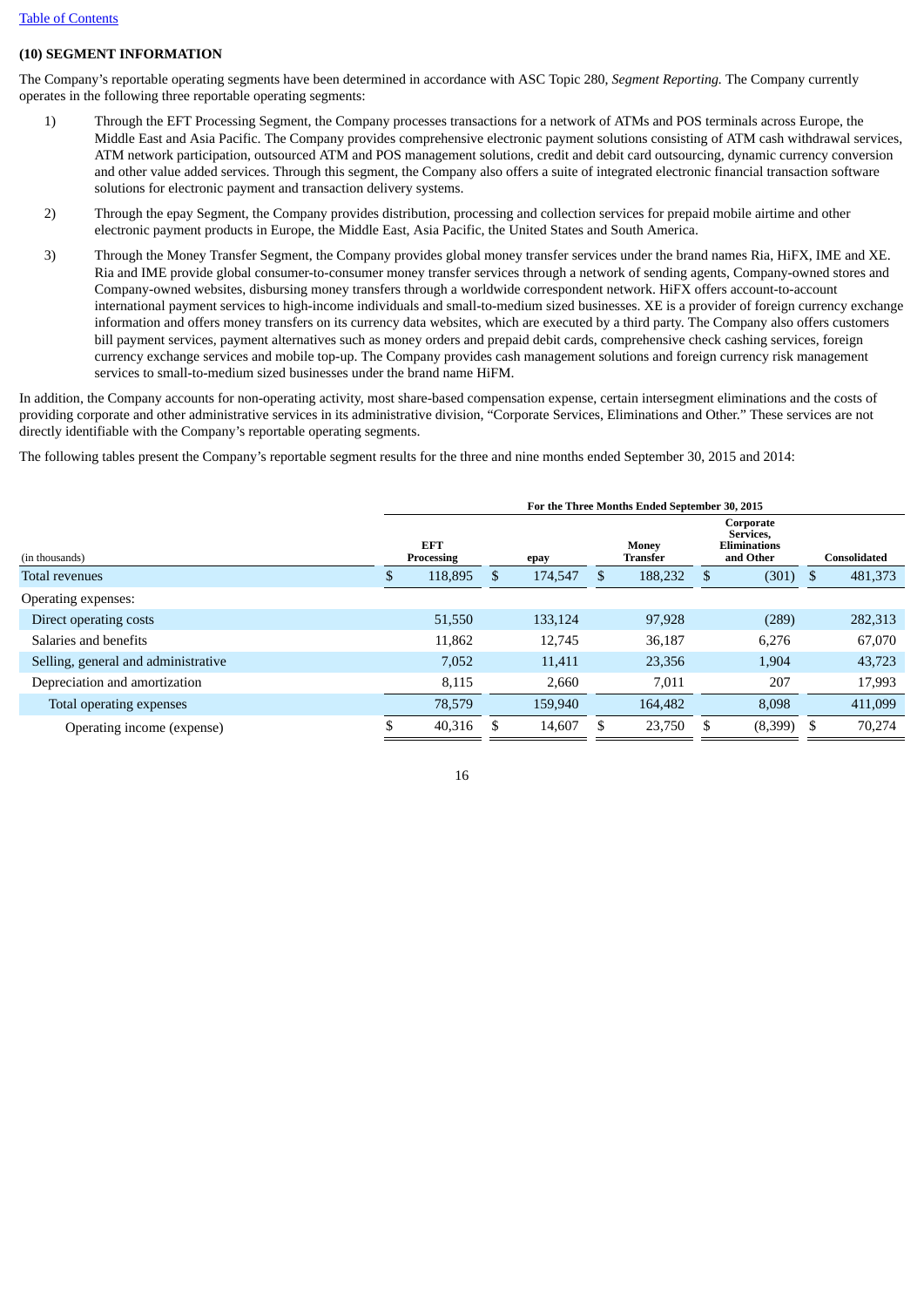# Table of [Contents](#page-0-0)

|                                     | For the Three Months Ended September 30, 2014 |                          |     |         |                   |         |                                                            |              |              |         |  |  |  |  |
|-------------------------------------|-----------------------------------------------|--------------------------|-----|---------|-------------------|---------|------------------------------------------------------------|--------------|--------------|---------|--|--|--|--|
| (in thousands)                      |                                               | <b>EFT</b><br>Processing |     | epay    | Money<br>Transfer |         | Corporate<br>Services.<br><b>Eliminations</b><br>and Other |              | Consolidated |         |  |  |  |  |
| Total revenues                      |                                               | 107,503                  | \$  | 195,086 | S                 | 151,250 | <sup>\$</sup>                                              | (417)        | - \$         | 453,422 |  |  |  |  |
| Operating expenses:                 |                                               |                          |     |         |                   |         |                                                            |              |              |         |  |  |  |  |
| Direct operating costs              |                                               | 46.612                   |     | 153.121 |                   | 75,455  |                                                            | (374)        |              | 274,814 |  |  |  |  |
| Salaries and benefits               |                                               | 12,155                   |     | 14.356  |                   | 32,219  |                                                            | 5,857        |              | 64,587  |  |  |  |  |
| Selling, general and administrative |                                               | 6,516                    |     | 11,160  |                   | 23,747  |                                                            | 2,545        |              | 43,968  |  |  |  |  |
| Depreciation and amortization       |                                               | 8,010                    |     | 3,998   |                   | 7,246   |                                                            | 67           |              | 19,321  |  |  |  |  |
| Total operating expenses            |                                               | 73,293                   |     | 182,635 |                   | 138,667 |                                                            | 8,095        |              | 402,690 |  |  |  |  |
| Operating income (expense)          |                                               | 34,210                   | \$. | 12,451  |                   | 12,583  | -\$                                                        | $(8,512)$ \$ |              | 50,732  |  |  |  |  |

|                                     | For the Nine Months Ended September 30, 2015 |                          |                |         |                   |         |                                                            |               |              |           |  |  |  |  |
|-------------------------------------|----------------------------------------------|--------------------------|----------------|---------|-------------------|---------|------------------------------------------------------------|---------------|--------------|-----------|--|--|--|--|
| (in thousands)                      |                                              | <b>EFT</b><br>Processing |                | epay    | Money<br>Transfer |         | Corporate<br>Services,<br><b>Eliminations</b><br>and Other |               | Consolidated |           |  |  |  |  |
| Total revenues                      |                                              | 286,650                  |                | 517,296 | S.                | 498,689 |                                                            | (952)         | <sup>S</sup> | 1,301,683 |  |  |  |  |
| Operating expenses:                 |                                              |                          |                |         |                   |         |                                                            |               |              |           |  |  |  |  |
| Direct operating costs              |                                              | 135,754                  |                | 396,860 |                   | 260,008 |                                                            | (873)         |              | 791,749   |  |  |  |  |
| Salaries and benefits               |                                              | 34,466                   |                | 37,172  |                   | 100,581 |                                                            | 19,939        |              | 192,158   |  |  |  |  |
| Selling, general and administrative |                                              | 19,432                   |                | 28,439  |                   | 63,089  |                                                            | 5,413         |              | 116,373   |  |  |  |  |
| Depreciation and amortization       |                                              | 23.274                   |                | 8,465   |                   | 19,703  |                                                            | 344           |              | 51,786    |  |  |  |  |
| Total operating expenses            |                                              | 212,926                  |                | 470.936 |                   | 443,381 |                                                            | 24,823        |              | 1,152,066 |  |  |  |  |
| Operating income (expense)          |                                              | 73,724                   | 46,360<br>- \$ |         | 55,308<br>S.      |         | \$.                                                        | $(25,775)$ \$ |              | 149,617   |  |  |  |  |

|                                     | For the Nine Months Ended September 30, 2014 |                          |   |         |     |                   |   |                                                            |   |              |  |  |  |
|-------------------------------------|----------------------------------------------|--------------------------|---|---------|-----|-------------------|---|------------------------------------------------------------|---|--------------|--|--|--|
| (in thousands)                      |                                              | <b>EFT</b><br>Processing |   | epay    |     | Money<br>Transfer |   | Corporate<br>Services,<br><b>Eliminations</b><br>and Other |   | Consolidated |  |  |  |
| Total revenues                      |                                              | 271,580                  | S | 562,129 | \$. | 369,568           | S | (1,078)                                                    | Ж | 1,202,199    |  |  |  |
| Operating expenses:                 |                                              |                          |   |         |     |                   |   |                                                            |   |              |  |  |  |
| Direct operating costs              |                                              | 125,773                  |   | 434.984 |     | 183,985           |   | (953)                                                      |   | 743,789      |  |  |  |
| Salaries and benefits               |                                              | 35.127                   |   | 41,856  |     | 83.472            |   | 18.074                                                     |   | 178,529      |  |  |  |
| Selling, general and administrative |                                              | 19.167                   |   | 31,433  |     | 57,438            |   | 9.782                                                      |   | 117,820      |  |  |  |
| Depreciation and amortization       |                                              | 22,951                   |   | 12,323  |     | 17,337            |   | 208                                                        |   | 52,819       |  |  |  |
| Total operating expenses            |                                              | 203.018                  |   | 520,596 |     | 342,232           |   | 27,111                                                     |   | 1,092,957    |  |  |  |
| Operating income (expense)          |                                              | 68,562                   |   | 41,533  |     | 27,336            |   | (28,189)                                                   |   | 109,242      |  |  |  |

The following table presents the Company's property and equipment and total assets by reportable segment:

|                                            | Property and Equipment, net as of                 |         |  |         |  |                       | <b>Total Assets as of</b> |                          |  |
|--------------------------------------------|---------------------------------------------------|---------|--|---------|--|-----------------------|---------------------------|--------------------------|--|
| (in thousands)                             | September 30,<br><b>December 31, 2014</b><br>2015 |         |  |         |  | September 30,<br>2015 |                           | <b>December 31, 2014</b> |  |
| <b>EFT</b> Processing                      | S                                                 | 94.614  |  | 72,749  |  | 540,879               |                           | 390,398                  |  |
| epay                                       |                                                   | 23,310  |  | 24,859  |  | 565,516               |                           | 754,448                  |  |
| <b>Money Transfer</b>                      |                                                   | 31,432  |  | 27,528  |  | 1,033,915             |                           | 837,360                  |  |
| Corporate Services, Eliminations and Other |                                                   | 150     |  | 171     |  | 25.435                |                           | 69,353                   |  |
| <b>Total</b>                               |                                                   | 149,506 |  | 125,307 |  | 2,165,745             |                           | 2,051,559                |  |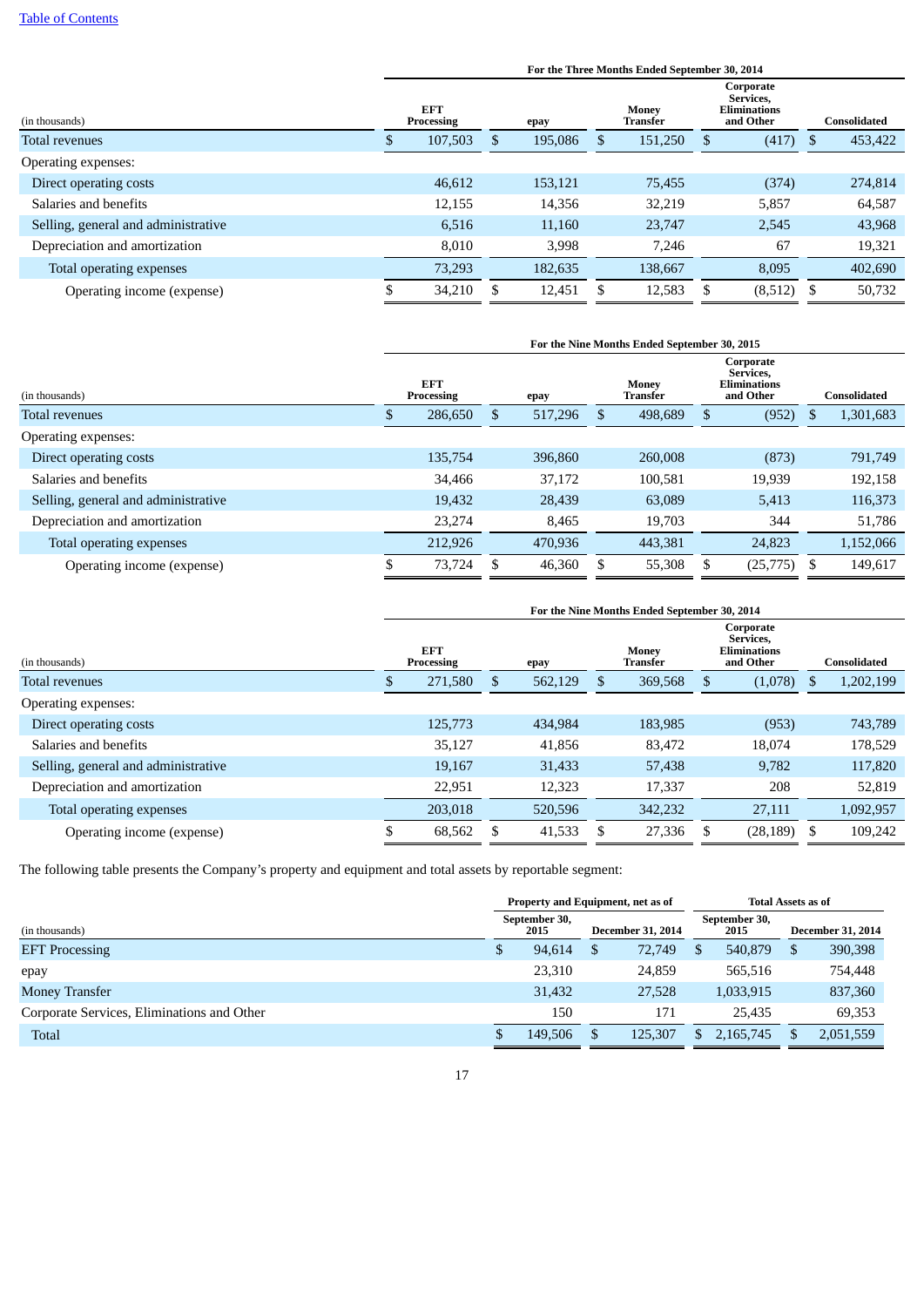#### **(11) INCOME TAXES**

The Company's effective income tax rates were 34.8% and 26.9% for the three months ended September 30, 2015 and 2014, respectively, and 34.4% and 27.7% for the nine months ended September 30, 2015 and 2014, respectively.

The Company's effective income tax rates for the three and nine months ended September 30, 2015 and 2014 were lower than the applicable statutory income tax rate of 35% primarily because of the Company's U.S. income tax positions. The Company does not have a history of significant taxable income in the U.S.; therefore, the Company has recorded a valuation allowance against its U.S. federal tax net operating loss carryforwards. Accordingly, in instances when the Company's U.S. legal entities generate pre-tax U.S. GAAP income, no income tax expense is recognized to the extent there are net operating loss carryforwards to offset pre-tax U.S. GAAP income. Additionally, the effective income tax rates for the three and nine months ended September 30, 2015 were significantly influenced by foreign currency exchange losses, most of which are not currently deductible for income tax purposes, resulting in a higher effective income tax rate when compared to the same periods of 2014.

### **(12) COMMITMENTS**

As of September 30, 2015, the Company had \$68.2 million of stand-by letters of credit/bank guarantees issued on its behalf, of which \$42.7 million are outstanding under the revolving credit facility. The remaining stand-by letters of credit/bank guarantees are collateralized by \$3.1 million of cash deposits held by the respective issuing banks.

Under certain circumstances, Euronet grants guarantees in support of obligations of subsidiaries. As of September 30, 2015, the Company had granted off balance sheet guarantees for cash in various ATM networks amounting to \$15.0 million over the terms of the cash supply agreements and performance guarantees amounting to approximately \$24.3 million over the terms of agreements with the customers.

Once each of Euronet's subsidiaries reaches a certain size, it is required under the Credit Facility to provide a guarantee of all or a portion of the outstanding obligations under the Credit Facility depending upon whether the subsidiary is a domestic or foreign entity.

From time to time, the Company enters into agreements with commercial counterparties that contain indemnification provisions, the terms of which may vary depending on the negotiated terms of each respective agreement. The amount of such potential obligations is generally not stated in the agreements. Euronet's liability under such indemnification provisions may be mitigated by relevant insurance coverage and may be subject to time and materiality limitations, monetary caps and other conditions and defenses. Such indemnification obligations include the following:

- In connection with contracts with financial institutions in the EFT Processing Segment, the Company is responsible for damage to ATMs and theft of ATM network cash that is not recorded on the Company's Consolidated Balance Sheets. As of September 30, 2015, the balance of ATM network cash for which the Company was responsible was approximately \$450 million. The Company maintains insurance policies to mitigate this exposure;
- In connection with contracts with financial institutions in the EFT Processing Segment, the Company is responsible for losses suffered by its customers and other parties as a result of the breach of its computer systems, including in particular, losses arising from fraudulent transactions made using information stolen through its processing systems. The Company maintains insurance policies to mitigate this exposure;
- In connection with the license of proprietary systems to customers, the Company provides certain warranties and infringement indemnities to the licensee, which generally warrant that such systems do not infringe on intellectual property owned by third parties and that the systems will perform in accordance with their specifications;
- Euronet has entered into purchase and service agreements with vendors and consulting agreements with providers of consulting services, pursuant to which the Company has agreed to indemnify certain of such vendors and consultants, respectively, against third-party claims arising from the Company's use of the vendor's product or the services of the vendor or consultant;
- In connection with acquisitions and dispositions of subsidiaries, operating units and business assets, the Company has entered into agreements containing indemnification provisions, which can be generally described as follows: (i) in connection with acquisitions of operating units or assets made by Euronet, the Company has agreed to indemnify the seller against third-party claims made against the seller relating to the operating unit or asset and arising after the closing of the transaction, and (ii) in connection with dispositions made by Euronet, Euronet has agreed to indemnify the buyer against damages incurred by the buyer due to the buyer's reliance on representations and warranties relating to the subject subsidiary, operating unit or business assets in the disposition agreement if such representations or warranties were untrue when made; and

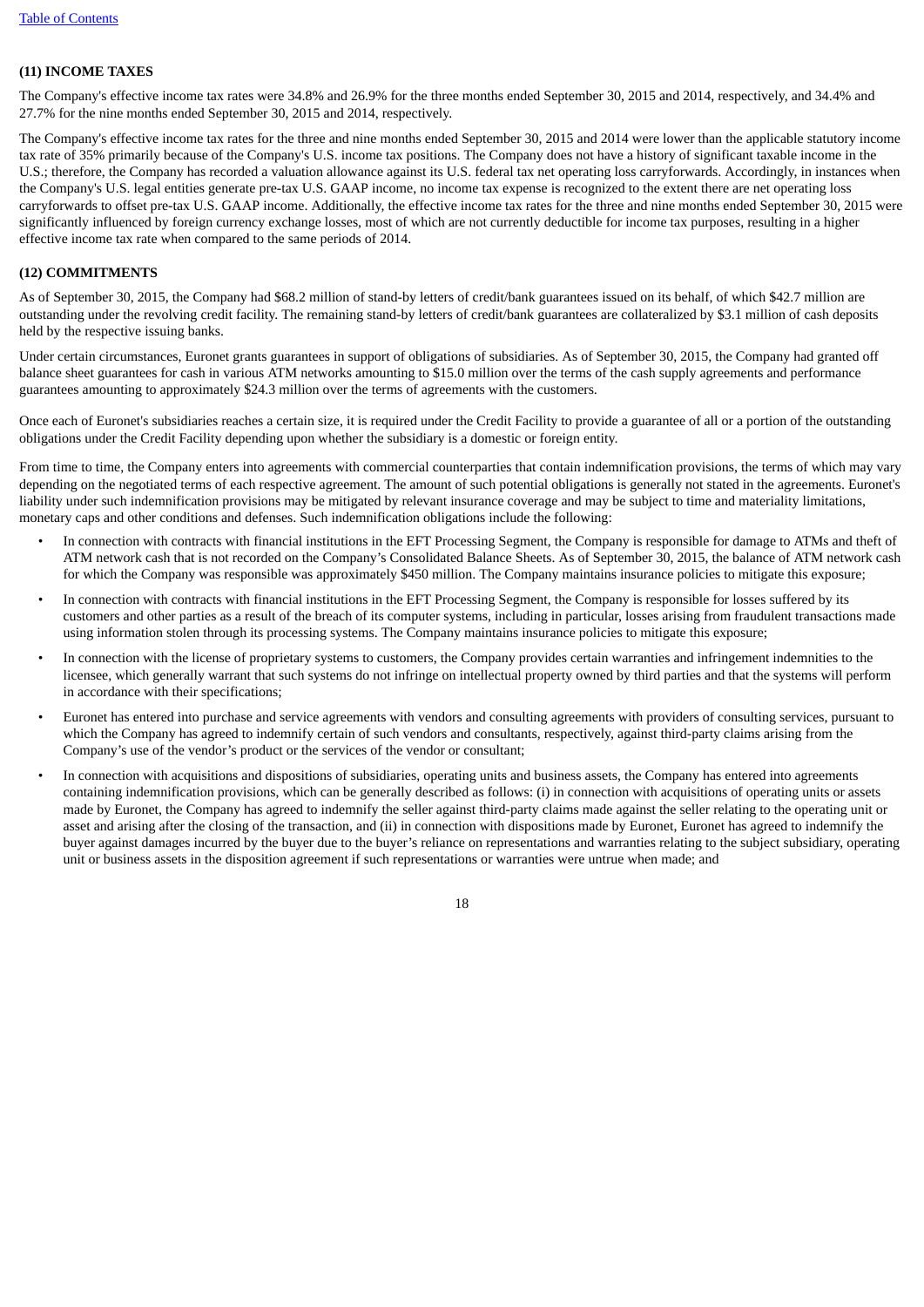• Euronet has entered into agreements with certain third parties, including banks that provide fiduciary and other services to Euronet or to the Company's benefit plans. Under such agreements, the Company has agreed to indemnify such service providers for third-party claims relating to carrying out their respective duties under such agreements.

The Company is also required to meet minimum capitalization and cash requirements of various regulatory authorities in the jurisdictions in which the Company has money transfer operations. The Company has obtained surety bonds in compliance with money transfer licensing requirements of the applicable governmental authorities.

To date, the Company is not aware of any significant claims made by the indemnified parties or third parties to guarantee agreements with the Company and, accordingly, no liabilities were recorded as of September 30, 2015 or December 31, 2014.

#### **(13) LITIGATION AND CONTINGENCIES**

#### *Contingencies*

Unclaimed property compliance *-* In September 2013, the Company entered into a voluntary disclosure agreement with the Secretary of State of the State of Delaware to determine compliance with Delaware unclaimed property laws. Types of property under examination include, but are not limited to, certain unmatched receipts from money transfer agents, payroll checks, accounts payable checks and accounts receivable credits for the period 1996 through 2007. In June 2015, the Company reached an agreement with the State of Delaware regarding unclaimed property for this period and through periods ending in 2009 and remitted an amount which was not material to the Company's consolidated financial condition or results of operations.

#### *Legal Proceedings*

<span id="page-18-0"></span>From time to time, the Company is a party to legal or regulatory proceedings arising in the ordinary course of its business. Currently, there are no legal proceeding or regulatory findings that management believes, either individually or in the aggregate, would have a material adverse effect on the Company's consolidated financial condition or results of operations. In accordance with U.S. GAAP, the Company records a liability when it is both probable that a liability has been incurred and the amount of the loss can be reasonably estimated. These provisions are reviewed at least quarterly and adjusted to reflect the impacts of negotiations, settlements, rulings, advice of legal counsel, and other information and events pertaining to a particular case.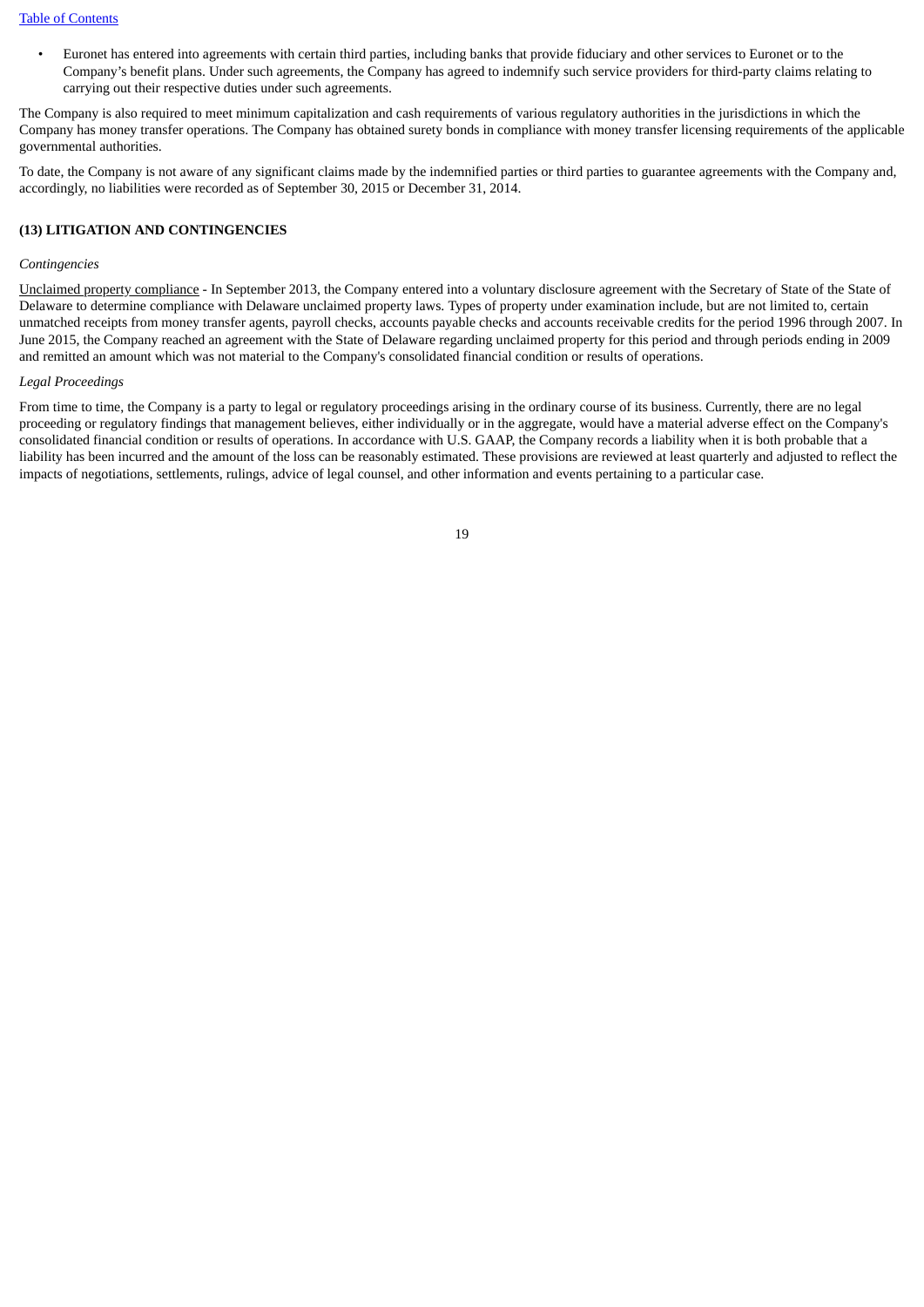### **ITEM 2. MANAGEMENT'S DISCUSSION AND ANALYSIS OF FINANCIAL CONDITION AND RESULTS OF OPERATIONS**

The terms "Euronet," the "Company," "we" and "us" as used herein refer to Euronet Worldwide, Inc. and its subsidiaries.

#### **CAUTIONARY STATEMENT REGARDING FORWARD-LOOKING STATEMENTS**

This report contains statements that constitute forward-looking statements within the meaning of section 27A of the Securities Act of 1933 and section 21E of the Securities Exchange Act of 1934 ("Exchange Act"). Generally, the words "believe," "expect," "anticipate," "intend," "estimate," "will" and similar expressions identify forward-looking statements. However, the absence of these words or similar expressions does not mean the statement is not forwardlooking. All statements other than statements of historical facts included in this document are forward-looking statements, including, but not limited to, statements regarding the following:

- our business plans and financing plans and requirements;
- trends affecting our business plans and financing plans and requirements;
- trends affecting our business;
- the adequacy of capital to meet our capital requirements and expansion plans;
- the assumptions underlying our business plans;<br>• our ability to repay indebtedness:
- our ability to repay indebtedness:
- our estimated capital expenditures;<br>• the potential outcome of loss continuous
- the potential outcome of loss contingencies;
- our expectations regarding the closing of any pending acquisitions;
- business strategy;
- government regulatory action;
- technological advances; and
- projected costs and revenues.

Although we believe that the expectations reflected in these forward-looking statements are reasonable, we can give no assurance that these expectations will prove to be correct.

Investors are cautioned that any forward-looking statements are not guarantees of future performance and involve risks and uncertainties. Actual results may materially differ from those in the forward-looking statements as a result of various factors, including, but not limited to, conditions in world financial markets and general economic conditions, including economic conditions in specific countries and regions; technological developments affecting the market for our products and services; our ability to successfully introduce new products and services; foreign currency exchange rate fluctuations; the effects of any breach of our computer systems, including our financial processing networks; our ability to renew existing contracts at profitable rates; changes in fees payable for transactions performed for cards bearing international logos or over switching networks such as card transactions on ATMs; our ability to comply with increasingly stringent regulatory requirements, including anti-money laundering, anti-terrorism and anti-bribery requirements; changes in laws and regulations affecting our business, including immigration laws; changes in our relationships with, or in fees charged by, our business partners; competition; the outcome of claims and other loss contingencies affecting Euronet; and those other factors referred to above and as set forth and more fully described in Part I, Item 1A — Risk Factors of our Annual Report on Form 10-K for the year ended December 31, 2014. Our Annual Report on Form 10-K is available on the SEC's EDGAR website at www.sec.gov, and a copy may also be obtained by contacting the Company. All forward-looking statements made in this Form 10-Q speak only as of the date of this report. We do not intend, and do not undertake any obligation, to update any forward-looking statements to reflect future events or circumstances after the date of such statements.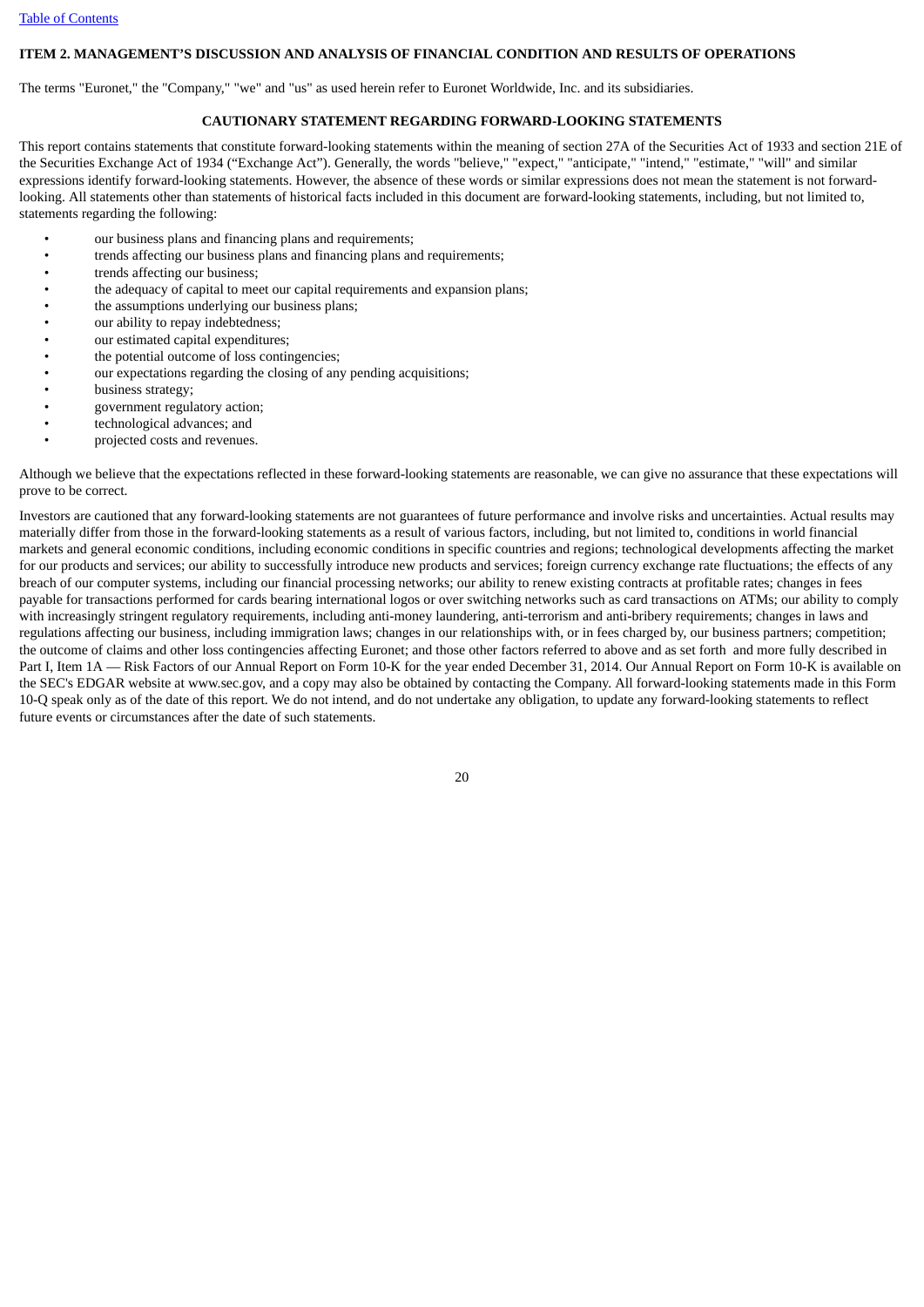### **OVERVIEW**

# **COMPANY OVERVIEW, GEOGRAPHIC LOCATIONS AND PRINCIPAL PRODUCTS AND SERVICES**

We are a leading electronic payments provider. We offer payment and transaction processing and distribution solutions to financial institutions, retailers, service providers and individual consumers. Our primary product offerings include comprehensive automated teller machine ("ATM"), point-of-sale ("POS"), card outsourcing, card issuing and merchant acquiring services, software solutions, electronic distribution of prepaid mobile airtime and other electronic payment products, and global money transfer services. We operate in the following three segments:

- The EFT Processing Segment, which processes transactions for a network of 21,128 ATMs and approximately 96,000 POS terminals across Europe, the Middle East and Asia Pacific. We provide comprehensive electronic payment solutions consisting of ATM cash withdrawal and deposit services, ATM network participation, outsourced ATM and POS management solutions, credit and debit card outsourcing, dynamic currency conversion, and other value added services. Through this segment, we also offer a suite of integrated electronic financial transaction software solutions for electronic payment and transaction delivery systems.
- The epay Segment, which provides distribution, processing and collection services for prepaid mobile airtime and other electronic payment products. We operate a network of approximately 665,000 POS terminals providing electronic processing of prepaid mobile airtime top-up services and other electronic payment products in Europe, the Middle East, Asia Pacific, the United States and South America. We also provide vouchers and physical gift fulfillment services in Europe.
- The Money Transfer Segment, which provides global consumer-to-consumer money transfer services, primarily under the brand names Ria, IME and XE, and global account-to-account money transfer services under the brand name HiFX. We offer services under the brand names Ria and IME through a network of sending agents, Company-owned stores (primarily in North America and Europe) and our websites (riamoneytransfer.com and imeremit.com), disbursing money transfers through a worldwide correspondent network that includes approximately 287,000 locations. XE is a provider of foreign currency exchange information and offers money transfer services on its currency data websites (xe.com and x-rates.com), which are executed by a third party. We offer services under the brand name HiFX through our HiFX websites (hifx.co.uk and hifx.com.au) and HiFX customer service representatives. In addition to money transfers, we also offer customers bill payment services (primarily in the U.S.), payment alternatives such as money orders and prepaid debit cards, comprehensive check cashing services for a wide variety of issued checks, along with competitive foreign currency exchange services and mobile top-up. Through our HiFM brand, we offer cash management solutions and foreign currency risk management services to small-to-medium sized businesses.

We have five processing centers in Europe, five in Asia Pacific and two in North America. We have 30 principal offices in Europe, 12 in Asia Pacific, eight in North America, three in the Middle East, two in South America and one in Africa. Our executive offices are located in Leawood, Kansas, USA. With approximately 70% of our revenues denominated in currencies other than the U.S. dollar, any significant changes in foreign currency exchange rates will likely have a significant impact on our results of operations.

# **SOURCES OF REVENUES AND CASH FLOW**

Euronet primarily earns revenues and income based on ATM management fees, transaction fees, commissions and foreign currency exchange margin. Each operating segment's sources of revenues are described below.

*EFT Processing Segment* — Revenues in the EFT Processing Segment, which represented approximately 25% and 22% of our total consolidated revenues for the third quarter and first nine months of 2015, respectively, are primarily derived from fees charged for transactions made by cardholders on our proprietary network of ATMs, fixed management fees and transaction fees we charge to customers for operating ATMs and processing debit and credit cards under outsourcing and cross-border acquiring agreements, foreign currency exchange margin on dynamic currency conversion transactions, and fees received for other value added services such as advertising, prepaid telecommunication recharges, bill payment, and money transfers provided over ATMs. Revenues in this segment are also derived from license fees, professional services and maintenance fees for proprietary application software and sales of related hardware.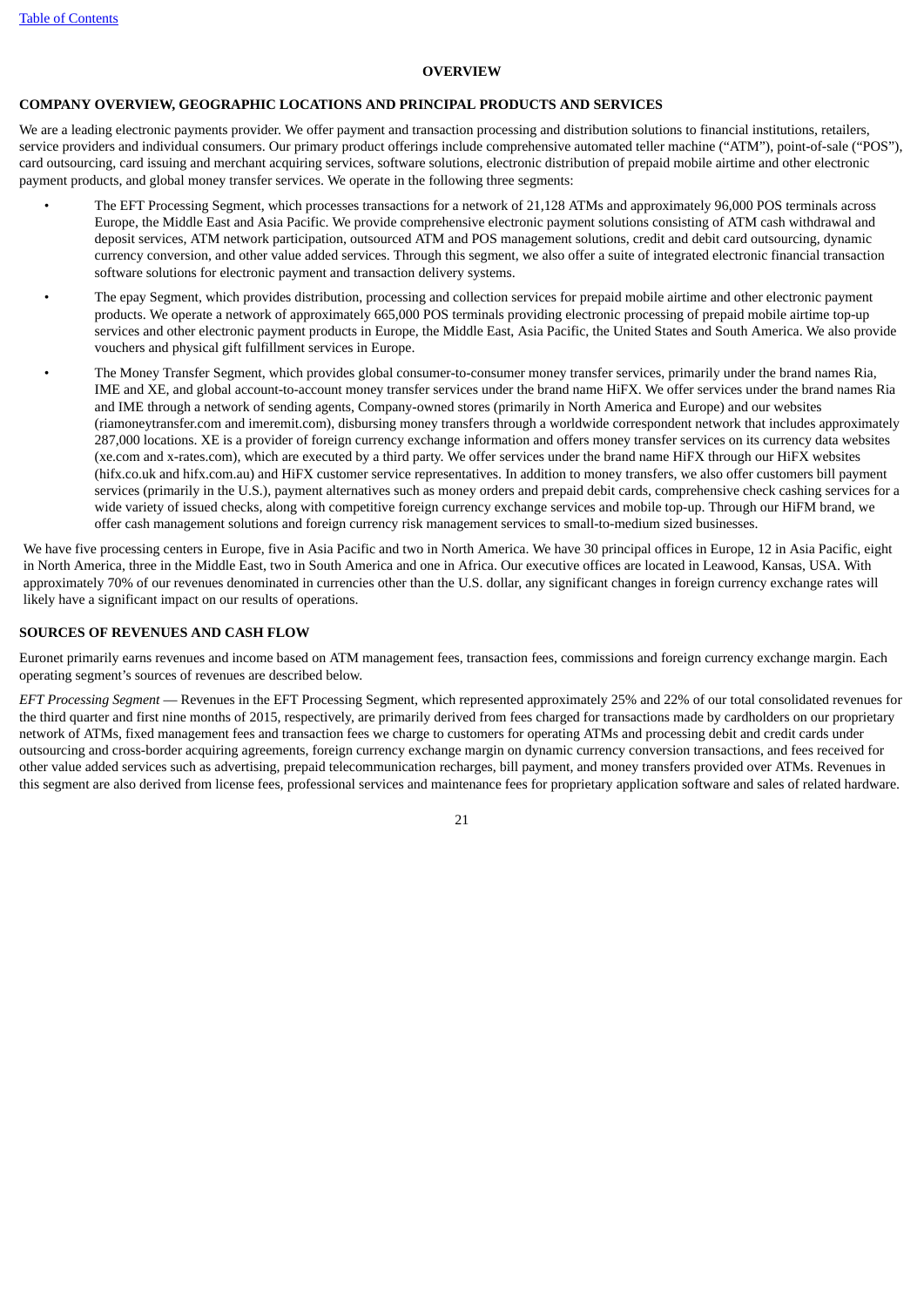*epay Segment* — Revenues in the epay Segment, which represented approximately 36% and 40% of our total consolidated revenues for the third quarter and first nine months of 2015, respectively, are primarily derived from commissions or processing fees received from mobile phone operators for the processing and distribution of prepaid mobile airtime and commissions earned from the distribution of other electronic payment products, vouchers, and physical gifts. The proportion of our revenues earned from distribution of prepaid mobile phone time as compared with other electronic products has decreased over time, and non-mobile content now produces approximately 45% of our revenues. Other electronic payment products offered by this segment include prepaid long distance calling card plans, prepaid Internet plans, prepaid debit cards, gift cards, vouchers, transport payments, lottery payments, bill payment, money transfer and digital content such as music, games and software. Agreements with mobile operators and prepaid content providers are important to the success of our business and these agreements permit us to distribute prepaid mobile airtime and other electronic payment products to retailers.

*Money Transfer Segment* — Revenues in the Money Transfer Segment, which represented approximately 39% and 38% of our total consolidated revenues for the third quarter and first nine months of 2015, respectively, are primarily derived from transaction fees, as well as the margin earned from purchasing foreign currency at wholesale exchange rates and selling the foreign currency to customers at retail exchange rates. We have a sending network in place comprised of agents, customer service representatives, Company-owned stores, primarily in North America and Europe, and our websites riamoneytransfer.com, hifx.co.uk, hifx.com.au, imeremit.com, xe.com and x-rates.com, along with a worldwide network of correspondent agents, consisting primarily of financial institutions in the transfer destination countries. Sending and correspondent agents each earn fees for cash collection and distribution services, which are recognized as direct operating costs at the time of sale.

In April 2014, the Company and Wal-Mart Stores, Inc. launched a new money transfer service called Walmart-2-Walmart Money Transfer Service which allows customers to transfer money to and from Walmart stores in the U.S. Our Ria business executes the transfers with Walmart serving as both the sending agent and payout correspondent. Ria earns a lower margin from these transactions than its traditional money transfers; however, the arrangement has added a significant number of transactions to Ria's business. The agreement with Walmart establishes Ria as the only party through which Walmart will sell U.S. domestic money transfers branded with Walmart marks. The agreement has an initial term of three years from the launch date which will automatically renew for an initial two year term and subsequent one year terms unless either party provides notice to the contrary. The agreement imposes certain obligations on each party, the most significant being service level requirements by Ria and money transfer compliance requirements by Walmart. Any violation of these requirements by Ria could result in an obligation to indemnify Walmart or termination of the contract by Walmart. However, the agreement allows the parties to resolve disputes by mutual agreement without termination of the agreement.

*Corporate Services, Eliminations and Other* - In addition to operating in our principal operating segments described above, our "Corporate Services, Eliminations and Other" category includes non-operating activity, certain inter-segment eliminations and the cost of providing corporate and other administrative services to the operating segments, including most share-based compensation expense. These services are not directly identifiable with our reportable operating segments.

#### **OPPORTUNITIES AND CHALLENGES**

Our expansion plans and opportunities are currently focused on eight primary areas:

- increasing the number of ATMs in our independent ATM networks;
- increasing transactions processed on our network of owned and operated ATMs and POS devices;
- signing new outsourced ATM and POS terminal management contracts;
- expanding value added services in our EFT Processing Segment, including the sale of dynamic currency conversion services to banks and retailers;
- expanding our epay processing network and portfolio of electronic payment products;
- expanding our money transfer services, cross-currency payment products and bill payment network;
- expanding our cash management solutions and foreign currency risk management services; and
- developing our credit and debit card outsourcing business.

*EFT Processing Segment* — The continued expansion and development of our EFT Processing Segment business will depend on various factors including, but not necessarily limited to, the following:

- the impact of competition by banks and other ATM operators and service providers in our current target markets;
- the demand for our ATM outsourcing services in our current target markets;

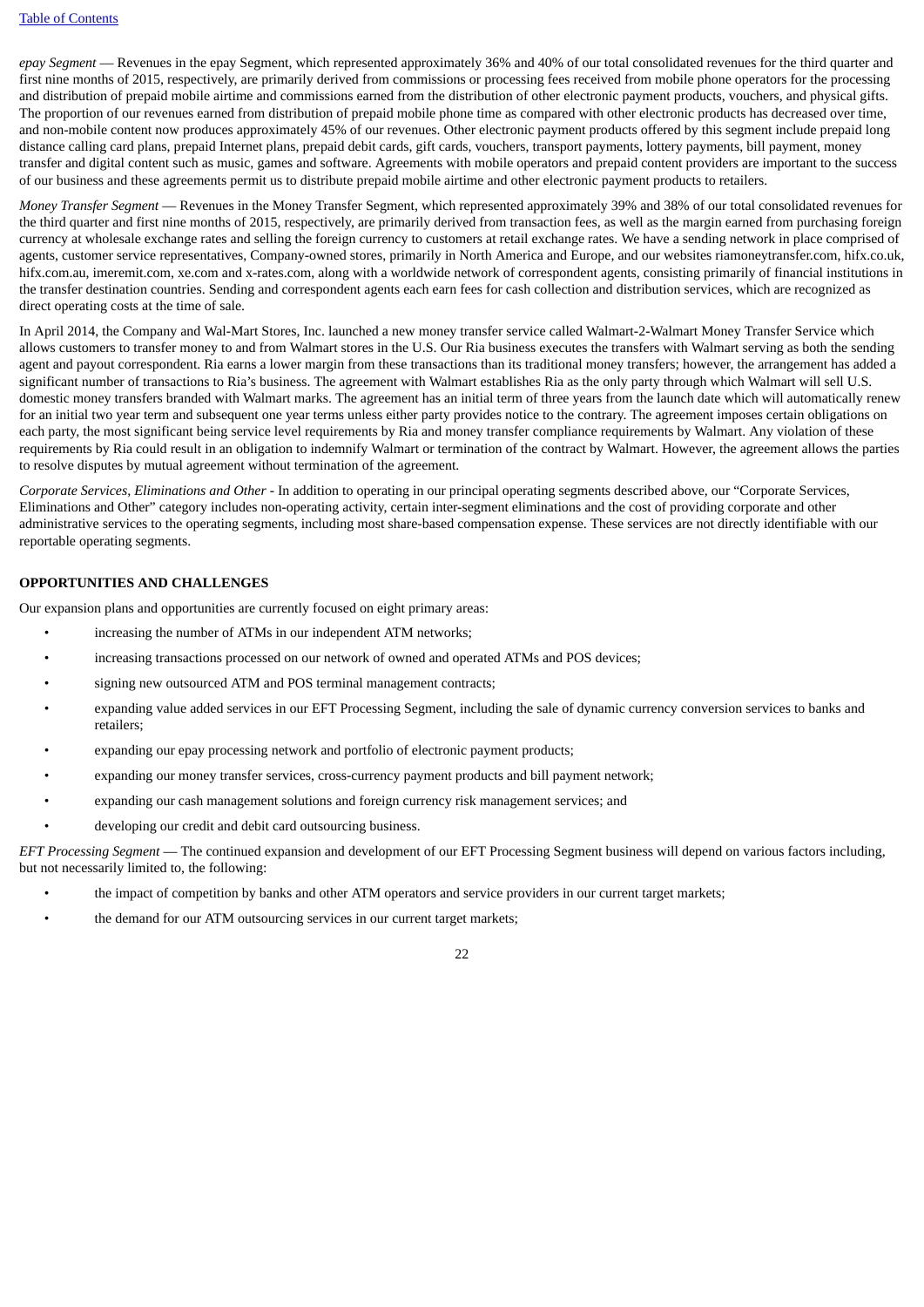- our ability to develop products or services, including value added services, to drive increases in transactions and revenues;
- the expansion of our various business lines in markets where we operate and in new markets;
- our entry into additional card acceptance and ATM management agreements with banks;
- our ability to obtain required licenses in markets we intend to enter or expand services;
- our ability to enter into and renew ATM network cash supply agreements with financial institutions;
- the availability of financing for expansion;
- our ability to efficiently install ATMs contracted under newly awarded outsourcing agreements;
- our ability to renew existing contracts at profitable rates;
- our ability to maintain pricing at current levels or mitigate price reductions in certain markets;
- the impact of reductions in ATM interchange fees;
- our ability to expand and sign additional customers for the cross-border merchant processing and acquiring business; and
- the continued development and implementation of our software products and their ability to interact with other leading products.

We consistently evaluate and add prospects to our list of potential ATM outsourcing customers. However, we cannot predict any increase or decrease in the number of ATMs we manage under outsourcing agreements because this depends largely on the willingness of banks to enter into outsourcing contracts with us. Due to the thorough internal reviews and extensive negotiations conducted by existing and prospective banking customers in choosing outsource vendors, the process of entering into or renewing outsourcing agreements can take several months. The process is further complicated by legal and regulatory considerations in local countries. These agreements tend to cover large numbers of ATMs, so significant increases and decreases in our pool of managed ATMs could result from the acquisition or termination of one or more of these management contracts. Therefore, the timing of both current and new contract revenues is uncertain and unpredictable.

Software products are an integral part of our product lines, and our investment in research, development, delivery and customer support reflects our ongoing commitment to an expanded customer base.

*epay Segment* — The continued expansion and development of our epay Segment business will depend on various factors, including, but not necessarily limited to, the following:

- our ability to maintain and renew existing agreements, and to negotiate new agreements in additional markets with mobile phone operators, digital content providers, agent financial institutions and retailers;
- our ability to use existing expertise and relationships with mobile operators, digital content providers and retailers to our advantage;
- the continued use of third-party providers such as ourselves to supply electronic processing solutions for existing and additional digital content;
- the development of mobile phone networks in the markets in which we do business and the increase in the number of mobile phone users;
- the overall pace of growth in the prepaid mobile phone and digital content market, including consumer shifts between prepaid and postpaid services;
- our market share of the retail distribution capacity;
- the development of new technologies that may compete with POS distribution of prepaid mobile airtime and other products;
- the level of commission that is paid to the various intermediaries in the electronic payment distribution chain;
- our ability to fully recover monies collected by retailers;
- our ability to add new and differentiated products in addition to those offered by mobile operators;
- our ability to develop and effectively market additional value added services;

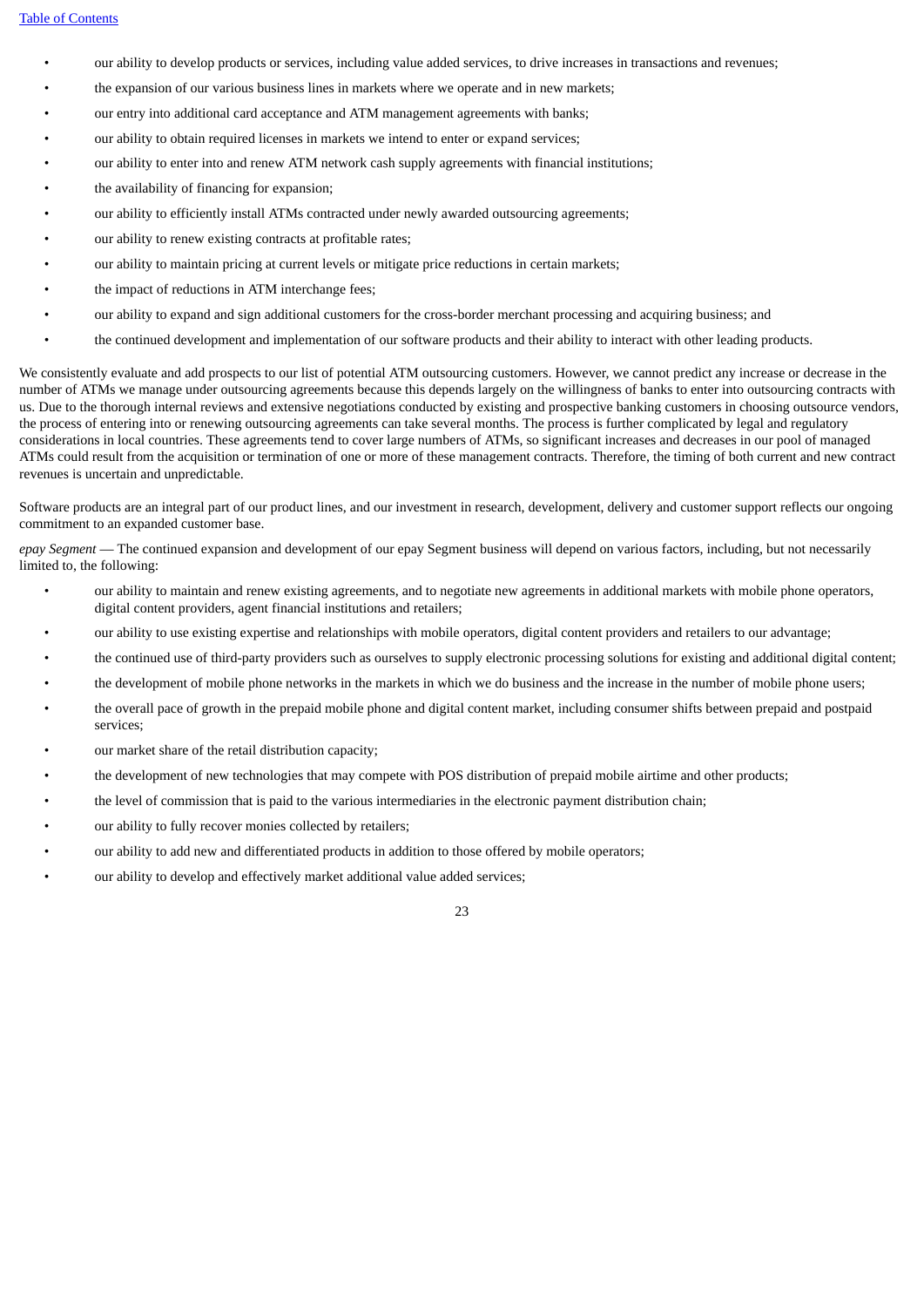- our ability to take advantage of cross-selling opportunities with our EFT Processing and Money Transfer Segments, including providing money transfer services through our distribution network; and
- the availability of financing for further expansion.

In all of the markets in which we operate, we are experiencing significant competition which will impact the rate at which we may be able to grow organically. Competition among prepaid mobile airtime and digital content distributors results in the increase of commissions paid to retailers and increases in retailer attrition rates. To grow, we must capture market share from other prepaid mobile airtime and digital content distributors, offer a superior product offering and demonstrate the value of a global network. In certain markets in which we operate, we believe that many of the factors that may contribute to rapid growth (growth in electronic payment products, expansion of our network of retailers and access to all mobile operators' products) remain present.

*Money Transfer Segment —* The continued expansion and development of our Money Transfer Segment business will depend on various factors, including, but not necessarily limited to, the following:

- the continued growth in worker migration and employment opportunities;
- the mitigation of economic and political factors that have had an adverse impact on money transfer volumes, such as changes in the economic sectors in which immigrants work and the developments in immigration policies in the U.S.;
- the continuation of the trend of increased use of electronic money transfer and bill payment services among high-income individuals, immigrant workers and the unbanked population in our markets;
- our ability to maintain our agent and correspondent networks;
- our ability to offer our products and services or develop new products and services at competitive prices to drive increases in transactions;
- the development of new technologies that may compete with our money transfer network;
- the expansion of our services in markets where we operate and in new markets;
- our ability to strengthen our brands;
- our ability to fund working capital requirements;
- our ability to recover from agents funds collected from customers and our ability to recover advances made to correspondents;
- our ability to maintain compliance with the regulatory requirements of the jurisdictions in which we operate or plan to operate;
- our ability to take advantage of cross-selling opportunities with our epay Segment, including providing prepaid services through Ria's stores and agents worldwide;
- our ability to leverage our banking and merchant/retailer relationships to expand money transfer corridors to Europe, Asia and Africa, including high growth corridors to Central and Eastern European countries;
- the availability of financing for further expansion;
- the ability to maintain banking relationships necessary for us to service our customers;
- our ability to successfully expand our agent network in Europe using our payment institution licenses under the Payment Services Directive and in the United States; and
- our ability to provide additional value-added products under the XE brand.

For all segments, our continued expansion may involve additional acquisitions that could divert our resources and management time and require integration of new assets with our existing networks and services. Our ability to effectively manage our growth has required us to expand our operating systems and employee base, particularly at the management level, which has added incremental operating costs. Any inability to continue to effectively manage expansion could have a material adverse effect on our business, growth, financial condition and results of operations. Inadequate technology and resources would impair our ability to maintain current processing technology and efficiencies, as well as deliver new and innovative services to compete in the marketplace.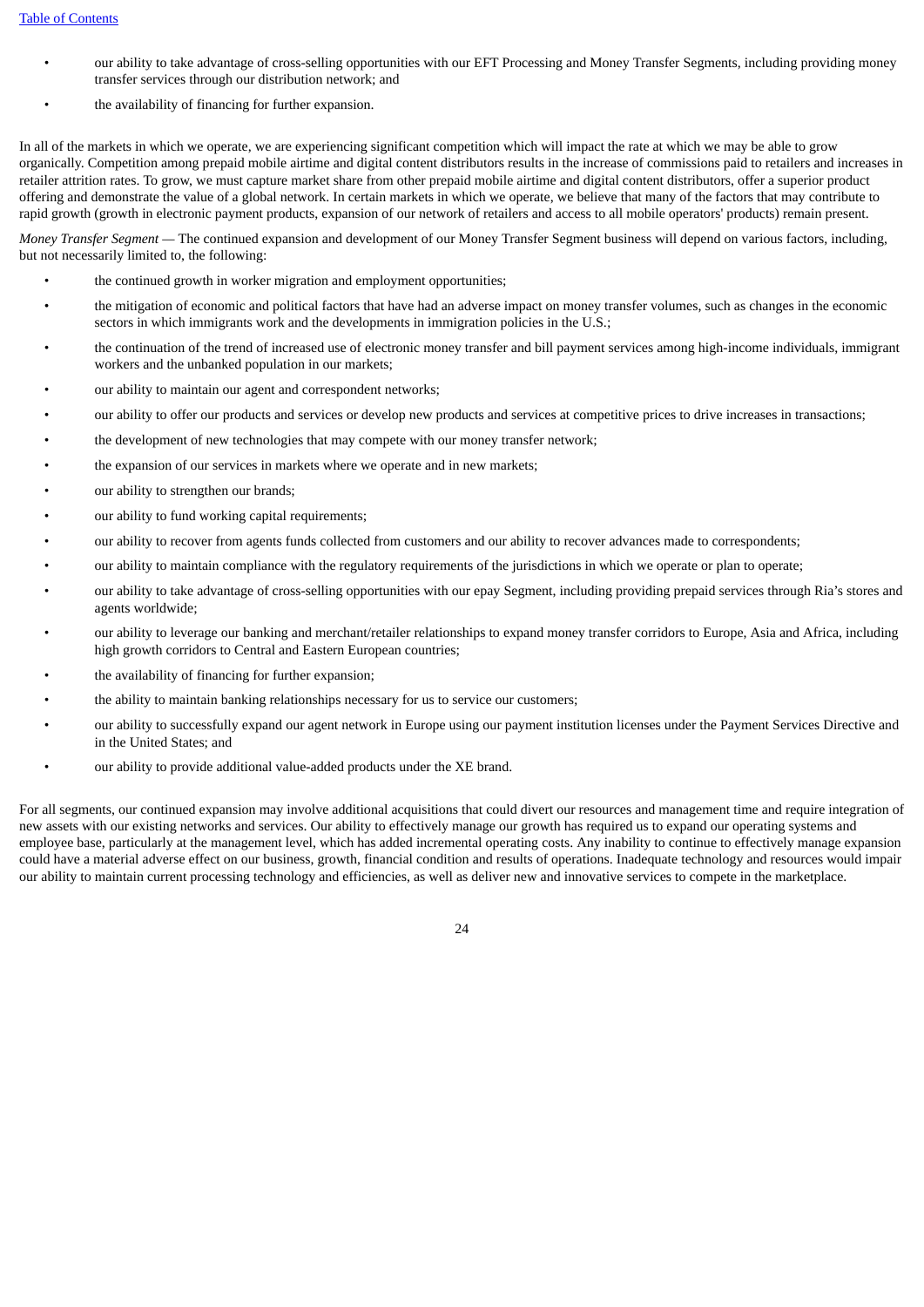# **SEGMENT SUMMARY RESULTS OF OPERATIONS**

Revenues and operating income by segment for the three and nine months ended September 30, 2015 and 2014 are summarized in the tables below:

|                                               | <b>Revenues for the Three Months</b><br><b>Ended September 30,</b> |   |         | <b>Year-over-Year Change</b> |                                  |  |                                   |              | <b>Revenues for the Nine Months Ended</b><br>September 30, |     |           |                                  | Year-over-Year Change             |  |  |
|-----------------------------------------------|--------------------------------------------------------------------|---|---------|------------------------------|----------------------------------|--|-----------------------------------|--------------|------------------------------------------------------------|-----|-----------|----------------------------------|-----------------------------------|--|--|
| (dollar amounts in thousands)                 | 2015                                                               |   | 2014    |                              | Increase<br>(Decrease)<br>Amount |  | Increase<br>(Decrease)<br>Percent |              | 2015                                                       |     | 2014      | Increase<br>(Decrease)<br>Amount | Increase<br>(Decrease)<br>Percent |  |  |
| <b>EFT</b> Processing                         | \$<br>118,895                                                      | S | 107,503 | \$.                          | 11,392                           |  | 11 %                              | $\mathbb{S}$ | 286,650                                                    | \$. | 271,580   | 15,070                           | 6 %                               |  |  |
| epay                                          | 174,547                                                            |   | 195,086 |                              | (20, 539)                        |  | (11)%                             |              | 517,296                                                    |     | 562,129   | (44, 833)                        | $(8)\%$                           |  |  |
| <b>Money Transfer</b>                         | 188,232                                                            |   | 151,250 |                              | 36,982                           |  | 24 %                              |              | 498,689                                                    |     | 369,568   | 129,121                          | 35 %                              |  |  |
| Total                                         | 481.674                                                            |   | 453,839 |                              | 27,835                           |  | 6 %                               |              | 1,302,635                                                  |     | 1,203,277 | 99,358                           | 8 %                               |  |  |
| Corporate services,<br>eliminations and other | (301)                                                              |   | (417)   |                              | 116                              |  | (28)%                             |              | (952)                                                      |     | (1,078)   | 126                              | (12)%                             |  |  |
| Total                                         | 481,373                                                            |   | 453,422 |                              | 27,951                           |  | 6 %                               |              | 1,301,683                                                  |     | 1,202,199 | 99,484                           | 8 %                               |  |  |

|                                         | the Three Months Ended<br>September 30, | <b>Operating Income (Expense) for</b> |     | Year-over-Year Change        |                                   | <b>Operating Income (Expense) for the</b><br>Nine Months Ended September 30, |     |           |     | Year-over-Year Change        |                                   |  |  |
|-----------------------------------------|-----------------------------------------|---------------------------------------|-----|------------------------------|-----------------------------------|------------------------------------------------------------------------------|-----|-----------|-----|------------------------------|-----------------------------------|--|--|
| (dollar amounts in thousands)           | 2015                                    | 2014                                  |     | Increase<br>(Decrease)Amount | Increase<br>(Decrease)<br>Percent | 2015                                                                         |     | 2014      |     | Increase<br>(Decrease)Amount | Increase<br>(Decrease)<br>Percent |  |  |
| <b>EFT</b> Processing                   | \$<br>40,316                            | 34,210                                | \$. | 6,106                        | 18 %                              | \$<br>73,724                                                                 | -\$ | 68,562    | \$. | 5,162                        | 8 %                               |  |  |
| epay                                    | 14.607                                  | 12,451                                |     | 2,156                        | 17 %                              | 46,360                                                                       |     | 41,533    |     | 4,827                        | 12 %                              |  |  |
| <b>Money Transfer</b>                   | 23,750                                  | 12,583                                |     | 11,167                       | 89 %                              | 55,308                                                                       |     | 27,336    |     | 27,972                       | 102 %                             |  |  |
| Total                                   | 78.673                                  | 59.244                                |     | 19,429                       | 33 %                              | 175,392                                                                      |     | 137,431   |     | 37,961                       | 28 %                              |  |  |
| Corporate services,<br>eliminations and |                                         |                                       |     |                              |                                   |                                                                              |     |           |     |                              |                                   |  |  |
| other                                   | (8,399)                                 | (8,512)                               |     | 113                          | (1)%                              | (25, 775)                                                                    |     | (28, 189) |     | 2,414                        | (9)%                              |  |  |
| Total                                   | 70.274                                  | 50.732                                |     | 19.542                       | 39 %                              | 149.617                                                                      |     | 109.242   | \$. | 40,375                       | $37\%$                            |  |  |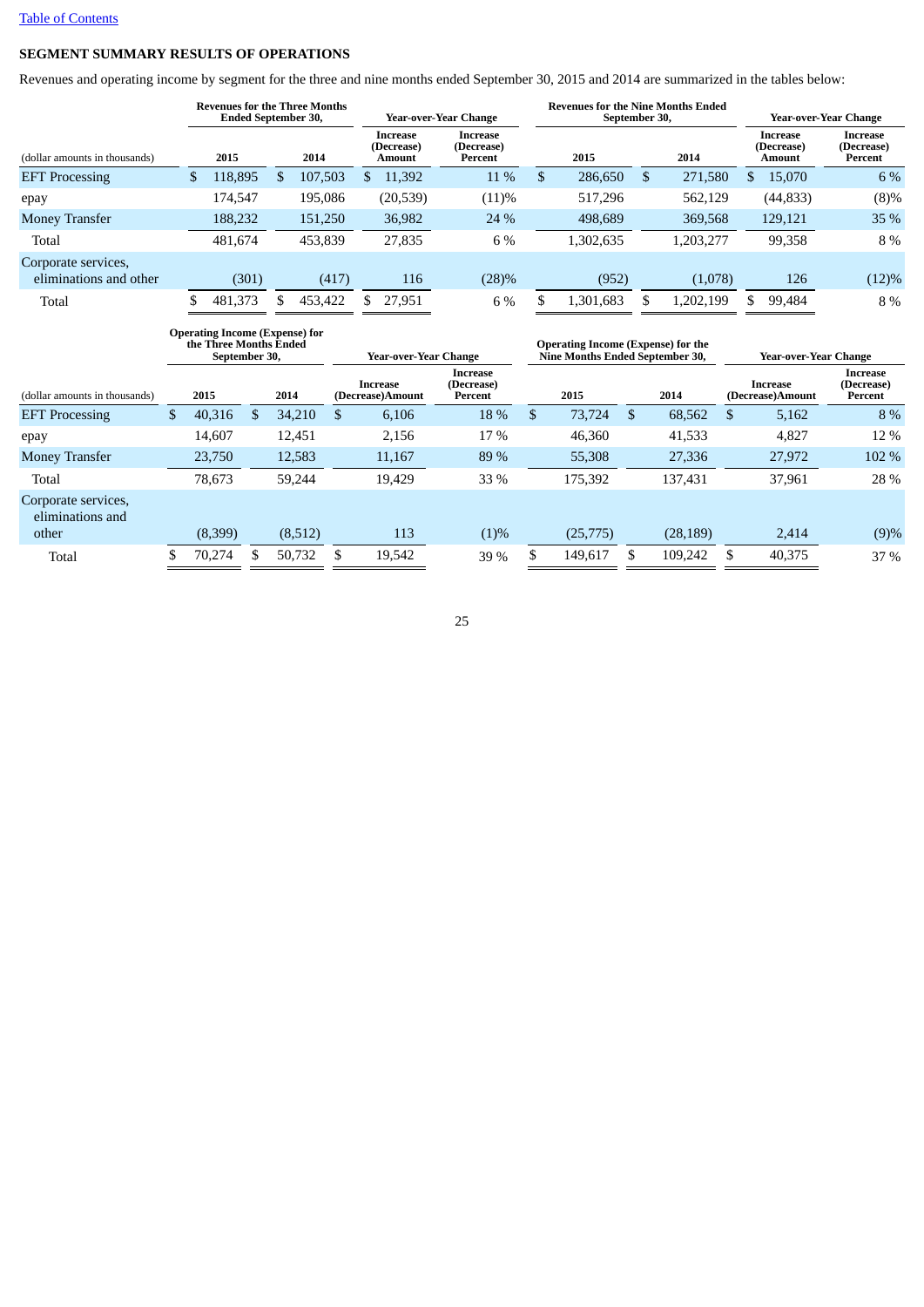#### Table of [Contents](#page-0-0)

### *Impact of changes in foreign currency exchange rates*

Our revenues and local expenses are recorded in the functional currencies of our operating entities and translated into U.S. dollars for financial reporting purposes; therefore, amounts we earn outside the U.S. are negatively impacted by the stronger U.S. dollar and positively impacted by the weaker U.S. dollar. On average, the U.S. dollar was considerably stronger in the third quarter and first nine months of 2015 than the same periods of 2014 compared to currencies of most markets in which we operate. Considering the results by country and the associated functional currency, we estimate that our reported consolidated operating income for the third quarter and first nine months of 2015 was 16% and 15% less, respectively, due to the changes in foreign currency exchange rates when compared to the same periods of 2014.

To provide further perspective on the impact of foreign currency exchange rates, the following table shows the changes in values relative to the U.S. dollar of the currencies of the countries in which we have our most significant operations:

|                                         |   | <b>Average Translation Rate</b><br><b>Three Months Ended September 30,</b> |     |        |                     |    | <b>Average Translation Rate</b><br>Nine Months Ended September 30, |               |        |                            |
|-----------------------------------------|---|----------------------------------------------------------------------------|-----|--------|---------------------|----|--------------------------------------------------------------------|---------------|--------|----------------------------|
| Currency (dollars per foreign currency) |   | 2015                                                                       |     | 2014   | Decrease<br>Percent |    | 2015                                                               |               | 2014   | <b>Decrease</b><br>Percent |
| Australian dollar                       |   | 0.7251                                                                     | \$  | 0.9244 | (22)%               | \$ | 0.7628                                                             | S             | 0.9179 | (17)%                      |
| Brazilian real                          |   | 0.2840                                                                     | S   | 0.4398 | (35)%               | \$ | 0.3201                                                             | S             | 0.4374 | (27)%                      |
| British pound                           | D | 1.5487                                                                     | S   | 1.6690 | (7)%                | \$ | 1.5321                                                             | <sup>\$</sup> | 1.6691 | $(8)\%$                    |
| euro                                    |   | 1.1127                                                                     | \$. | 1.3246 | (16)%               | \$ | 1.1153                                                             | S             | 1.3554 | (18)%                      |
| Hungarian forint                        |   | 0.0036                                                                     | S   | 0.0043 | (16)%               | \$ | 0.0036                                                             | \$            | 0.0044 | (18)%                      |
| Indian rupee                            |   | 0.0154                                                                     | \$  | 0.0165 | (7)%                | \$ | 0.0158                                                             | \$            | 0.0165 | (4)%                       |
| New Zealand dollar                      |   | 0.6508                                                                     | S   | 0.8420 | (23)%               | \$ | 0.7113                                                             | \$            | 0.8463 | (16)%                      |
| Polish zloty                            |   | 0.2657                                                                     | S   | 0.3174 | (16)%               | S. | 0.2685                                                             | \$            | 0.3249 | (17)%                      |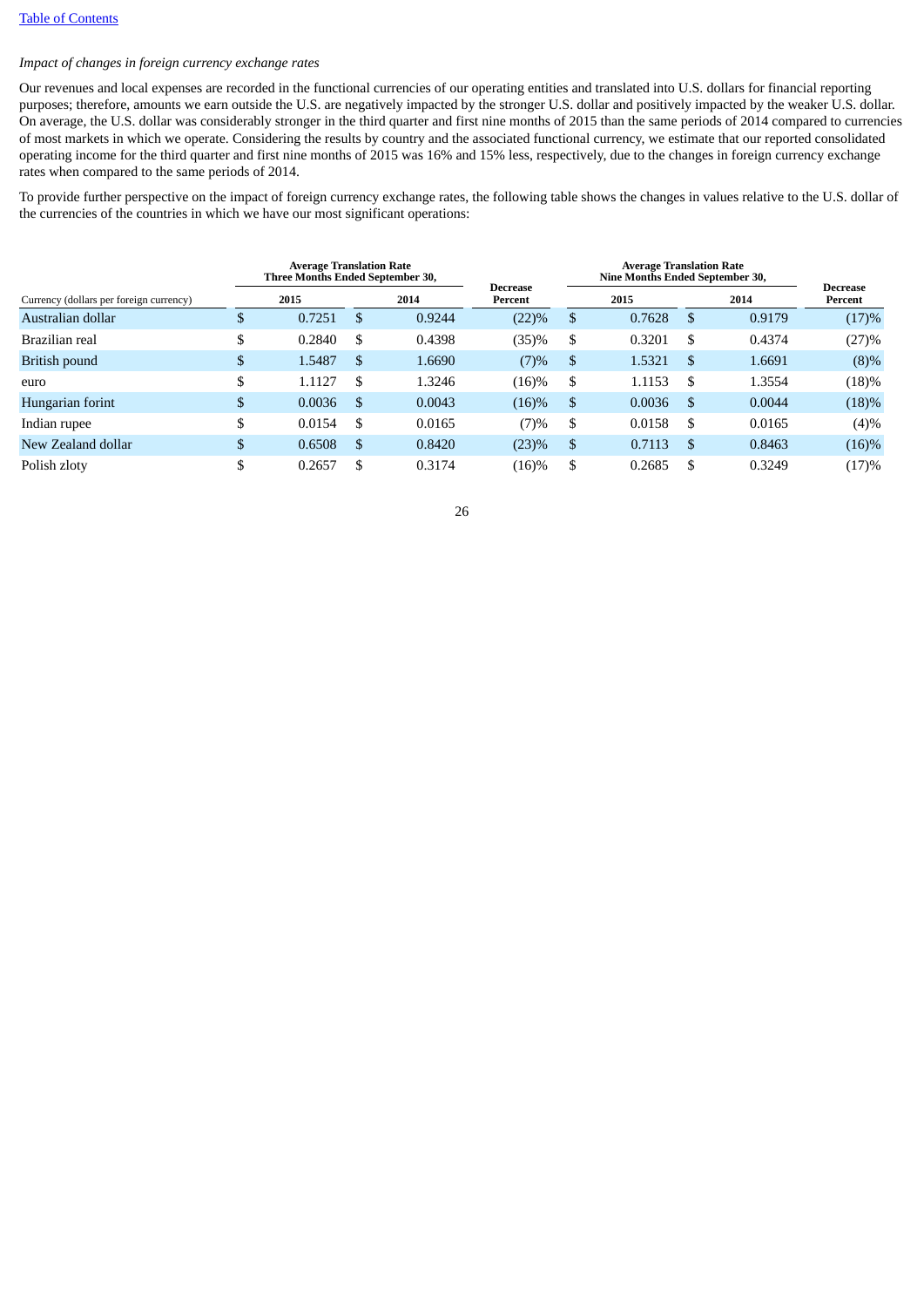#### **COMPARISON OF OPERATING RESULTS FOR THE THREE AND NINE MONTHS ENDED SEPTEMBER 30, 2015 AND 2014**

### **EFT PROCESSING SEGMENT**

The following table presents the results of operations for the three and nine months ended September 30, 2015 and 2014 for our EFT Processing Segment:

|                                             | <b>Three Months Ended</b><br>September 30, |         |     |         |    |                                  | <b>Year-over-Year Change</b>             |     | <b>Nine Months Ended</b><br>September 30, |     |         | Year-over-Year Change |                                  |                                   |  |
|---------------------------------------------|--------------------------------------------|---------|-----|---------|----|----------------------------------|------------------------------------------|-----|-------------------------------------------|-----|---------|-----------------------|----------------------------------|-----------------------------------|--|
| (dollar amounts in thousands)               |                                            | 2015    |     | 2014    |    | Increase<br>(Decrease)<br>Amount | <b>Increase</b><br>(Decrease)<br>Percent |     | 2015                                      |     | 2014    |                       | Increase<br>(Decrease)<br>Amount | Increase<br>(Decrease)<br>Percent |  |
| Total revenues                              | \$.                                        | 118,895 | \$. | 107,503 | S. | 11,392                           | 11 %                                     | \$. | 286,650                                   | \$. | 271,580 | \$.                   | 15,070                           | 6 %                               |  |
| Operating expenses:                         |                                            |         |     |         |    |                                  |                                          |     |                                           |     |         |                       |                                  |                                   |  |
| Direct operating costs                      |                                            | 51,550  |     | 46,612  |    | 4,938                            | 11 %                                     |     | 135,754                                   |     | 125,773 |                       | 9,981                            | 8 %                               |  |
| Salaries and benefits                       |                                            | 11,862  |     | 12,155  |    | (293)                            | (2)%                                     |     | 34,466                                    |     | 35,127  |                       | (661)                            | (2)%                              |  |
| Selling, general and<br>administrative      |                                            | 7,052   |     | 6,516   |    | 536                              | 8 %                                      |     | 19,432                                    |     | 19,167  |                       | 265                              | 1 %                               |  |
| Depreciation and amortization               |                                            | 8,115   |     | 8,010   |    | 105                              | 1%                                       |     | 23,274                                    |     | 22,951  |                       | 323                              | 1 %                               |  |
| Total operating expenses                    |                                            | 78,579  |     | 73,293  |    | 5,286                            | 7%                                       |     | 212,926                                   |     | 203,018 |                       | 9,908                            | 5 %                               |  |
| Operating income                            | S.                                         | 40,316  |     | 34,210  |    | 6,106                            | 18 %                                     |     | 73,724                                    | S.  | 68,562  |                       | 5,162                            | 8 %                               |  |
| <b>Transactions processed</b><br>(millions) |                                            | 348     |     | 321     |    | 27                               | 8 %                                      |     | 980                                       |     | 942     |                       | 38                               | 4%                                |  |
| ATMs as of September 30,                    |                                            | 21,128  |     | 19,808  |    | 1,320                            | $7\%$                                    |     | 21,128                                    |     | 19,808  |                       | 1,320                            | 7%                                |  |
| Average ATMs                                |                                            | 21,781  |     | 19,579  |    | 2,202                            | 11 %                                     |     | 21,348                                    |     | 18,995  |                       | 2,353                            | 12 %                              |  |

#### *Revenues*

Our revenues for the third quarter and first nine months of 2015 increased when compared to the same periods of 2014 primarily due to an increase in the number of ATMs under management being partially offset by the impact of the U.S. dollar strengthening against key foreign currencies. The increase in ATMs and POS devices under management also contributed to an increase in dynamic currency conversion ("DCC") revenues which were partly offset by a decrease in rates charged for certain debit and credit card outsourcing services as a result of our actions to amend and extend a contract with a large European customer during the first quarter of 2015. The revenue increases were magnified in the third quarter as demand for ATM and DCC services are highest in this period because it is the height of the tourism season.

Our EFT Processing business in Greece has been affected by the recent sovereign debt crisis in that country. First, due to capital controls on Greek banks, we were not able to obtain the full amount of cash from them needed to fill our ATMs which resulted in fewer transactions processed due to empty ATMs. However, we had arranged alternative sources of cash to supplement those supplied by Greek banks which largely mitigated ATM cash supply problems. Second, due to the uncertainty in Greece, tourist traffic was lower than usual which reduced the number of ATM withdrawals and DCC transactions processed. Further, some tourists who were concerned about their ability to withdraw cash from ATMs in Greece brought additional cash with them on their travels which resulted in fewer withdrawals from our ATMs, including DCC transactions. These circumstances are likely to continue to impact our operations in the near term, reducing the number of transactions processed and revenues recognized from what would otherwise be expected. Current developments appear to keep Greece as a member of the European Union and the Eurozone which allays the immediate risk of any currency conversion of our cash in Greece; however, the longer term risk of Greece exiting the European Union is still uncertain and any related currency conversion risk remains.

Average monthly revenues per ATM were \$1,820 for the third quarter and \$1,492 for the first nine months of 2015 compared to \$1,830 for the third quarter and \$1,589 for the first nine months of 2014. The decreases were primarily due to the strengthening of the U.S. dollar against key foreign currencies, partly offset by revenue growth from an increase in ATMs under management and DCC transactions processed. Revenues per transaction were \$0.34 for the third quarter and \$0.29 for the first nine months of 2015 compared to \$0.33 for the third quarter and \$0.29 for the first nine months of 2014. Revenue growth from DCC, which earns higher revenues per transaction than other ATM or card based services, was largely offset by the impact of the U.S. dollar strengthening against key foreign currencies.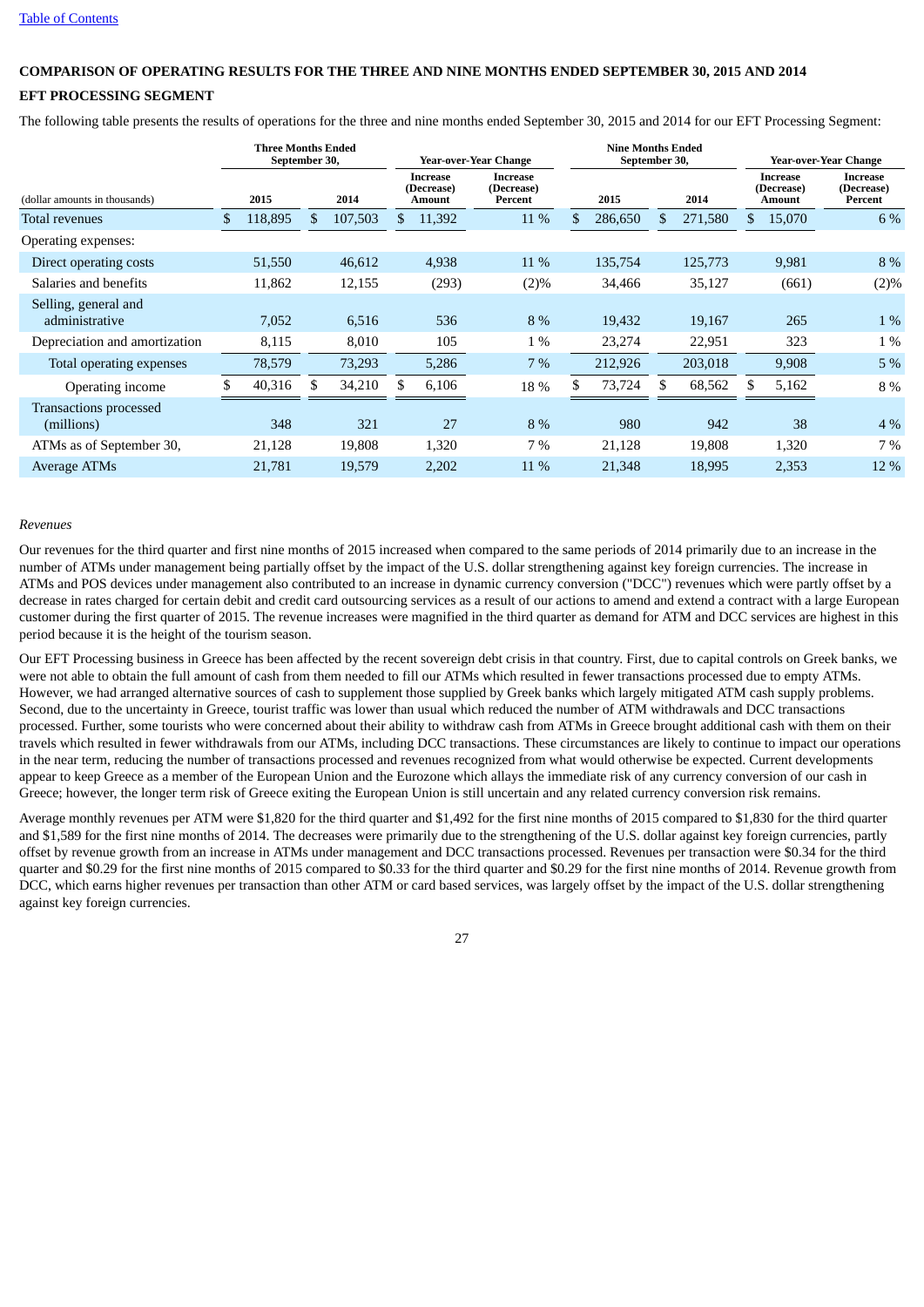#### *Direct operating costs*

Direct operating costs consist primarily of site rental fees, cash delivery costs, cash supply costs, maintenance, insurance, telecommunications, data center operations-related personnel, as well as the processing centers' facility-related costs and other processing center-related expenses and commissions paid to retail merchants, banks and card processors involved with POS DCC transactions. Direct operating costs increased for the third quarter and first nine months of 2015 compared to the same periods of 2014, primarily due to an increase in the number of ATMs under management, partly offset by the impact of the U.S. dollar strengthening against key foreign currencies.

#### *Gross profit*

Gross profit, which is calculated as revenues less direct operating costs, was \$67.3 million for the third quarter and \$150.9 million for the first nine months of 2015 compared to \$60.9 million for the third quarter and \$145.8 million for the first nine months of 2014. The increases in gross profit were primarily due to the growth in revenues from the increases in ATMs under management and DCC transactions processed, partly offset by the impact of the U.S dollar strengthening against key foreign currencies and decreases in rates charged for certain debit and credit card outsourcing services. Gross profit as a percentage of revenues ("gross margin") was 56.6% for the third quarter and 52.6% for the first nine months of 2015 compared to 56.6% for the third quarter and 53.7% for the first nine months of 2014. The decrease in gross margin for the first nine months of 2015 was primarily due to the decrease in rates charged for certain debit and credit card outsourcing services.

#### *Salaries and benefits*

The slight decreases in salaries and benefits for the third quarter and first nine months of 2015 compared to the same periods of 2014 were primarily due to the impact of the U.S. dollar strengthening against key foreign currencies being largely offset by additional headcount to support an increase in the number of ATMs and POS devices under management. As a percentage of revenues, these costs decreased to 10.0% for the third quarter and 12.0% for the first nine months of 2015 from 11.3% for third quarter and 12.9% for the first nine months of 2014. These decreases were primarily due to the growth in revenues earned from DCC and other value added service transactions on our ATMs under management, which require minimal incremental support costs.

#### *Selling, general and administrative*

Selling, general and administrative expenses increased slightly for the third quarter and first nine months of 2015 compared to the same periods of 2014 primarily due to the increased support costs as a result of the increase in the number of ATMs under management, partly offset by the impact of the U.S. dollar strengthening against key foreign currencies. The increase for the third quarter of 2015 was also affected by an increase in bad debt expense. As a percentage of revenues, these expenses decreased to 5.9% for the third quarter and 6.8% for the first nine months of 2015 from 6.1% for the third quarter and 7.1% for the first nine months of 2014. These decreases were primarily due to the growth in revenues earned from DCC and other value added service transactions on our ATMs and POS devices under management, which require minimal incremental support costs.

#### *Depreciation and amortization*

The minor increases in depreciation and amortization expense for the third quarter and first nine months of 2015 compared to the same periods of 2014 were primarily due to an increase in depreciation on our ATMs under management and software assets, largely offset by the impact of the U.S. dollar strengthening against key foreign currencies. As a percentage of revenues, depreciation and amortization expense decreased to 6.8% for the third quarter and 8.1% for the first nine months of 2015 from 7.5% for the third quarter and 8.5% for the first nine months of 2014, primarily due to revenue growth outpacing the growth in our ATMs under management and the increase in software capitalization.

#### *Operating income*

The increase in operating income for the third quarter of 2015 compared to the same period of 2014 was primarily due to the increase in the number of ATMs under management and growth in revenues earned from DCC and other value added service transactions, partly offset by the impact of the U.S. dollar strengthening against key foreign currencies. The increase in operating income for the first nine months of 2015 compared to the same period of 2014 was more significantly impacted by the decrease in rates charged for certain debit and credit card management services than the third quarter of 2015.

Operating income as a percentage of revenues ("operating margin") increased to 33.9% for the third quarter and 25.7% for the first nine months of 2015 from 31.8% for the third quarter and 25.2% for the first nine months of 2014. The increases in operating margin were primarily due to the increase in the number of ATMs under management and growth in revenues earned from DCC and other value added service transactions. Theses increases were partly offset by the decrease in rates charged for certain debit and credit card management services which impacted the first nine months more than the third quarter of 2015. Operating income per transaction increased to \$0.12 for the third quarter and \$0.08 for the first nine months of 2015 from \$0.11 for the third quarter and \$0.07 for the first nine months of 2014.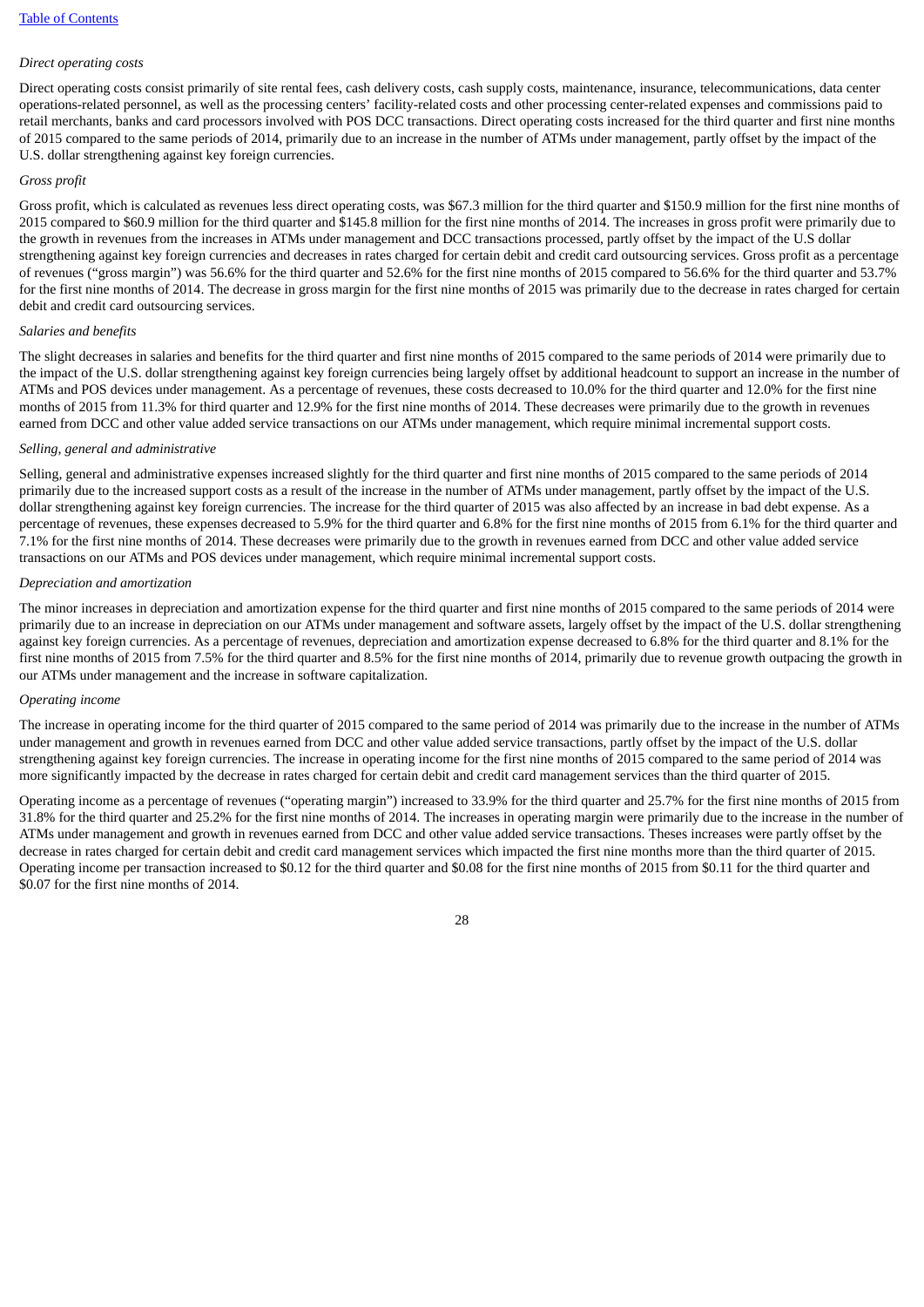# **EPAY SEGMENT**

The following table presents the results of operations for the three and nine months ended September 30, 2015 and 2014 for our epay Segment:

|                                        | <b>Three Months Ended</b><br>September 30, |                |         |                                         | Year-over-Year Change |                                   |       |      | <b>Nine Months Ended</b><br>September 30, |               | <b>Year-over-Year Change</b>        |                               |          |  |  |
|----------------------------------------|--------------------------------------------|----------------|---------|-----------------------------------------|-----------------------|-----------------------------------|-------|------|-------------------------------------------|---------------|-------------------------------------|-------------------------------|----------|--|--|
| (dollar amounts in thousands)          | 2015<br>2014                               |                |         | <b>Increase</b><br>(Decrease)<br>Amount |                       | Increase<br>(Decrease)<br>Percent |       | 2015 | 2014                                      |               | <b>Increase</b><br>(Decrease)Amount | Increase<br>(Decrease)Percent |          |  |  |
| Total revenues                         | 174,547                                    | 195,086<br>\$. |         |                                         | \$ (20,539)           |                                   | (11)% | \$.  | 517,296                                   | \$<br>562,129 | \$                                  | (44, 833)                     | (8)%     |  |  |
| Operating expenses:                    |                                            |                |         |                                         |                       |                                   |       |      |                                           |               |                                     |                               |          |  |  |
| Direct operating costs                 | 133,124                                    |                | 153,121 |                                         | (19,997)              |                                   | (13)% |      | 396,860                                   | 434,984       |                                     | (38, 124)                     | (9)%     |  |  |
| Salaries and benefits                  | 12,745                                     |                | 14,356  |                                         | (1,611)               |                                   | (11)% |      | 37,172                                    | 41,856        |                                     | (4,684)                       | (11)%    |  |  |
| Selling, general and<br>administrative | 11,411                                     |                | 11,160  |                                         | 251                   |                                   | $2\%$ |      | 28,439                                    | 31,433        |                                     | (2,994)                       | (10)%    |  |  |
| Depreciation and<br>amortization       | 2,660                                      |                | 3,998   |                                         | (1,338)               |                                   | (33)% |      | 8,465                                     | 12,323        |                                     | (3,858)                       | (31)%    |  |  |
| Total operating expenses               | 159,940                                    |                | 182,635 |                                         | (22, 695)             |                                   | (12)% |      | 470,936                                   | 520,596       |                                     | (49,660)                      | $(10)\%$ |  |  |
| Operating income                       | 14,607                                     |                | 12,451  |                                         | 2,156                 |                                   | 17 %  |      | 46,360                                    | 41,533        | \$                                  | 4,827                         | 12 %     |  |  |
| Transactions processed<br>(millions)   | 337                                        |                | 320     |                                         | 17                    |                                   | $5\%$ |      | 993                                       | 900           |                                     | 93                            | 10 %     |  |  |

#### *Revenues*

The decreases in revenues for the third quarter and first nine months of 2015 compared to the same periods of 2014 were primarily due to the impact of the U.S. dollar strengthening against key foreign currencies, a decrease in prepaid mobile transactions processed in Brazil and the U.K. and lower rates charged for certain transactions in the U.S. Partially offsetting the decreases in revenues for the third quarter and first nine months of 2015 was an increase in the number of non-mobile transactions processed in Germany and certain emerging markets and an increase in voucher redemptions in our cadooz subsidiary following strong year-end holiday sales. Additionally, third quarter 2015 results included an unexpected high volume of non-mobile transactions related to promotional activities of a content partner which is uncertain to recur.

We currently expect most of our future revenue growth in the epay segment to be derived from: (i) additional electronic payment products sold over the base of POS terminals, (ii) value added services, (iii) developing markets or markets in which there is organic growth in the electronic top-up sector overall, and (iv) acquisitions, if available and commercially appropriate.

Revenues per transaction decreased to \$0.52 for both the third quarter and first nine months of 2015 from \$0.61 for the third quarter and \$0.62 for the first nine months of 2014, primarily due to the impact of the U.S. dollar strengthening against key foreign currencies and growth in the number of prepaid mobile transactions processed in India, where revenues per transaction are considerably lower than average. The decrease in revenues per transaction was partly offset by the increase in the number of non-mobile transactions processed, for which we generally earn higher revenues per transaction than mobile transactions.

#### *Direct operating costs*

Direct operating costs in our epay Segment include the commissions we pay to retail merchants for the distribution and sale of prepaid mobile airtime and other prepaid products, expenses required to operate POS terminals and the cost of vouchers sold and physical gifts fulfilled. The decreases in direct operating costs for the third quarter and first nine months of 2015 compared to the same periods of 2014 were primarily due to the net impact of the U.S. dollar strengthening against key foreign currencies and the decrease in prepaid mobile transactions processed in the U.K. and Brazil. The decreases were partly offset by the increases in vouchers redeemed in our cadooz subsidiary and non-mobile transactions processed in Germany and certain emerging markets, along with the increase in non-mobile transactions related to promotional activities described above.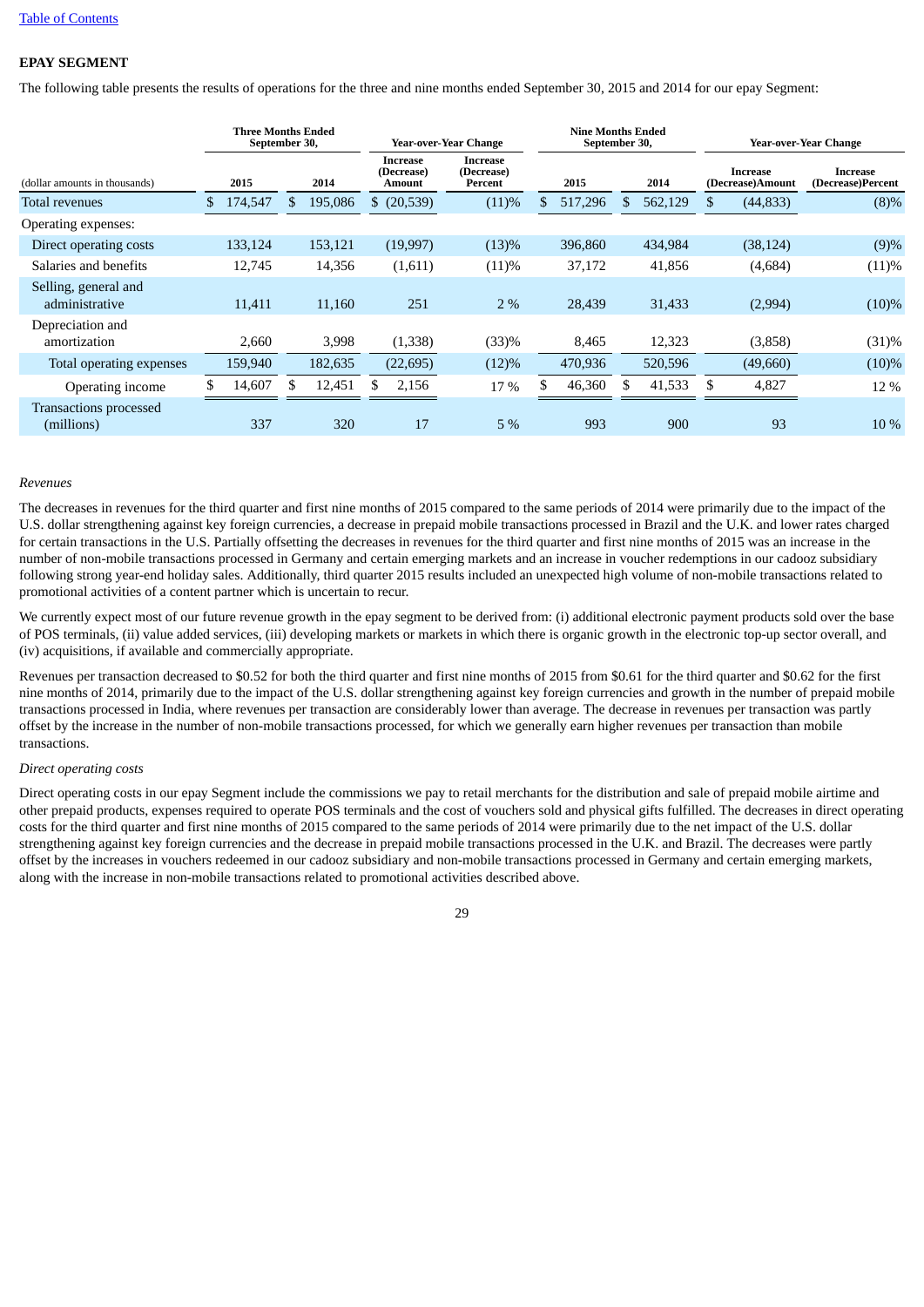#### *Gross profit*

Gross profit was \$41.4 million for the third quarter and \$120.4 million for the first nine months of 2015 compared to \$42.0 million for the third quarter and \$127.1 million for the first nine months of 2014. The decreases in gross profit were primarily due to the net impact of the U.S. dollar strengthening against key foreign currencies and the decreases in revenues in Brazil and the U.K. The decreases were partly offset by growth in non-mobile transactions processed in Germany and certain emerging markets, along with the increase in non-mobile transactions related to promotional activities and the increase in vouchers redeemed in our cadooz subsidiary.

Gross margin was 23.7% for the third quarter and 23.3% for the first nine months of 2015 compared to 21.5% and 22.6% for the same periods of 2014, respectively. The increase in the third quarter was primarily due to the increase in non-mobile transactions processed. Gross margin for the first nine months of 2015 was also impacted by a decrease in revenues in Brazil and lower gross margins realized on voucher redemptions.

#### *Salaries and benefits*

The decreases in salaries and benefits for the third quarter and first nine months of 2015 compared to the same periods of 2014 were primarily due the U.S. dollar strengthening against key foreign currencies, partly offset by an increase in bonus expense related to the improved results and headcount added to support growth in Germany.

As a percentage of revenues, salaries and benefits decreased to 7.3% for the third quarter and 7.2% for the first nine months of 2015 compared to 7.4% for each of the same periods of 2014, primarily due to transaction growth exceeding headcount growth.

#### *Selling, general and administrative*

The decrease in selling, general and administrative expenses for the first nine months of 2015 compared to the same period of 2014 was primarily due to the net impact of the U.S. dollar strengthening against key foreign currencies. The third quarter of 2015 was also impacted by the write-down of certain deferred costs which were no longer recoverable under the respective contracts.

As a percentage of revenues, selling, general and administrative expenses increased to 6.5% for the third quarter of 2015 from 5.7% for the same period of 2014, and decreased to 5.5% for the first nine months of 2015 compared to 5.6% for the same period of 2014. The increase for the third quarter of 2015 was primarily due to the deferred cost write-downs discussed above. The decrease for the first nine months of 2015 compared to same period of 2014 was mainly due to transaction growth with little increase in support costs.

#### *Depreciation and amortization*

Depreciation and amortization expense primarily represents depreciation of POS terminals we place in retail stores and the amortization of acquired intangible assets. Depreciation and amortization expense decreased for the third quarter and first nine months of 2015 compared to the same periods of 2014 primarily due to the net impact of the U.S. dollar strengthening against key foreign currencies and certain assets becoming fully depreciated without yet being replaced. As a percentage of revenues, depreciation and amortization expense decreased to 1.5% for the third quarter and 1.6% for the first nine months of 2015 from 2.0% for the third quarter and 2.2% for the first nine months of 2014 mainly as a result of the fully depreciated assets not being replaced.

#### *Operating income*

The increases in operating income for the third quarter and first nine months of 2015 compared to the same periods of 2014 were primarily due to the growth in transactions processed exceeding the growth in support costs, partly offset by the net impact of the U.S. dollar strengthening against key foreign currencies and deferred cost write-downs in the third quarter of 2015.

Operating margin increased to 8.4% for the third quarter and 9.0% for the first nine months of 2015 from 6.4% and 7.4% for the same periods of 2014, respectively, primarily due to the growth in transactions processed while keeping costs stable. Operating income per transaction remained at \$0.04 for the third quarters and \$0.05 for the first nine months of 2015 and 2014.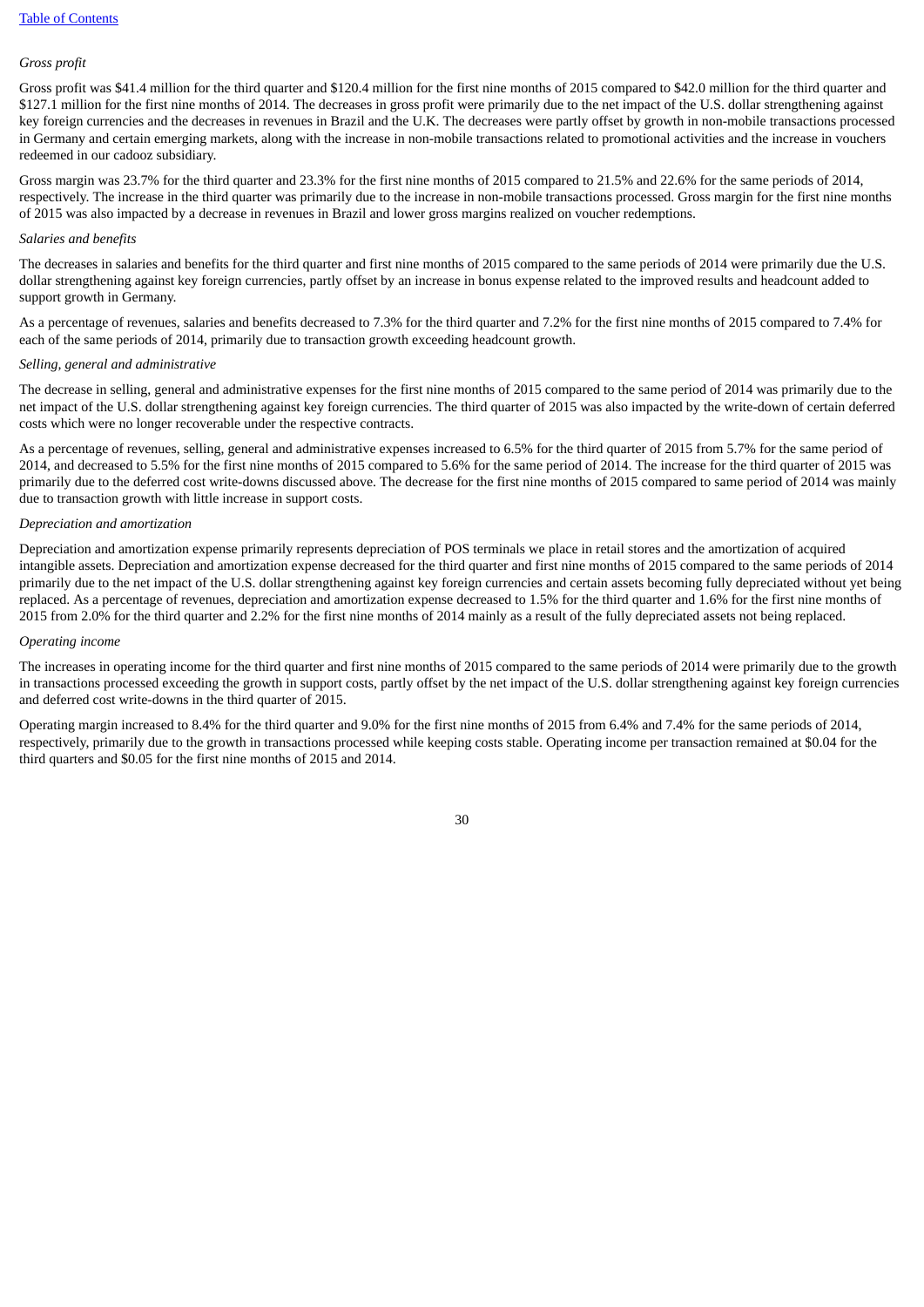# **MONEY TRANSFER SEGMENT**

The following table presents the results of operations for the three and nine months ended September 30, 2015 and 2014 for the Money Transfer Segment:

|                                             | <b>Three Months Ended</b><br>September 30, |         |    |         |                                         | Year-over-Year Change |                                   |      |    | <b>Nine Months Ended</b><br>September 30, |         | Year-over-Year Change |                    |                            |  |
|---------------------------------------------|--------------------------------------------|---------|----|---------|-----------------------------------------|-----------------------|-----------------------------------|------|----|-------------------------------------------|---------|-----------------------|--------------------|----------------------------|--|
| (dollar amounts in thousands)               |                                            | 2015    |    | 2014    | <b>Increase</b><br>(Decrease)<br>Amount |                       | Increase<br>(Decrease)<br>Percent |      |    | 2015                                      | 2014    |                       | Increase<br>Amount | <b>Increase</b><br>Percent |  |
| Total revenues                              |                                            | 188,232 | S. | 151,250 | S                                       | 36,982                |                                   | 24 % | \$ | 498,689                                   | 369,568 |                       | \$129,121          | 35%                        |  |
| Operating expenses:                         |                                            |         |    |         |                                         |                       |                                   |      |    |                                           |         |                       |                    |                            |  |
| Direct operating costs                      |                                            | 97,928  |    | 75,455  |                                         | 22,473                |                                   | 30%  |    | 260,008                                   | 183,985 |                       | 76,023             | 41%                        |  |
| Salaries and benefits                       |                                            | 36,187  |    | 32,219  |                                         | 3,968                 |                                   | 12 % |    | 100,581                                   | 83,472  |                       | 17,109             | 20%                        |  |
| Selling, general and<br>administrative      |                                            | 23,356  |    | 23,747  |                                         | (391)                 |                                   | (2)% |    | 63,089                                    | 57,438  |                       | 5,651              | 10%                        |  |
| Depreciation and amortization               |                                            | 7,011   |    | 7,246   |                                         | (235)                 |                                   | (3)% |    | 19,703                                    | 17,337  |                       | 2,366              | 14%                        |  |
| Total operating expenses                    |                                            | 164,482 |    | 138,667 |                                         | 25,815                |                                   | 19 % |    | 443,381                                   | 342,232 |                       | 101,149            | 30%                        |  |
| Operating income                            |                                            | 23,750  |    | 12,583  | SS.                                     | 11,167                |                                   | 89 % | S. | 55,308                                    | 27,336  |                       | 27,972             | 102%                       |  |
| <b>Transactions processed</b><br>(millions) |                                            | 19.0    |    | 13.6    |                                         | 5.4                   |                                   | 40 % |    | 49.4                                      | 33.9    |                       | 15.5               | 46%                        |  |

#### *Revenues*

The increases in revenues for the third quarter and first nine months of 2015 compared to the same periods of 2014 were primarily due to increases in the number of money transfers processed, driven by growth in our U.S and foreign agent and correspondent payout networks, the April 2014 launch of the domestic Walmart money transfer product and the impacts of our June 2014 acquisition of HiFX, our June 2015 acquisition of IME (M) Sdn Bhd ("IME"), our Malaysian money transfer operation, and our July 2015 acquisition of XE Corporation. Additionally, the third quarter 2015 results include the benefit of increased foreign currency exchange margins related to a market dislocation on a currency pair in one of our markets. The increases were partly offset by the U.S. dollar strengthening against key foreign currencies.

Revenues per transaction decreased to \$9.91 for the third quarter and \$10.09 for the first nine months of 2015 from \$11.12 for the third quarter and \$10.90 for the first nine months of 2014, primarily due to the impact of the U.S. dollar strengthening against key foreign currencies and the launch of our Walmart money transfer product during the second quarter of 2014, which earns lower revenues per transaction than other money transfer services. Partly offsetting these decreases in revenues per transaction was the impact of the HiFX transactions which earn higher revenues per transaction than other money transfer services.

#### *Direct operating costs*

Direct operating costs in the Money Transfer Segment primarily represent commissions paid to agents who originate money transfers on our behalf and correspondent agents who disburse funds to the customers' destination beneficiaries, together with less significant costs, such as bank depository fees. The increases in direct operating costs for the third quarter and first nine months of 2015 compared to the same periods of 2014 were primarily due to growth in the number of money transfer transactions processed in both the U.S. and non-U.S. locations. Partly offsetting the increases in direct operating costs was the impact of the U.S. dollar strengthening against key foreign currencies.

#### *Gross profit*

Gross profit was \$90.3 million for the third quarter and \$238.7 million for the first nine months of 2015 compared to \$75.8 million for the third quarter and \$185.6 million for the first nine months of 2014. The increases in gross profit were primarily due to growth in the number of money transfer transactions processed in both the U.S. and foreign markets and the impact of our acquisitions of HiFX, IME and XE. Partly offsetting the increases in gross profit was the impact of the U.S. dollar strengthening against key foreign currencies.

Gross margin decreased to 48.0% for the third quarter and 47.9% for the first nine months of 2015 from 50.1% for third quarter and 50.2% for the first nine months of 2014, primarily due to the growth of our Walmart money transfer product in the U.S., which earns a lower gross profit per transaction than other money transfer services, partly offset by the impact of our acquisition of HiFX, which has higher margin transactions.

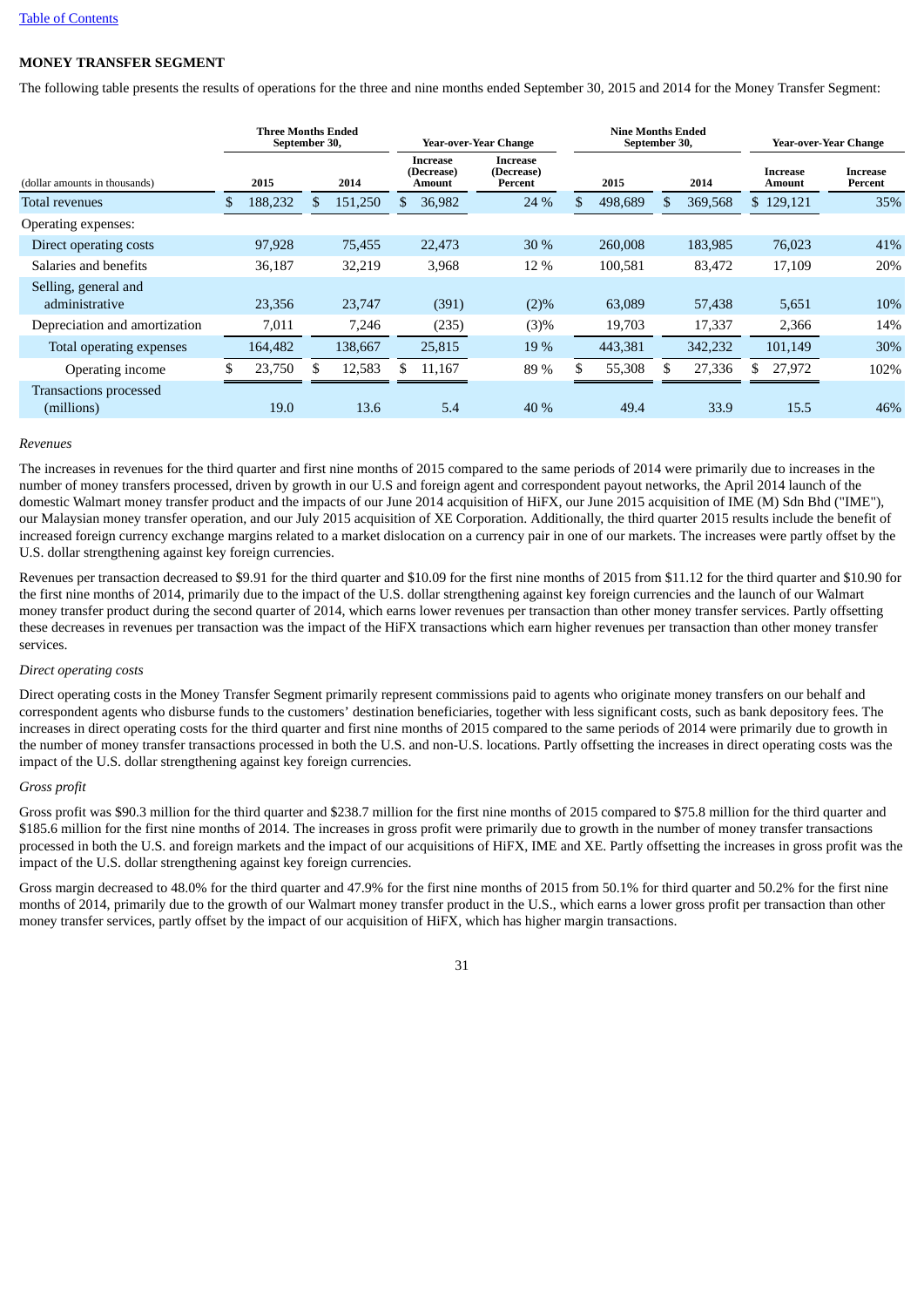#### *Salaries and benefits*

The increases in salaries and benefits for the third quarter and first nine months of 2015 compared to the same periods of 2014 were primarily due to the impact of our acquisitions of HiFX, IME and XE, an increase in headcount as a result of the launch of our Walmart money transfer product and expansion of our operations in foreign markets. As a percentage of revenues, salaries and benefits improved to 19.2% for the third quarter and 20.2% for the first nine months of 2015 from 21.3% for the third quarter and 22.6% for the first nine months of 2014, primarily due to the increase in the number of money transfers processed, which did not require a similar increase in support costs.

#### *Selling, general, and administrative*

The increase in selling, general and administrative expenses for the first nine months of 2015 compared to the same period of 2014 was primarily due to the impact of our acquisitions of HiFX, IME and XE and expenses incurred to support the expansion of our money transfer products in both the U.S. and foreign markets. Partly offsetting the increases in selling, general and administrative expenses were the impact of the U.S. dollar strengthening against key foreign currencies, a decrease in bad debt expense and the write-down of certain customer acquisition costs in the first and third quarters of 2014. The third quarter 2014 bad debt charges and write-down of customer acquisition costs resulted in a decrease in selling, general and administrative costs in the third quarter of 2015 compared to the same period in 2014.

As a percentage of revenues, selling, general and administrative expenses decreased to 12.4% for the third quarter and 12.7% for the first nine months of 2015 from 15.7% and 15.5% for the same periods of 2014, respectively, primarily due to an increase in the number of money transfers processed, which did not require a similar increase in support costs.

#### *Depreciation and amortization*

Depreciation and amortization primarily represents amortization of acquired intangible assets and depreciation of money transfer terminals, computers and software, leasehold improvements and office equipment. The increase in depreciation and amortization for the first nine months of 2015 compared to the same period of 2014 was primarily due to the amortization of intangible assets related to the acquisitions of HiFX, IME and XE and investments made to support the growth in the business. Partly offsetting these increases was the the impact of the U.S. dollar strengthening against key foreign currencies. Additionally, certain intangible assets became fully amortized in the first quarter of 2015, which resulted in a slight decrease in depreciation and amortization expense for the third quarter of 2015 compared to the same period of 2014.

As a percentage of revenues, depreciation and amortization decreased to 3.7% for the third quarter and 4.0% for the first nine months of 2015 from 4.8% and 4.7% for the same periods of 2014, respectively. These decreases were primarily due to certain intangible assets becoming fully amortized in the first quarter of 2015 and the effect of revenues earned from our Walmart money transfer product, which required less capital investment than other money transfer products.

### *Operating income*

The increases in operating income for the third quarter and first nine months of 2015 compared to the same periods of 2014 were primarily due to the increase in the number of money transfers processed, the impact of our acquisitions of HiFX, IME and XE, the write-down of certain customer acquisition costs during the first and third quarters of 2014 and lower bad debt expense, partly offset by an increase in salaries and benefits and other costs to support the growth in the business. Also partly offsetting the increase in operating income was the impact of the U.S. dollar strengthening against key foreign currencies.

As a percentage of revenues, operating margin increased to 12.6% for the third quarter and 11.1% for the first nine months of 2015 from 8.3% and 7.4% for same periods of 2014, respectively, primarily due to the increase in the number of money transfers processed, the acquisitions of HiFX, IME and XE, lower bad debt expense and the write-down of certain customer acquisition costs in the first and third quarters of 2014.

Operating income per transaction increased to \$1.25 for the third quarter and \$1.12 for the first nine months of 2015 from \$0.93 and \$0.81 for the same periods of 2014, respectively, primarily due to the increase in the number of money transfers processed, which did not require a similar increase in support costs, along with the impact of the higher margin HiFX transactions, lower bad debt expense and the first and third quarter 2014 write-downs of customer acquisition costs, partly offset by the impact of the U.S. dollar strengthening against key foreign currencies.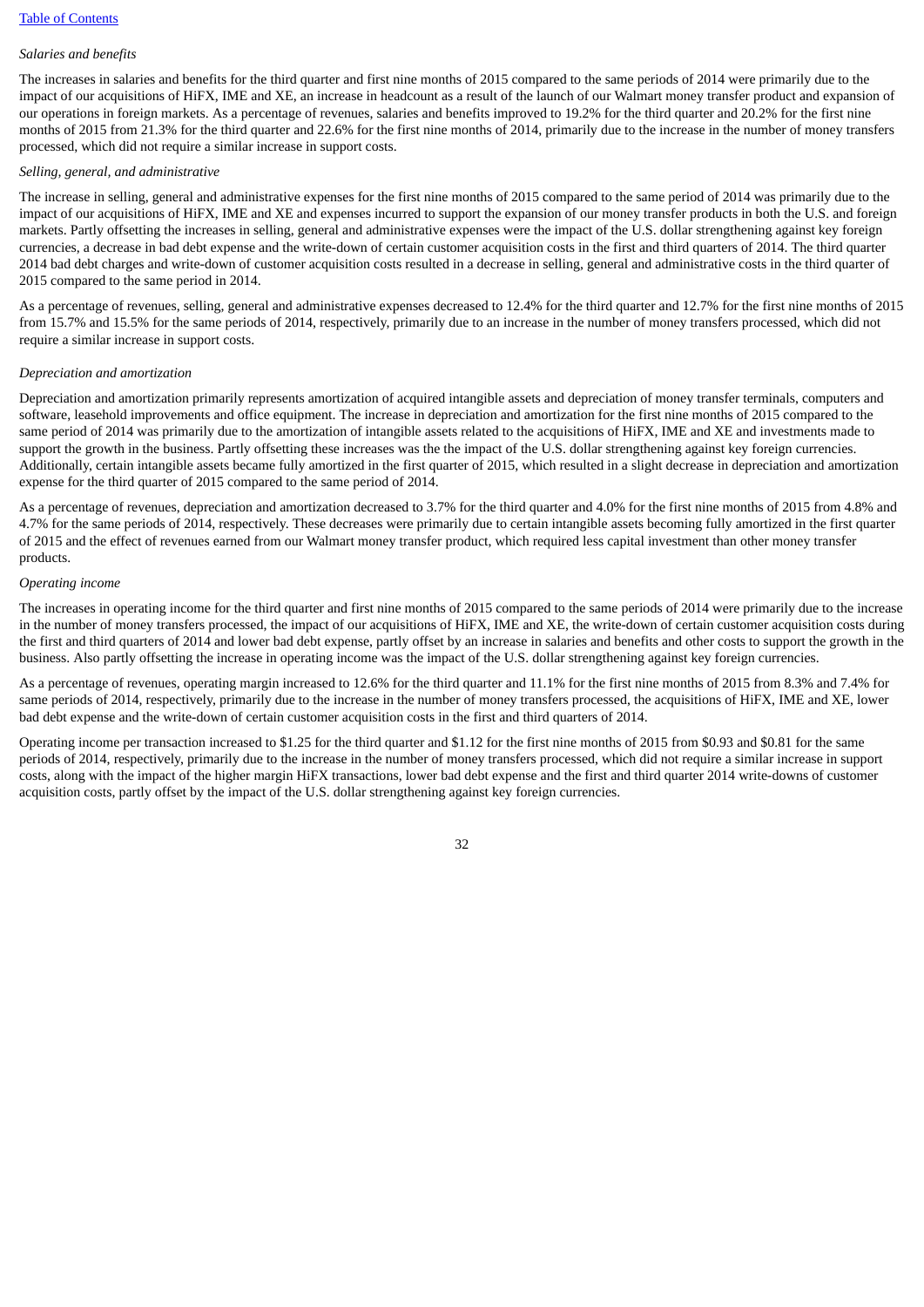# **CORPORATE SERVICES**

The following table presents the operating expenses for the three and nine months ended September 30, 2015 and 2014 for Corporate Services:

|                                     | Three Months Ended | September 30, |       |  |                                  | Year-over-Year Change             |      | <b>Nine Months Ended</b><br>September 30, |      |        | Year-over-Year Change            |                                   |  |
|-------------------------------------|--------------------|---------------|-------|--|----------------------------------|-----------------------------------|------|-------------------------------------------|------|--------|----------------------------------|-----------------------------------|--|
| (dollar amounts in thousands)       | 2015               |               | 2014  |  | Increase<br>(Decrease)<br>Amount | Increase<br>(Decrease)<br>Percent | 2015 |                                           | 2014 |        | Increase<br>(Decrease)<br>Amount | Increase<br>(Decrease)<br>Percent |  |
| Salaries and benefits               | 6,276              |               | 5,857 |  | 419                              | $7\%$                             |      | 19.939                                    |      | 18.074 | 1,865                            | 10 %                              |  |
| Selling, general and administrative | 1,916              |               | 2,588 |  | (672)                            | $(26)\%$                          |      | 5,492                                     |      | 9,907  | (4, 415)                         | (45)%                             |  |
| Depreciation and amortization       | 207                |               | 67    |  | 140                              | $209\%$                           |      | 344                                       |      | 208    | 136                              | 65 %                              |  |
| Total operating expenses            | 8.399              |               | 8.512 |  | (113)                            | (1)%                              |      | .775<br>25.7                              |      | 28.189 | (2, 414)                         | (9)%                              |  |

### *Corporate operating expenses*

Overall, operating expenses for Corporate Services decreased for the third quarter and first nine months of 2015 compared to the same periods of 2014. The increases in salaries and benefits were primarily due to increased headcount, employee raises and an increase in bonus expense related to the Company's improved performance. The decrease in selling, general and administrative expense for the first nine months was primarily due to the settlement during the second quarter of 2014 of a dispute related to a prior period potential acquisition and charges recorded in the third quarter of 2014 related to unclaimed property.

### **OTHER EXPENSE, NET**

|                                        | <b>Three Months Ended</b><br>September 30, |    |         |                                  | <b>Year-over-Year Change</b>      | <b>Nine Months Ended</b><br>September 30, |          | <b>Year-over-Year Change</b> |                                  |                               |  |
|----------------------------------------|--------------------------------------------|----|---------|----------------------------------|-----------------------------------|-------------------------------------------|----------|------------------------------|----------------------------------|-------------------------------|--|
| (dollar amounts in thousands)          | 2015                                       |    | 2014    | Increase<br>(Decrease)<br>Amount | Increase<br>(Decrease)<br>Percent | 2015                                      | 2014     |                              | Increase<br>(Decrease)<br>Amount | Increase(Decrease)<br>Percent |  |
| Interest income                        | 539                                        |    | 797     | (258)                            | (32)%                             | 1,642                                     | 1,956    |                              | (314)                            | $(16)\%$                      |  |
| Interest expense                       | (6,690)                                    |    | (3,046) | (3,644)                          | 120 %                             | (18, 482)                                 | (7, 476) |                              | (11,006)                         | 147 %                         |  |
| Loss from unconsolidated<br>affiliates |                                            |    | (33)    | 33                               | n/m                               |                                           | (64)     |                              | 64                               | n/m                           |  |
| Foreign currency exchange<br>loss, net | (16,010)                                   |    | (711)   | (15,299)                         | n/m                               | (34,066)                                  | (5,067)  |                              | (28,999)                         | n/m                           |  |
| Other (losses) gains                   | (73)                                       |    |         | (73)                             | n/m                               | 315                                       |          |                              | 315                              | n/m                           |  |
| Other expense, net                     | (22,234)                                   | .ъ | (2,993) | (19, 241)                        | n/m                               | (50, 591)                                 | (10,651) | £.                           | (39, 940)                        | n/m                           |  |

\_\_\_\_\_\_\_\_\_\_\_\_\_\_\_\_ n/m — Not meaningful

*Interest income*

The decreases in interest income for the third quarter and first nine months of 2015 compared to the same periods of 2014 were primarily due to a decrease in interest earned on funds held in Brazil and Australia and the impact of the U.S. dollar strengthening against key foreign currencies.

#### *Interest expense*

The increases in interest expense for the third quarter and first nine months of 2015 compared to the same periods of 2014 were largely the result of the issuance of the Convertible Notes in the fourth quarter of 2014.

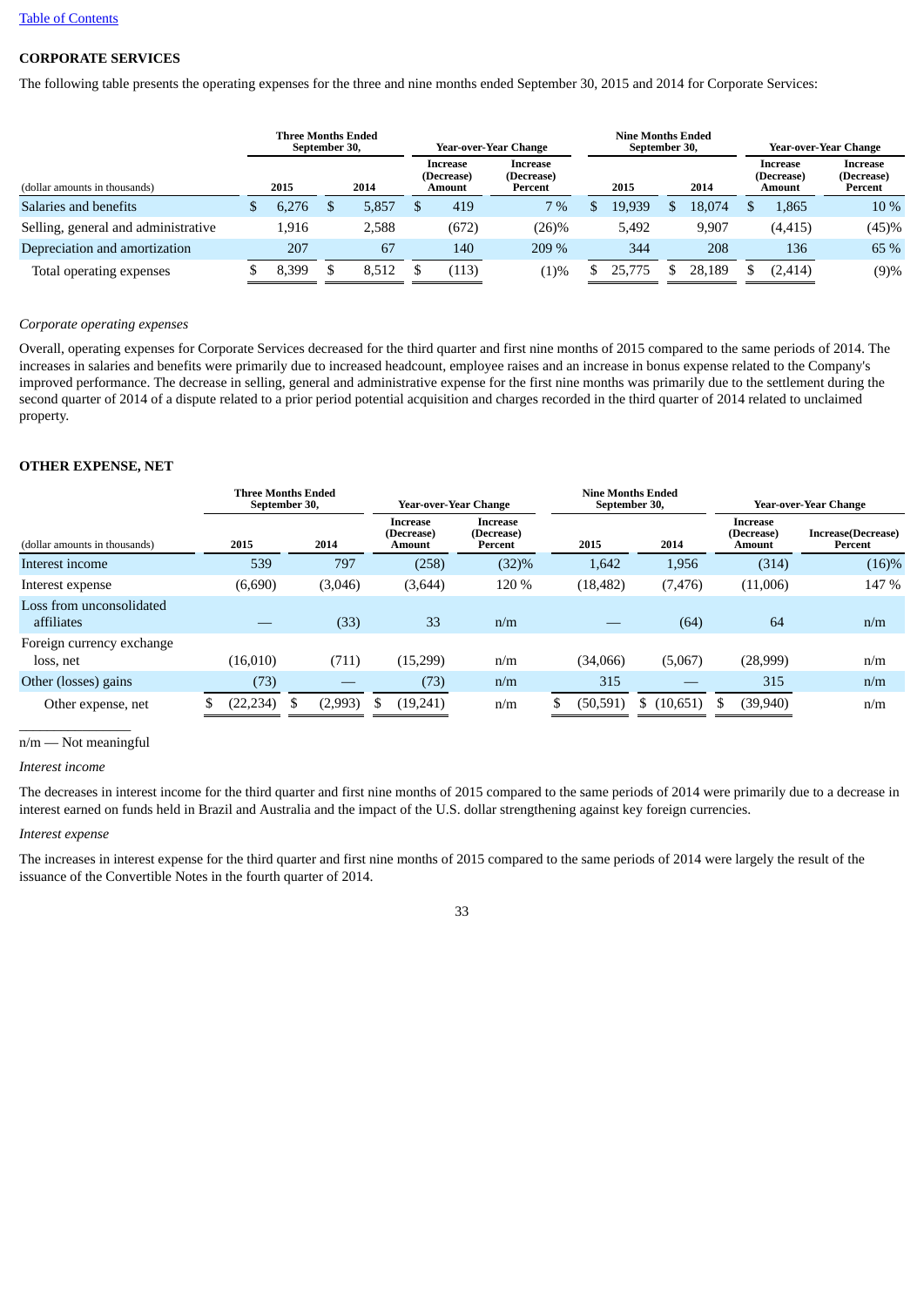# *Foreign currency exchange loss, net*

Assets and liabilities denominated in currencies other than the local currency of each of our subsidiaries give rise to foreign currency exchange gains and losses. Foreign currency exchange gains and losses that result from re-measurement of these assets and liabilities are recorded in determining net income. The majority of our foreign currency exchange gains or losses are due to the re-measurement of intercompany loans which are not considered a long-term investment in nature and are in a currency other than the functional currency of one of the parties to the loan. For example, we make intercompany loans based in euros from our corporate division, which is comprised of U.S. dollar functional currency entities, to certain European entities that use the euro as the functional currency. As the U.S. dollar strengthens against the euro, foreign currency exchange losses are recognized by our corporate entities because the number of euros to be received in settlement of the loans decreases in U.S. dollar terms. Conversely, in this example, in periods where the U.S. dollar weakens, our corporate entities will record foreign currency exchange gains.

We recorded net foreign currency exchange losses of \$16.0 million and \$0.7 million for the third quarters of 2015 and 2014, respectively, and \$34.1 million and \$5.1 million for the first nine months of 2015 and 2014, respectively. These realized and unrealized net foreign currency exchange losses reflect the fluctuation in the value of the U.S. dollar against the currencies of the countries in which we operated during the respective periods.

#### *Other (losses) gains*

The third quarter 2015 loss related to the liquidation of a small subsidiary. The gain for the first nine months of 2015 includes the result of the sale of a minor line of business by one of our subsidiaries.

#### **INCOME TAX EXPENSE**

The Company's effective income tax rates were 34.8% and 26.9% for the third quarter of 2015 and 2014, respectively, and 34.4% and 27.7% for the first nine months of 2015 and 2014, respectively. The effective income tax rates for the third quarter and first nine months of 2015 were significantly influenced by foreign currency exchange losses. Excluding this item from pre-tax income, as well as the related tax effect, the effective income tax rates were 25.8% and 25.3% for the third quarter and first nine months of 2015, respectively.

The Company's effective income tax rates for the third quarter and first nine months of 2015, as adjusted for foreign currency exchange losses, were lower than the applicable statutory income tax rate of 35% primarily because of the Company's U.S. income tax positions. The Company does not have a history of significant taxable income in the U.S.; therefore, the Company has recorded a valuation allowance against its U.S. federal tax net operating loss carryforwards. Accordingly, in instances when the Company's U.S. legal entities generate pre-tax U.S. GAAP income, no income tax expense is recognized to the extent there are net operating loss carryforwards to offset pre-tax U.S. GAAP income. The decreases in the effective tax rates for the third quarter and the first nine months of 2015, as adjusted for foreign currency exchange losses, compared to the same periods of 2014 were largely due to an increase in the portion of earnings generated in the U.S.

#### **NET INCOME OR LOSS ATTRIBUTABLE TO NONCONTROLLING INTERESTS**

Noncontrolling interests represents the elimination of net income or loss attributable to the minority shareholders' portion of the following consolidated subsidiaries that are not wholly owned:

| Subsidiary                          | Percent<br>Owned | <b>Segment - Country</b> |
|-------------------------------------|------------------|--------------------------|
| Movilcarga                          | 95%              | epay - Spain             |
| Euronet China                       | 75%              | EFT - China              |
| Euronet Pakistan                    | 70%              | EFT - Pakistan           |
| <b>Universal Solutions Partners</b> | 51%              | <b>EFT - UAE</b>         |

#### **NET INCOME ATTRIBUTABLE TO EURONET**

Net income attributable to Euronet was \$31.3 million for the third quarter and \$65.3 million for the first nine months of 2015 compared to \$35.0 million for the third quarter and \$71.6 million for the first nine months of 2014. As more fully discussed above, the \$6.3 million decrease in net income for the first nine months of 2015 compared to the same period of 2014 was primarily due to an increase in net foreign currency exchange loss of \$29.0 million, an increase in interest expense of \$11.0 million and an increase in income tax expense of \$6.8 million. These decreases to net income were partly offset by an increase in operating income of \$40.4 million and a decrease in other non-operating costs of \$0.1 million.

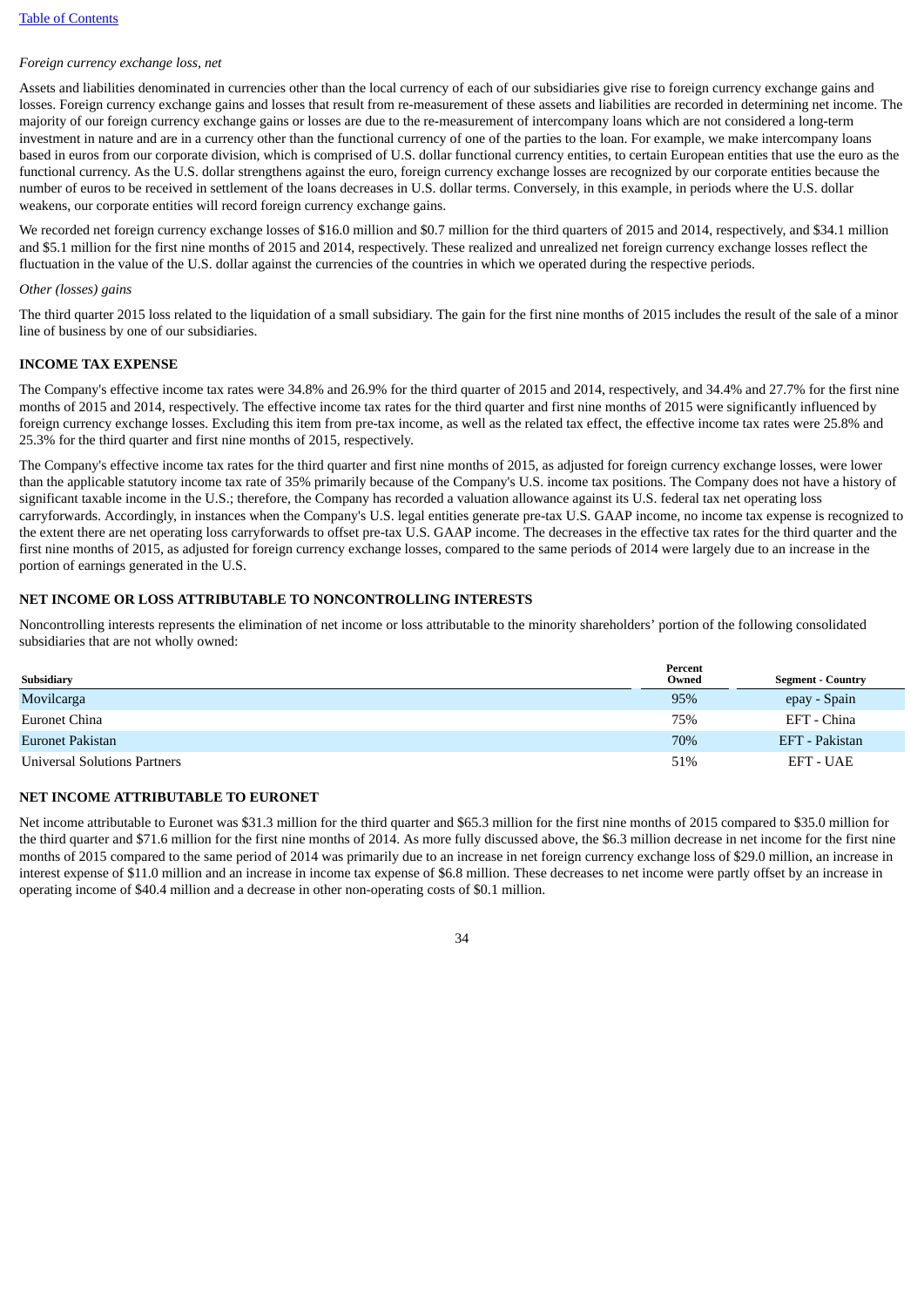# **LIQUIDITY AND CAPITAL RESOURCES**

# *Working capital*

As of September 30, 2015 and December 31, 2014, we had working capital, which is calculated as the difference between total current assets and total current liabilities, of \$236.3 million and \$257.0 million, respectively. Our ratio of current assets to current liabilities at September 30, 2015 and December 31, 2014 was 1.28 and 1.30, respectively.

We require substantial working capital to finance operations. In the Money Transfer Segment, we fund the payout of the majority of our consumer-toconsumer money transfers services before receiving the benefit of amounts collected from customers by agents. Working capital needs increase due to weekends and international banking holidays. As a result, we may report more or less working capital for the Money Transfer Segment based solely upon the day on which the reporting period ends. The epay Segment produces positive working capital, but much of it is restricted in connection with the administration of its customer collection and vendor remittance activities. In our EFT Processing Segment, we obtain the majority of the cash required to operate our ATMs through various cash supply arrangements, the amount of which is not recorded on Euronet's Consolidated Balance Sheets. In certain countries, we fund the cash required to operate our ATM network from borrowings under the revolving credit facility and cash flows from operations. As of September 30, 2015, we had approximately \$191 million of our own cash in use or designated for use in our ATM network, which is recorded in cash and cash equivalents on Euronet's Consolidated Balance Sheet.

We had cash and cash equivalents of \$528.8 million at September 30, 2015, of which \$471.5 million was held outside of the United States and is expected to be indefinitely reinvested for continued use in foreign operations. Repatriation of these assets to the U.S. could have negative tax consequences.

The following table identifies cash and cash equivalents provided by/(used in) our operating, investing and financing activities for the nine-month periods ended September 30, 2015 and 2014 (in thousands):

|                                                                               |               | <b>Nine Months Ended</b><br>September 30, |            |  |  |
|-------------------------------------------------------------------------------|---------------|-------------------------------------------|------------|--|--|
| Liquidity                                                                     | 2015          |                                           | 2014       |  |  |
| Cash and cash equivalents provided by (used in):                              |               |                                           |            |  |  |
| Operating activities                                                          | \$<br>231,518 | S                                         | 224,639    |  |  |
| Investing activities                                                          | (173, 112)    |                                           | (134, 433) |  |  |
| <b>Financing activities</b>                                                   | 31,250        |                                           | 179,143    |  |  |
| Effect of foreign currency exchange rate changes on cash and cash equivalents | (28, 832)     |                                           | (27, 988)  |  |  |
| Increase in cash and cash equivalents                                         | 60,824        | £.                                        | 241,361    |  |  |
|                                                                               |               |                                           |            |  |  |

# *Operating activity cash flow*

Cash flows provided by operating activities were \$231.5 million for the first nine months of 2015 compared to \$224.6 million for the first nine months of 2014. The increase is primarily due to improved operating results partially offset by fluctuations in working capital mainly associated with the timing of the settlement processes with mobile operators and other content providers in the epay Segment and with correspondents in the Money Transfer Segment.

# *Investing activity cash flow*

Cash flows used in investing activities were \$173.1 million for the first nine months of 2015 compared to \$134.4 million for the first nine months of 2014. Cash used for acquisitions was \$114.0 million for the first nine months of 2015 compared to \$84.7 million for the first nine months of 2014. During the first nine months of 2015, we used \$55.3 million for purchases of property and equipment compared to \$45.7 million during the first nine months of 2014; the increase was primarily related to ATM network expansion. Cash used for software development and other investing activities totaled \$3.8 million for the first nine months of 2015 compared to \$4.0 million for the same period of 2014.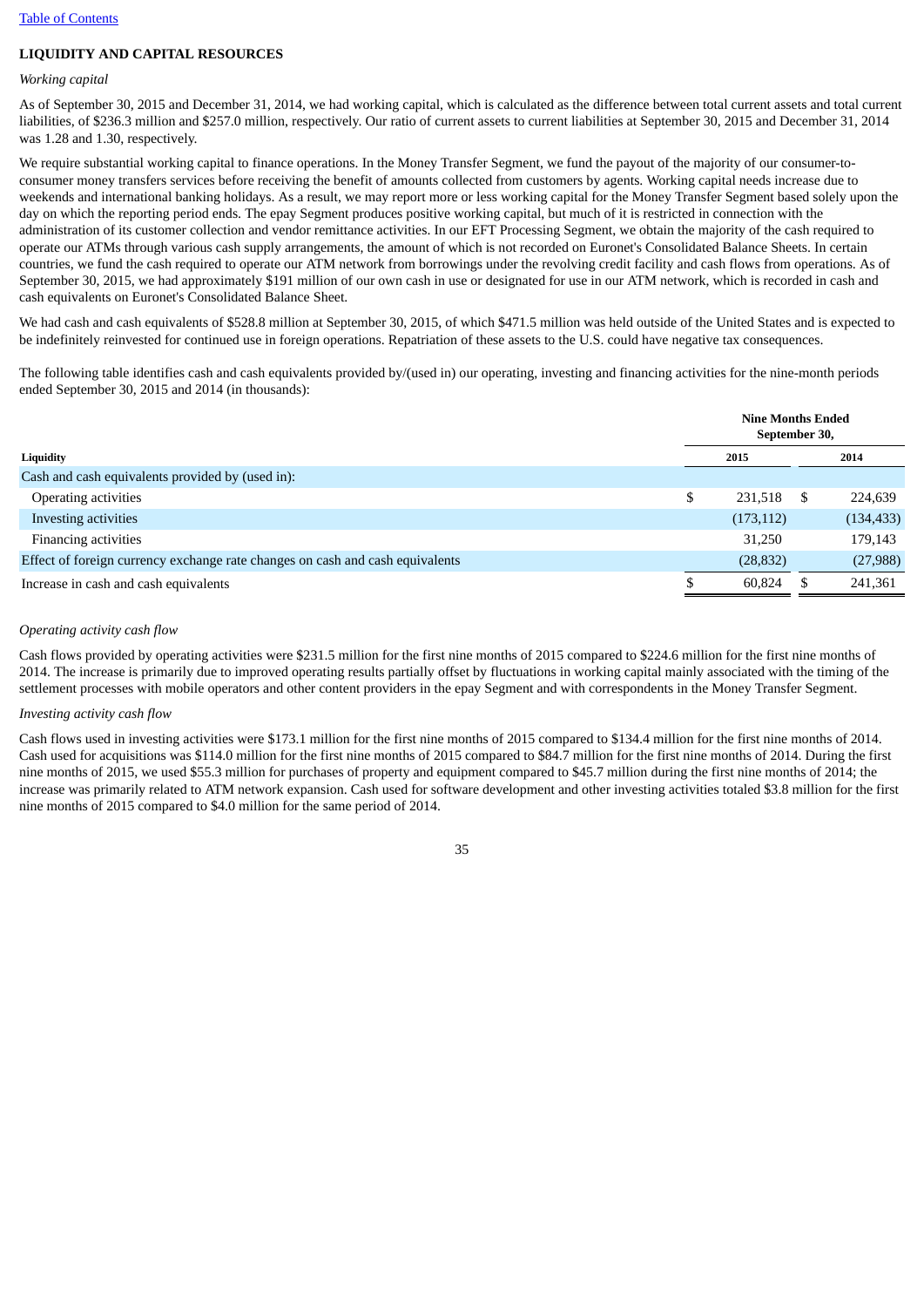#### *Financing activity cash flow*

Cash flows provided by financing activities were \$31.3 million for the first nine months of 2015 compared to \$179.1 million for the first nine months of 2014. Our financing activities for the first nine months of 2015 consisted of net borrowings of \$31.4 million compared to \$175.5 million for the first nine months of 2014. The decrease in net borrowings during the first nine months of 2015 compared to the same period of 2014 was the result of having cash available during the first half of 2015 from the fourth quarter 2014 issuance of the Convertible Notes compared to borrowings needed for acquisitions and working capital purposes in the first nine months of 2014. Additionally, we used \$2.5 million and \$1.9 million during the first nine months of 2015 and 2014, respectively, for capital lease repayments. During the first nine months of 2015, we paid \$5.1 million for the amount of payroll taxes represented by the common stock withheld on restricted stock vestings and stock option exercises compared to \$1.2 million for the same period of 2014; we also purchased \$0.1 million of our stock in the open market during the first nine months of 2015. We received proceeds from stock option exercises of \$6.7 million and \$8.5 million for the first nine months of 2015 and 2014, respectively. During the first nine months of 2014, we paid \$2.5 million for debt issuance costs.

*Other sources of capital*

#### Credit Facility

As of September 30, 2015, we had a \$675 million senior secured credit facility (the "Credit Facility") consisting of a \$590 million revolving credit facility, a \$10 million India revolving credit facility and a \$75 million term loan ("Term Loan A"), which had been reduced to \$68.4 million through principal amortization payments. The revolving credit facility allows for borrowings in U.S. dollars, euros, British pounds, Australian dollars and/or Indian rupees and contains a \$200 million sublimit for the issuance of letters of credit and a \$25 million sublimit for swingline loans. The Credit Facility expires April 9, 2019. We use the revolving credit facility primarily to fund working capital requirements which are expected to increase as we expand the Money Transfer business and our independent ATM network. Based on our current projected working capital requirements, we anticipate that our revolving credit facility will be sufficient to fund our working capital needs.

As of September 30, 2015, fees and interest on borrowings varied based upon the Company's consolidated total leverage ratio (as defined in the Company's Amended and Restated Credit Agreement) (the "Credit Agreement") and are based, in the case of letter of credit fees, on a margin, and in the case of interest, on a margin over LIBOR or a margin over the base rate, as selected by us, with the applicable margin ranging from 1.375% to 2.375% for LIBOR loans and 0.375% to 1.375% for base rate loans.

As of September 30, 2015, we had borrowings of \$68.4 million outstanding under Term Loan A. We had \$41.4 million of borrowings and \$42.7 million of stand-by letters of credit outstanding under the revolving credit facility as of September 30, 2015. The remaining \$515.9 million under the revolving credit facility was available for borrowing. As of September 30, 2015, our weighted average interest rates under the revolving credit facility and Term Loan A were 3.23% and 1.57%, respectively, excluding amortization of deferred financing costs.

Convertible debt — On October 30, 2014, we completed the sale of \$402.5 million of Convertible Senior Notes due 2044 ("Convertible Notes"). The Convertible Notes have an interest rate of 1.5% per annum payable semi-annually in April and October, and are convertible into shares of Euronet Common Stock at a conversion price of approximately \$72.18 per share if certain conditions are met (relating to the closing prices of Euronet Common Stock exceeding certain thresholds for specified periods). Holders of the Convertible Notes have the option to require us to purchase their notes at par on October 1, 2020, and have additional options to require us to purchase their notes at par on October 1, 2024, 2029, 2034, and 2039, or upon a change in control of the Company. In connection with the issuance of the Convertible Notes, we recorded \$10.7 million in debt issuance costs, which are being amortized through October 1, 2020.

Short-term debt obligations - Short-term debt obligations as of September 30, 2015 were primarily comprised of \$6.6 million of payments due in the next twelve months under Term Loan A. Certain of our subsidiaries also have available credit lines and overdraft facilities to supplement short-term working capital requirements, when necessary, and there was \$6.4 million outstanding under these facilities as of September 30, 2015.

#### *Other uses of capital*

Capital expenditures and needs - Total capital expenditures for the first nine months of 2015 were \$59.7 million. These capital expenditures were made primarily for the purchase of ATMs in Poland and India, as well as for office, data center and company store computer equipment and software, and POS terminals for the epay Segment. Total capital expenditures for 2015 are currently estimated to range from approximately \$75.0 million to \$85.0 million.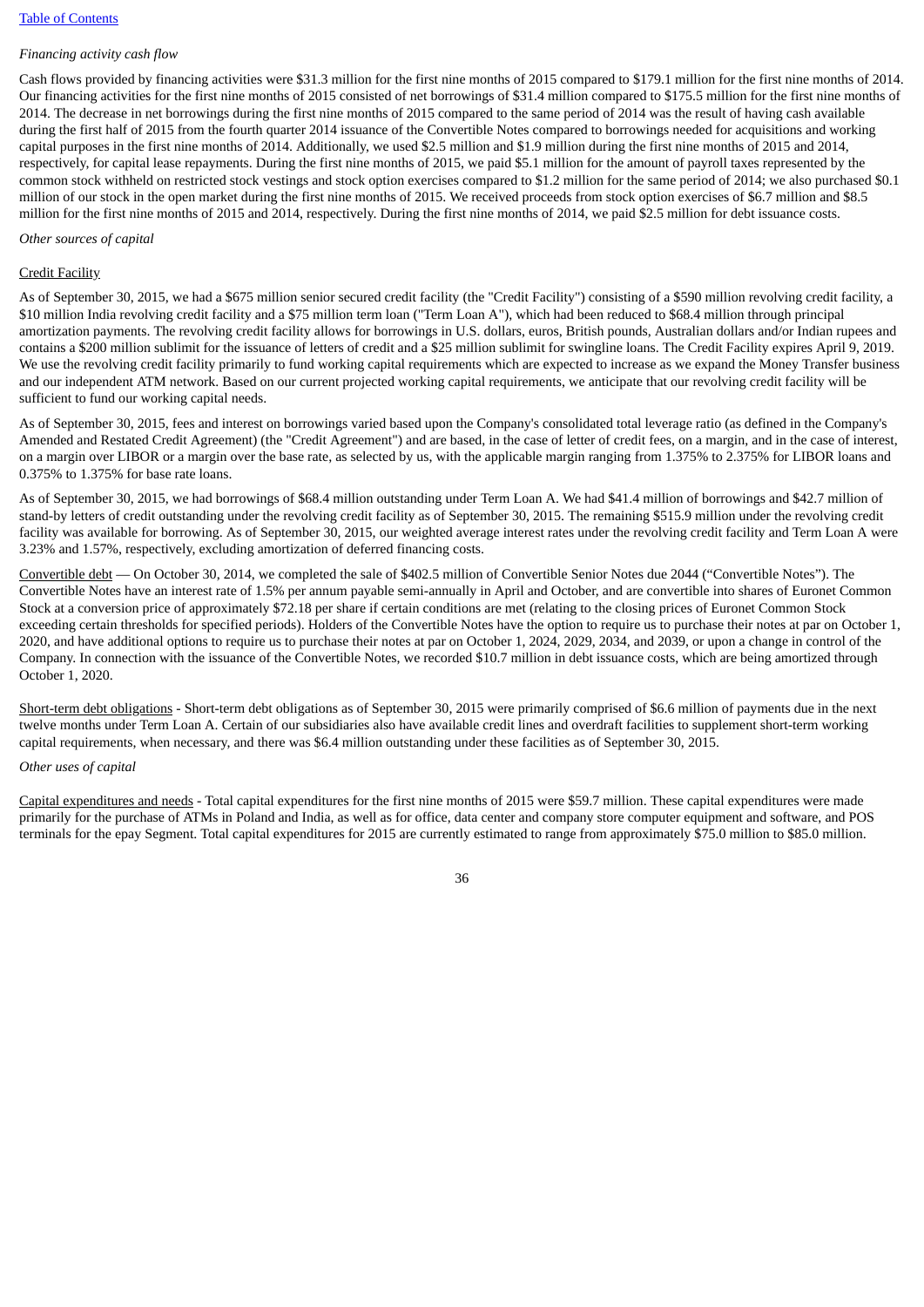At current and projected cash flow levels, we anticipate that cash generated from operations, together with cash on hand and amounts available under our revolving credit facility and other existing and potential future financing sources, will be sufficient to meet our debt, leasing and capital expenditure obligations. If our capital resources are not sufficient to meet these obligations, we will seek to issue additional debt and/or equity under terms acceptable to us. However, we can offer no assurances that we will be able to obtain favorable terms for the refinancing of any of our debt or other obligations or for the issuance of additional equity.

#### *Acquisitions*

On June 17, 2015, the Company completed the acquisition of all of the capital stock of IME (M) Sdn Bhd and certain affiliated companies ("IME") pursuant to a Share Purchase Agreement (the "Purchase Agreement") among the Company and the selling shareholders of IME (the "Sellers"). IME is a leading Malaysian-based money transfer provider and provides the Money Transfer Segment with immediate entry into the Asian and Middle East send markets.

Under the terms of the Purchase Agreement, the Sellers received purchase consideration (the "Purchase Consideration") of \$76.7 million in cash and 49,941 shares of Euronet common stock, with a fair value at date of acquisition of \$3.0 million. A portion of the Purchase Consideration was placed in escrow at closing as security for the Sellers' indemnification and other obligations under the Purchase Agreement. Any Purchase Consideration remaining in escrow will be released to the Sellers at various defined dates over five years following the closing date, net of any pending indemnification or other claims under the Purchase Agreement.

On July 2, 2015, the Company completed the acquisition of all of the capital stock of XE Corporation, a global leader in digital foreign exchange information. XE Corporation is a Canadian company which operates the XE.com and x-rates.com websites, providing currency-related data and international payments services.

Under the terms of the purchase, the Company paid purchase consideration of \$79.9 million in cash and 642,912 shares of Euronet common stock, with a fair value at date of acquisition of \$40.1 million.

#### *Share repurchase plan*

In September 2013, the Board of Directors authorized a stock repurchase program ("2013 Program") allowing Euronet to repurchase up to \$100 million in value or 5 million shares of its common stock through September 19, 2015. Repurchases under the 2013 Program could take place in the open market or in privately negotiated transactions, including derivative transactions, and could be made under a Rule 10b5-1 plan. We purchased 1,600 shares for \$85 thousand during the first quarter of 2015 and none in the second or third quarters of 2015.

#### *Inflation and functional currencies*

Generally, the countries in which we operate have experienced low and stable inflation in recent years. Therefore, the local currency in each of these markets is the functional currency. Currently, we do not believe that inflation will have a significant effect on our results of operations or financial position. We continually review inflation and the functional currency in each of the countries where we operate.

### **OFF BALANCE SHEET ARRANGEMENTS**

On occasion, we grant guarantees of the obligations of our subsidiaries and we sometimes enter into agreements with commercial counterparties that contain indemnification provisions, the terms of which may vary depending on the negotiated terms of each respective agreement. Our liability under such indemnification provisions may be subject to time and materiality limitations, monetary caps and other conditions and defenses. As of September 30, 2015, there were no material changes from the disclosure in our Annual Report on Form 10-K for the year ended December 31, 2014. To date, we are not aware of any significant claims made by the indemnified parties or parties to whom we have provided guarantees on behalf of our subsidiaries and, accordingly, no liabilities have been recorded as of September 30, 2015. See also Note 12, Commitments, to the unaudited consolidated financial statements included elsewhere in this report.

## **CONTRACTUAL OBLIGATIONS**

<span id="page-36-0"></span>As of September 30, 2015, our future contractual obligations have not changed significantly from the amounts reported within our 2014 Form 10-K.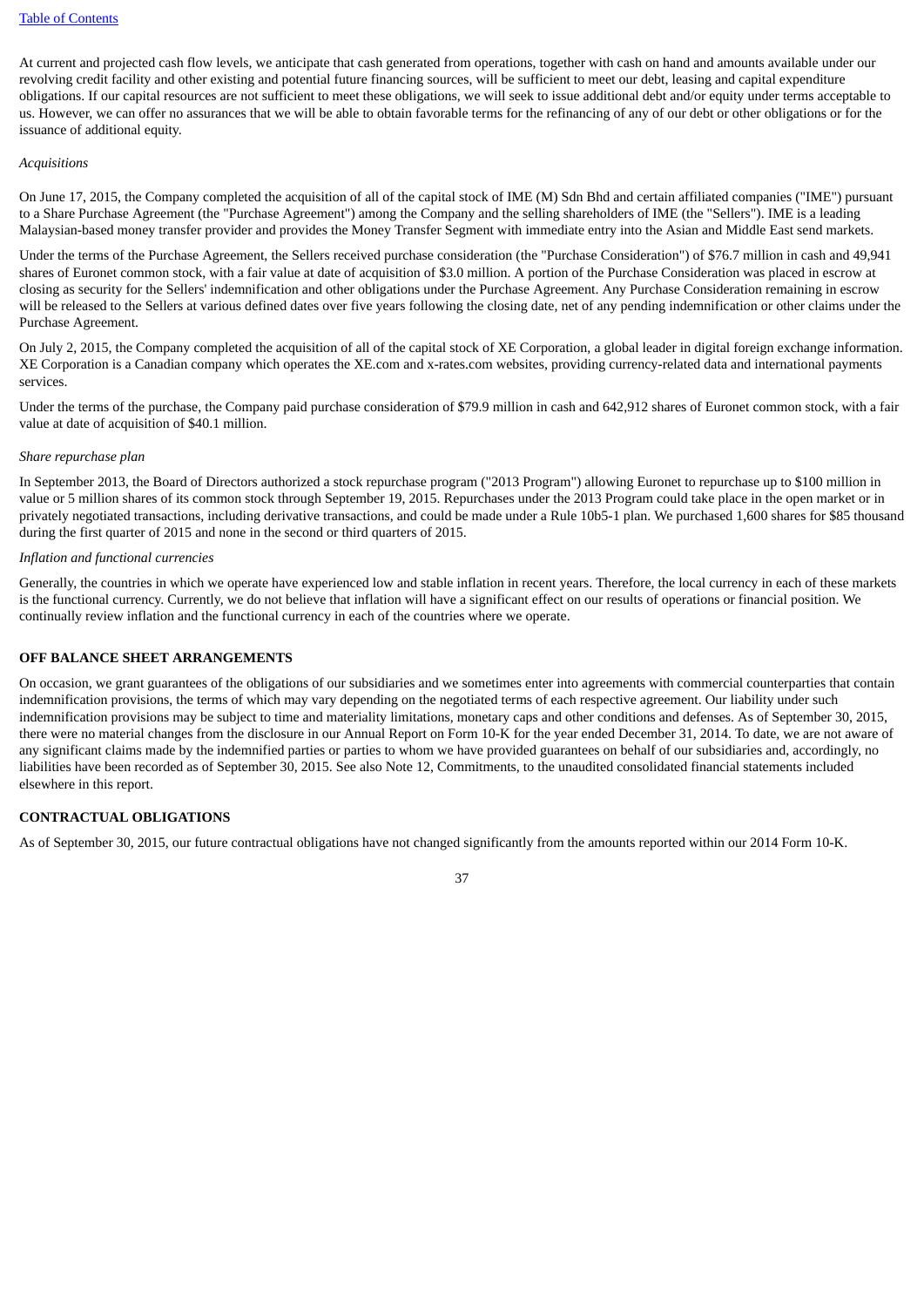# **ITEM 3. QUANTITATIVE AND QUALITATIVE DISCLOSURES ABOUT MARKET RISK**

### *Interest rate risk*

As of September 30, 2015, our total debt outstanding was \$467.5 million. Of this amount, \$345.4 million, 74% of our total debt obligations, relates to our Convertible Notes having a fixed coupon rate. Our \$402.5 million principal amount of Convertible Notes, issued in October 2014, accrue cash interest of 1.5% of the principal amount per annum. Based on quoted market prices, as of September 30, 2015, the fair value of our fixed rate Convertible Notes was \$495.2 million, compared to a carrying value of \$345.4 million. Interest expense for these notes, including accretion and amortization of deferred debt issuance costs, has a weighted average interest rate of 4.7% annually. Additionally, \$116.2 million, or 25% of our total debt obligations, relates to debt that accrues interest at variable rates. If we were to maintain these borrowings for one year and maximize the potential borrowings available under the revolving credit facility for one year, a 1% (100 basis points) increase in the applicable interest rate would result in additional annual interest expense to the Company of approximately \$6.3 million.

The remaining \$5.9 million, or 1% of our total debt obligations, relates to capitalized leases with fixed payment and interest terms that expire between 2015 and 2019.

Our excess cash is invested in instruments with original maturities of three months or less or in certificates of deposit that may be withdrawn at any time without penalty; therefore, as investments mature and are reinvested, the amount we earn will increase or decrease with changes in the underlying short-term interest rates.

## *Foreign currency exchange rate risk*

For the first nine months of 2015, approximately 70% of our revenues were generated in non-U.S. dollar countries and we expect to continue generating a significant portion of our revenues in countries with currencies other than the U.S. dollar.

We are particularly vulnerable to fluctuations in exchange rates of the U.S. dollar to the currencies of countries in which we have significant operations, primarily the Australian dollar, Brazilian real, British pound, euro, Indian Rupee, Hungarian forint and Polish zloty. As of September 30, 2015, we estimate that a 10% fluctuation in these foreign currency exchange rates would have the combined annualized effect on reported net income and working capital of approximately \$60 million to \$65 million. This effect is estimated by applying a 10% adjustment factor to our non-U.S. dollar results from operations, intercompany loans that generate foreign currency exchange gains or losses and working capital balances that require translation from the respective functional currency to the U.S. dollar reporting currency.

Additionally, we have other non-current, non-U.S. dollar assets and liabilities on our balance sheet that are translated to the U.S. dollar during consolidation. These items primarily represent goodwill and intangible assets recorded in connection with acquisitions in countries other than the U.S. We estimate that a 10% fluctuation in foreign currency exchange rates would have a non-cash impact on total comprehensive income of approximately \$80 million to \$85 million as a result of the change in value of these items during translation to the U.S. dollar. For the fluctuations described above, a strengthening U.S. dollar produces a financial loss, while a weakening U.S. dollar produces a financial gain.

We believe this quantitative measure has inherent limitations and does not take into account any governmental actions or changes in either customer purchasing patterns or our financing or operating strategies. Because a majority of our revenues and expenses are incurred in the functional currencies of our international operating entities, the profits we earn in foreign currencies are positively impacted by the weakening of the U.S. dollar and negatively impacted by the strengthening of the U.S. dollar. Additionally, our debt obligations are primarily in U.S. dollars; therefore, as foreign currency exchange rates fluctuate, the amount available for repayment of debt will also increase or decrease.

<span id="page-37-0"></span>We are also exposed to foreign currency exchange rate risk in our Money Transfer Segment. A majority of the money transfer business involves receiving and disbursing different currencies, in which we earn a foreign currency spread based on the difference between buying currency at wholesale exchange rates and selling the currency to customers at retail exchange rates. We enter into foreign currency forwards and cross-currency swaps, to minimize exposure related to fluctuations in foreign currency exchange rates. As of September 30, 2015, we had foreign currency derivative contracts outstanding with a notional value of \$1.0 billion, primarily in Australian dollars, British pounds, euros and Mexican pesos, that were not designated as hedges and mature within the next twelve months. See Note 8, Derivative Instruments and Hedging Activities to our unaudited consolidated financial statements for additional information.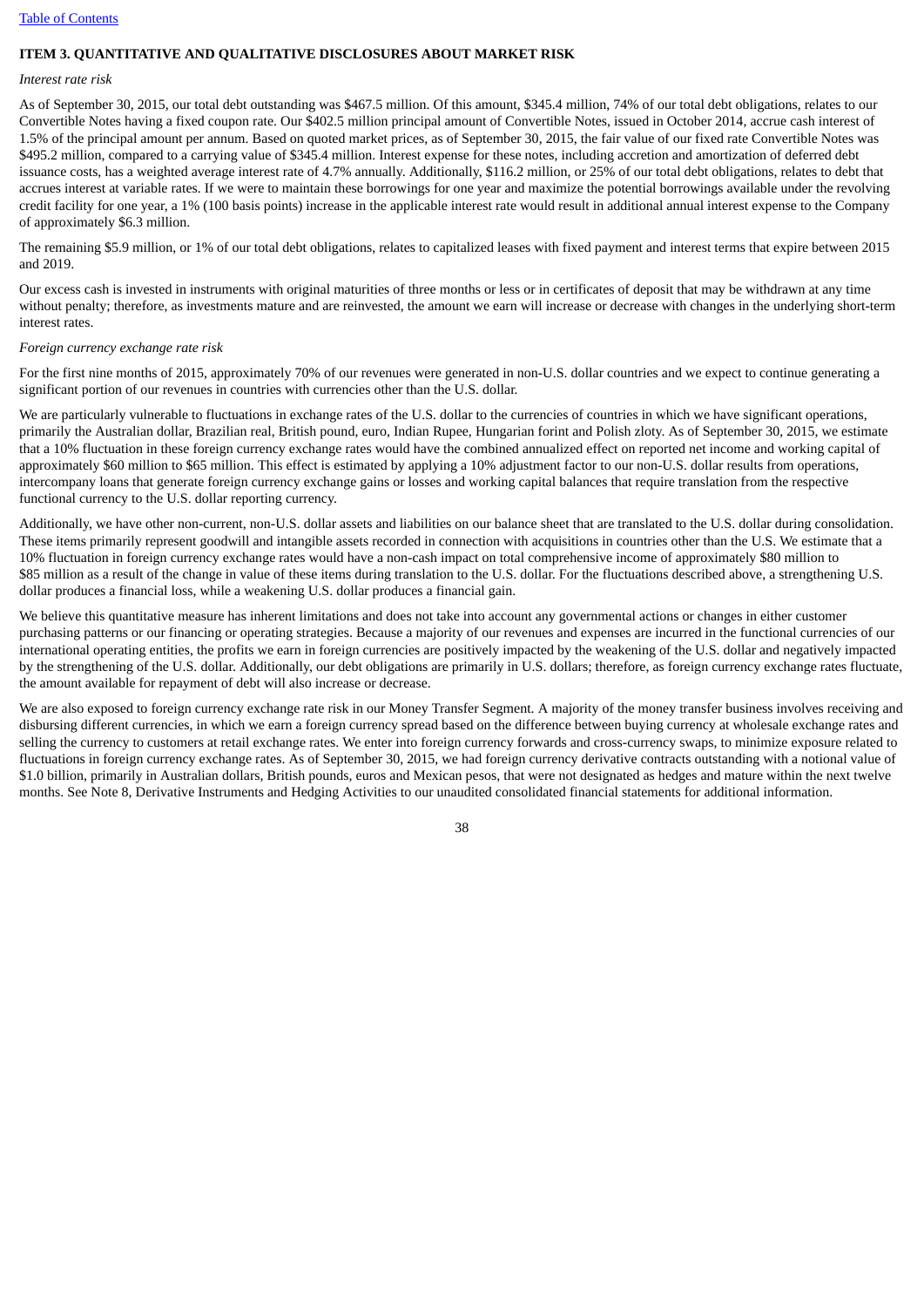# **ITEM 4. CONTROLS AND PROCEDURES**

Our executive management, including our Chief Executive Officer and Chief Financial Officer, evaluated the effectiveness of the design and operation of our disclosure controls and procedures pursuant to Rule 13a-15(b) under the Exchange Act as of September 30, 2015. Based on this evaluation, our Chief Executive Officer and Chief Financial Officer have concluded that the design and operation of these disclosure controls and procedures were effective as of such date to provide reasonable assurance that information required to be disclosed in our reports under the Exchange Act is recorded, processed, summarized and reported within the time periods specified in the rules and forms of the SEC, and that such information is accumulated and communicated to our management, including our Chief Executive Officer and Chief Financial Officer, as appropriate, to allow timely decisions regarding required disclosures.

#### *Change in Internal Controls*

There have not been any changes in internal control over financial reporting during the three months ended September 30, 2015 that have materially affected, or are reasonably likely to materially affect, our internal control over financial reporting.

#### **PART II—OTHER INFORMATION**

#### <span id="page-38-1"></span><span id="page-38-0"></span>**ITEM 1. LEGAL PROCEEDINGS**

The Company is, from time to time, a party to legal or regulatory proceedings arising in the ordinary course of its business.

The discussion regarding contingencies in Part I, Item 1 — Financial Statements (unaudited), Note 13, Litigation and Contingencies, to the unaudited consolidated financial statements in this report is incorporated herein by reference.

Currently, there are no other legal or regulatory proceedings that management believes, either individually or in the aggregate, would have a material adverse effect on the Company's consolidated financial condition or results of operations. In accordance with U.S. GAAP, we record a liability when it is both probable that a liability has been incurred and the amount of the loss can be reasonably estimated. These liabilities are reviewed at least quarterly and adjusted to reflect the impacts of negotiations, settlements, rulings, advice of legal counsel, and other information and events pertaining to a particular case or proceeding.

#### <span id="page-38-2"></span>**ITEM 1A. RISK FACTORS**

You should carefully consider the risks described in Part I, Item 1A. Risk Factors in our Annual Report on Form 10-K for the fiscal year ended December 31, 2014, as may be updated in our subsequent filings with the SEC, before making an investment decision. Our operations are subject to a number of risks and uncertainties, including the risks and uncertainties described in our Annual Report on Form 10-K, as may be updated by any subsequent Quarterly Reports on Form 10-Q, including this Form 10-Q. If any of the risks identified in our Annual Report on Form 10-K, as may be updated by any subsequent Quarterly Reports on Form 10-Q, actually occurs, our business, financial condition or results of operations could be materially adversely affected. In that case, the trading price of our common stock could decline substantially. This Quarterly Report also contains forward-looking statements that involve risks and uncertainties. Our actual results could differ materially from those anticipated in the forward-looking statements as a result of a number of factors, including *the risks described in our Risk Factors and elsewhere in this Quarterly Report.*

<span id="page-38-3"></span>There have been no material changes from the risk factors previously disclosed in the Company's Annual Report on Form 10-K for the year ended December *31, 2014, as filed with the SEC.*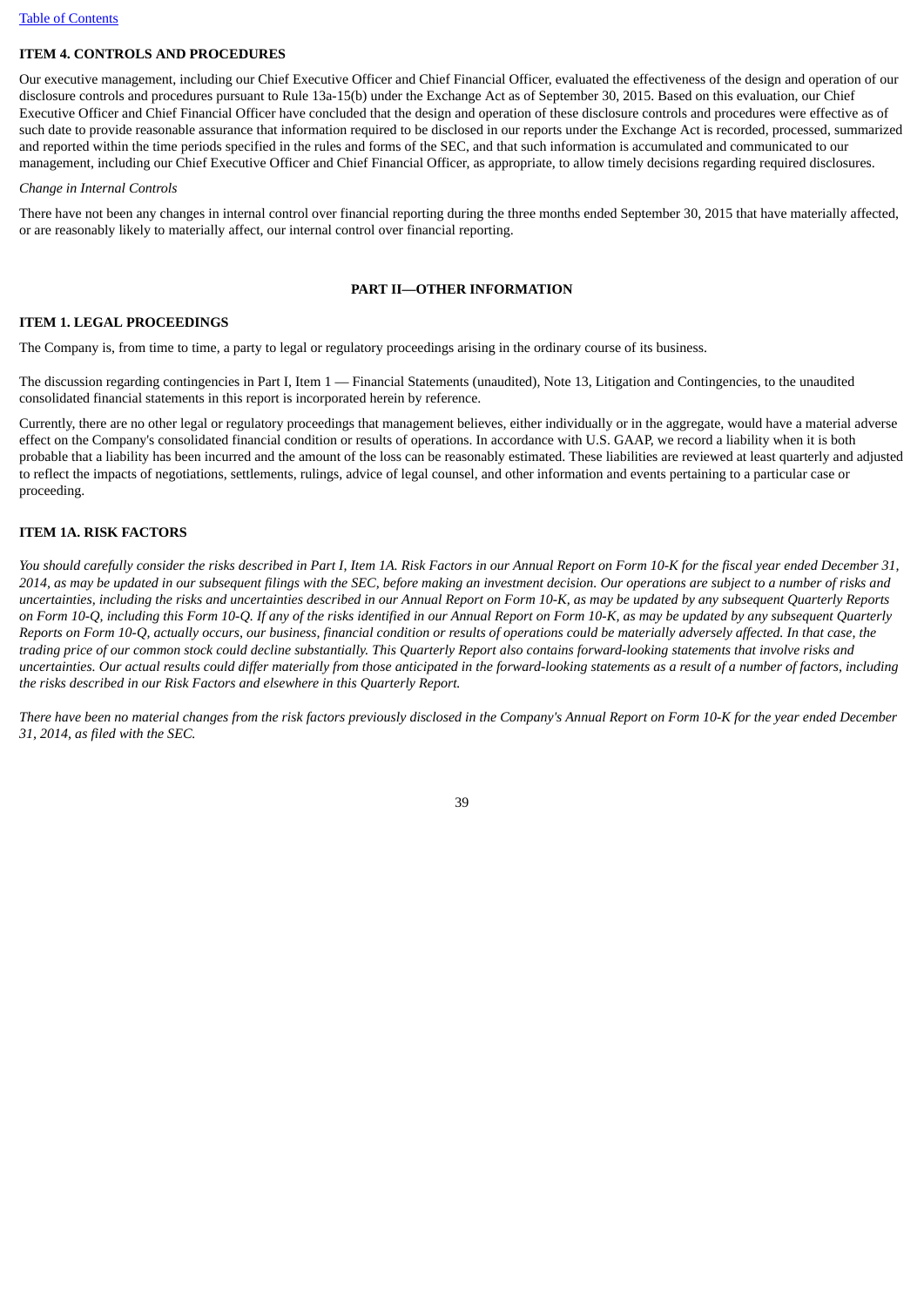#### Table of [Contents](#page-0-0)

### **ITEM 6. EXHIBITS**

| Exhibit  | <b>Description</b>                                                                                                                                                                                                                                                                                                                                                                                                                                                                                                                                                                                                                                                                                                                               |
|----------|--------------------------------------------------------------------------------------------------------------------------------------------------------------------------------------------------------------------------------------------------------------------------------------------------------------------------------------------------------------------------------------------------------------------------------------------------------------------------------------------------------------------------------------------------------------------------------------------------------------------------------------------------------------------------------------------------------------------------------------------------|
|          |                                                                                                                                                                                                                                                                                                                                                                                                                                                                                                                                                                                                                                                                                                                                                  |
| $12.1*$  | Computation of Ratio of Earnings to Fixed Charges                                                                                                                                                                                                                                                                                                                                                                                                                                                                                                                                                                                                                                                                                                |
| $31.1*$  | Section 302 — Certification of Chief Executive Officer                                                                                                                                                                                                                                                                                                                                                                                                                                                                                                                                                                                                                                                                                           |
| $31.2*$  | Section 302 — Certification of Chief Financial Officer                                                                                                                                                                                                                                                                                                                                                                                                                                                                                                                                                                                                                                                                                           |
| $32.1**$ | Section 906 — Certification of Chief Executive Officer                                                                                                                                                                                                                                                                                                                                                                                                                                                                                                                                                                                                                                                                                           |
| $32.2**$ | Section 906 — Certification of Chief Financial Officer                                                                                                                                                                                                                                                                                                                                                                                                                                                                                                                                                                                                                                                                                           |
| $101*$   | The following materials from Euronet Worldwide, Inc.'s Quarterly Report on Form 10-Q for the quarter ended September 30, 2015,<br>formatted in XBRL (eXtensible Business Reporting Language): (i) Consolidated Balance Sheets at September 30, 2015 (unaudited) and<br>December 31, 2014, (ii) Consolidated Statements of Income (unaudited) for the three and nine months ended September 30, 2015 and 2014,<br>(iii) Consolidated Statements of Comprehensive Income (Loss) (unaudited) for the three and nine months ended September 30, 2015 and<br>2014, (iv) Consolidated Statements of Cash Flows (unaudited) for the nine months ended September 30, 2015 and 2014, and (v) Notes to the<br>Unaudited Consolidated Financial Statements. |

\* Filed herewith.

\*\* Pursuant to Item 601(b)(32) of Regulation S-K, this Exhibit is furnished rather than filed with this Form 10-Q.

<span id="page-39-0"></span>PLEASE NOTE: Pursuant to the rules and regulations of the Securities and Exchange Commission, we have filed or incorporated by reference the agreements referenced above as exhibits to this Quarterly Report on Form 10-Q. The agreements have been filed to provide investors with information regarding their respective terms. The agreements are not intended to provide any other factual information about the Company or its business or operations. In particular, the assertions embodied in any representations, warranties and covenants contained in the agreements may be subject to qualifications with respect to knowledge and materiality different from those applicable to investors and may be qualified by information in confidential disclosure schedules not included with the exhibits. These disclosure schedules may contain information that modifies, qualifies and creates exceptions to the representations, warranties and covenants set forth in the agreements. Moreover, certain representations, warranties and covenants in the agreements may have been used for the purpose of allocating risk between the parties, rather than establishing matters as facts. In addition, information concerning the subject matter of the representations, warranties and covenants may have changed after the date of the respective agreement, which subsequent information may or may not be fully reflected in the Company's public disclosures. Accordingly, investors should not rely on the representations, warranties and covenants in the agreements as characterizations of the actual state of facts about the Company or its business or operations on the date hereof.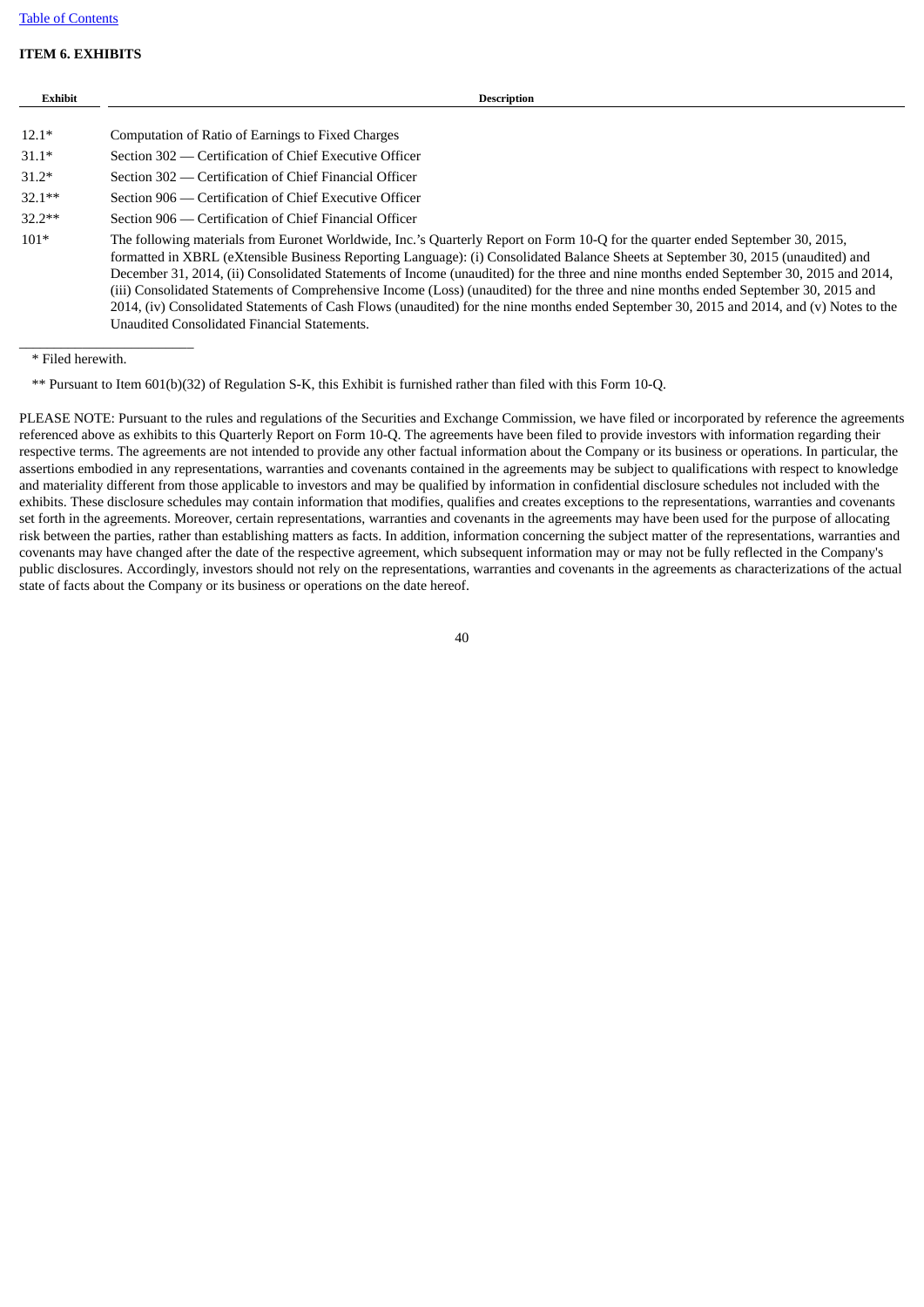### **SIGNATURES**

Pursuant to the requirements of the Securities Exchange Act of 1934, the registrant has duly caused this report to be signed on its behalf by the undersigned, thereunto duly authorized.

October 30, 2015

Euronet Worldwide, Inc.

By: /s/ MICHAEL J. BROWN Michael J. Brown Chief Executive Officer

By: /s/ RICK L. WELLER

Rick L. Weller Chief Financial Officer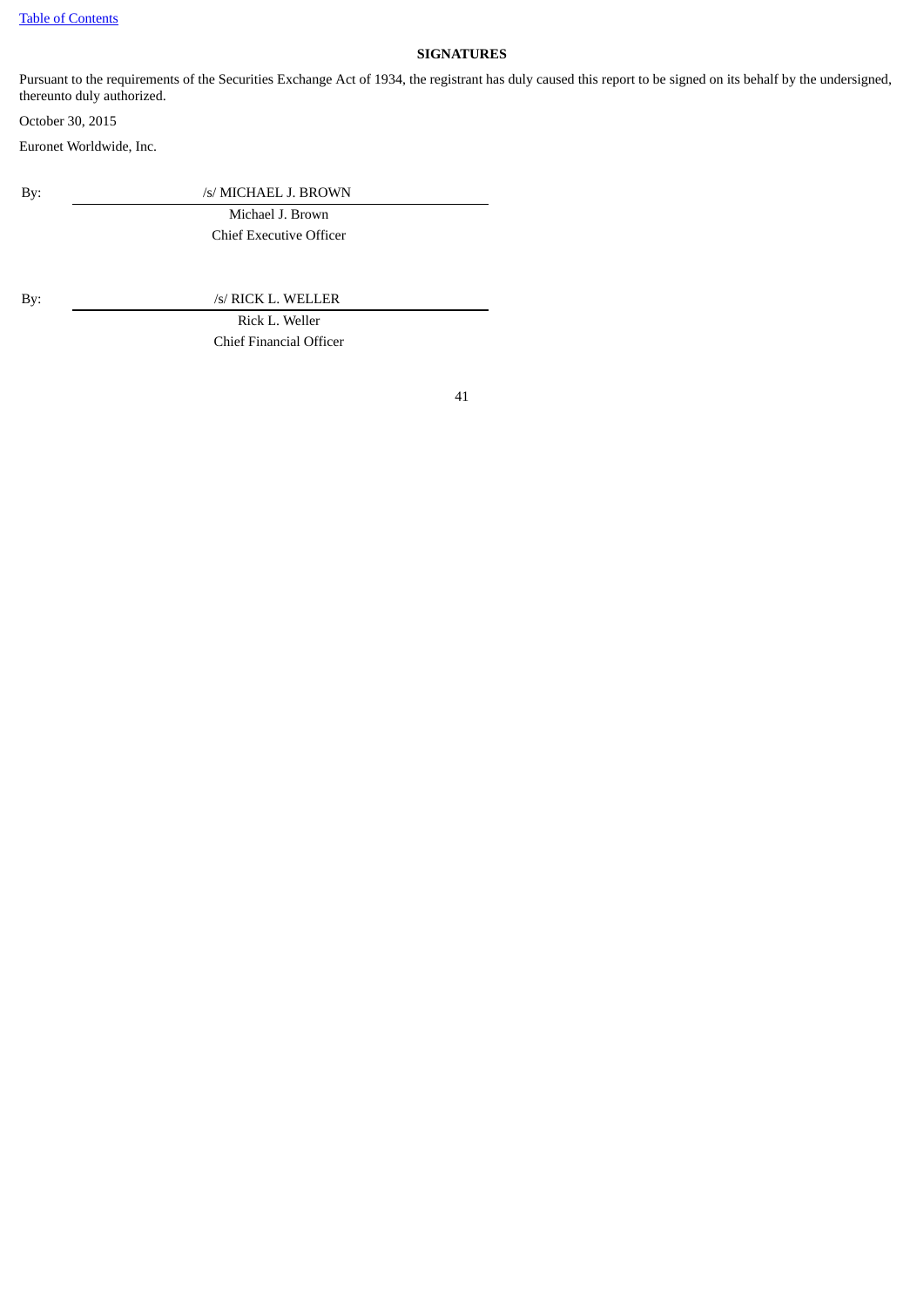#### **EURONET WORLDWIDE, INC. COMPUTATION OF RATIO OF EARNINGS TO FIXED CHARGES (Unaudited)**

|                                                                                | Three Months Ended<br>September 30, |    |        | <b>Nine Months Ended</b><br>September 30, |        |     |           |
|--------------------------------------------------------------------------------|-------------------------------------|----|--------|-------------------------------------------|--------|-----|-----------|
| (dollar amounts in thousands)                                                  | 2015                                |    | 2014   | 2015                                      |        |     | 2014      |
| Pretax income before adjustment for income from unconsolidated<br>subsidiaries | \$<br>48,040                        | \$ | 47,772 | $\mathbb{S}^-$                            | 99,026 | \$  | 98,655    |
| Add:                                                                           |                                     |    |        |                                           |        |     |           |
| Fixed charges                                                                  | 8,695                               |    | 5.071  |                                           | 23.837 |     | 13,124    |
| Adjusted pretax income                                                         | \$<br>56,735                        | S  | 52,843 | \$122,863                                 |        |     | \$111,779 |
| Fixed charges:                                                                 |                                     |    |        |                                           |        |     |           |
| Interest expense                                                               | \$<br>6,690                         | \$ | 3.046  | \$                                        | 18,482 | \$. | 7,476     |
| Estimate of interest within rental expense                                     | 2,005                               |    | 2,025  |                                           | 5,355  |     | 5,648     |
| Total fixed charges                                                            | \$<br>8,695                         | \$ | 5,071  | S                                         | 23,837 | S   | 13,124    |
| Ratio of earnings to fixed charges                                             | 6.5                                 |    | 10.4   |                                           | 5.2    |     | 8.5       |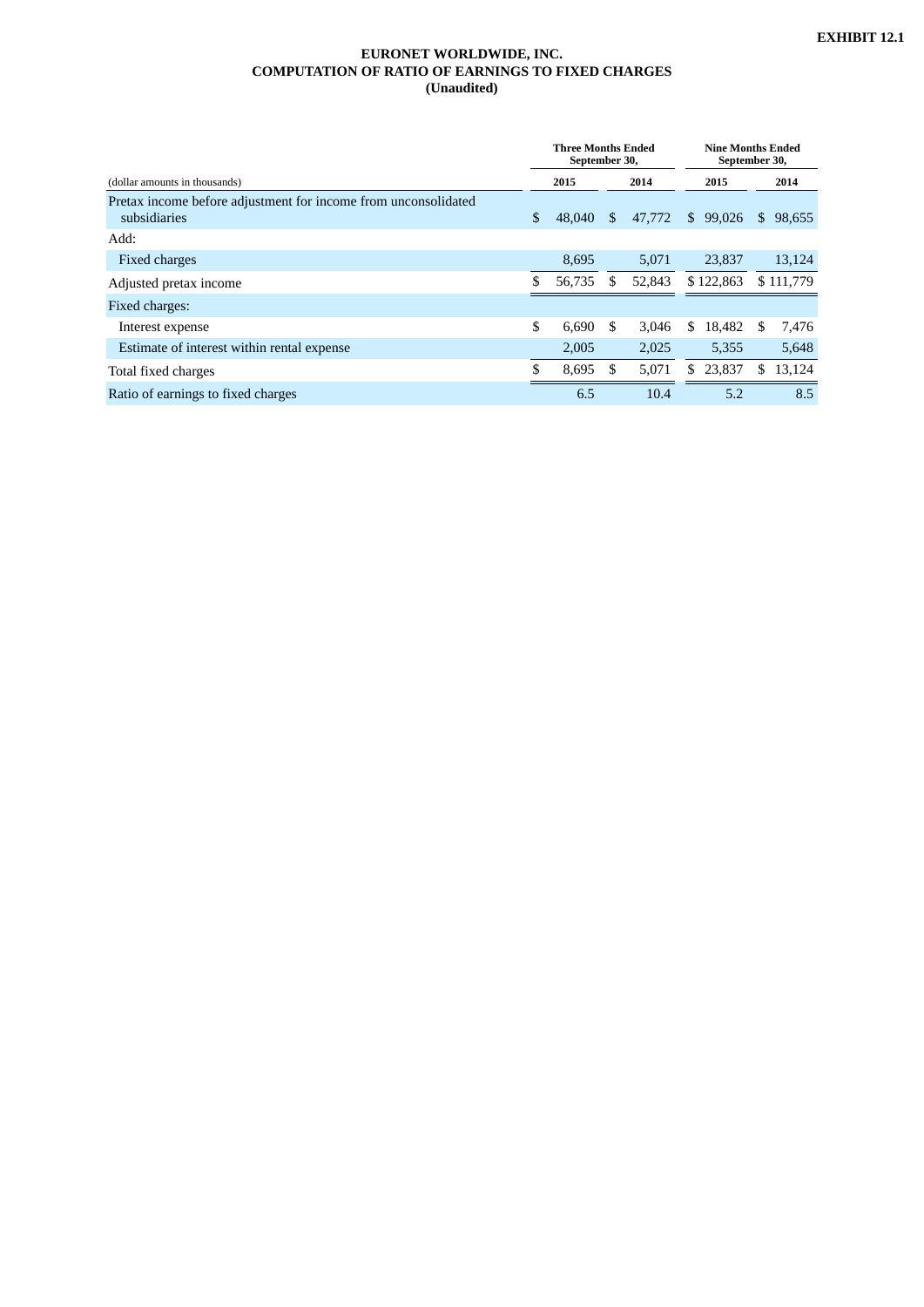#### **CERTIFICATIONS OF CHIEF EXECUTIVE OFFICER**

I, Michael J. Brown, certify that:

- 1) I have reviewed this Quarterly Report on Form 10-Q of Euronet Worldwide, Inc.;
- 2) Based on my knowledge, this report does not contain any untrue statement of a material fact or omit to state a material fact necessary to make the statements made, in light of the circumstances under which such statements were made, not misleading with respect to the period covered by this report;
- 3) Based on my knowledge, the financial statements, and other financial information included in this report, fairly present in all material respects the financial condition, results of operations and cash flows of the registrant as of, and for, the periods presented in this report;
- 4) The registrant's other certifying officer and I are responsible for establishing and maintaining disclosure controls and procedures (as defined in Exchange Act Rules 13a-15(e) and 15d-15(e)) and internal control over financial reporting (as defined in Exchange Act Rules 13a-15(f) and 15d-15(f)) for the registrant and have:
	- a) designed such disclosure controls and procedures, or caused such disclosure controls and procedures to be designed under our supervision, to ensure that material information relating to the registrant, including its consolidated subsidiaries, is made known to us by others within those entities, particularly during the period in which this report is being prepared;
	- b) designed such internal control over financial reporting, or caused such internal control over financial reporting to be designed under our supervision, to provide reasonable assurance regarding the reliability of financial reporting and the preparation of financial statements for external purposes in accordance with generally accepted accounting principles;
	- c) evaluated the effectiveness of the registrant's disclosure controls and procedures and presented in this report our conclusions about the effectiveness of the disclosure controls and procedures, as of the end of the period covered by this report based on such evaluation; and
	- d) disclosed in this report any change in the registrant's internal control over financial reporting that occurred during the registrant's most recent fiscal quarter (the registrant's fourth fiscal quarter in the case of an annual report) that has materially affected, or is reasonably likely to materially affect, the registrant's internal control over financial reporting; and
- 5) The registrant's other certifying officer and I have disclosed, based on our most recent evaluation of internal control over financial reporting, to the registrant's auditors and the audit committee of the registrant's Board of Directors (or persons performing the equivalent functions):
	- a) all significant deficiencies and material weaknesses in the design or operation of internal control over financial reporting which are reasonably likely to adversely affect the registrant's ability to record, process, summarize and report financial information; and
	- b) any fraud, whether or not material, that involves management or other employees who have a significant role in the registrant's internal control over financial reporting.

Date: October 30, 2015

/s/ Michael J. Brown

**Michael J. Brown Chief Executive Officer**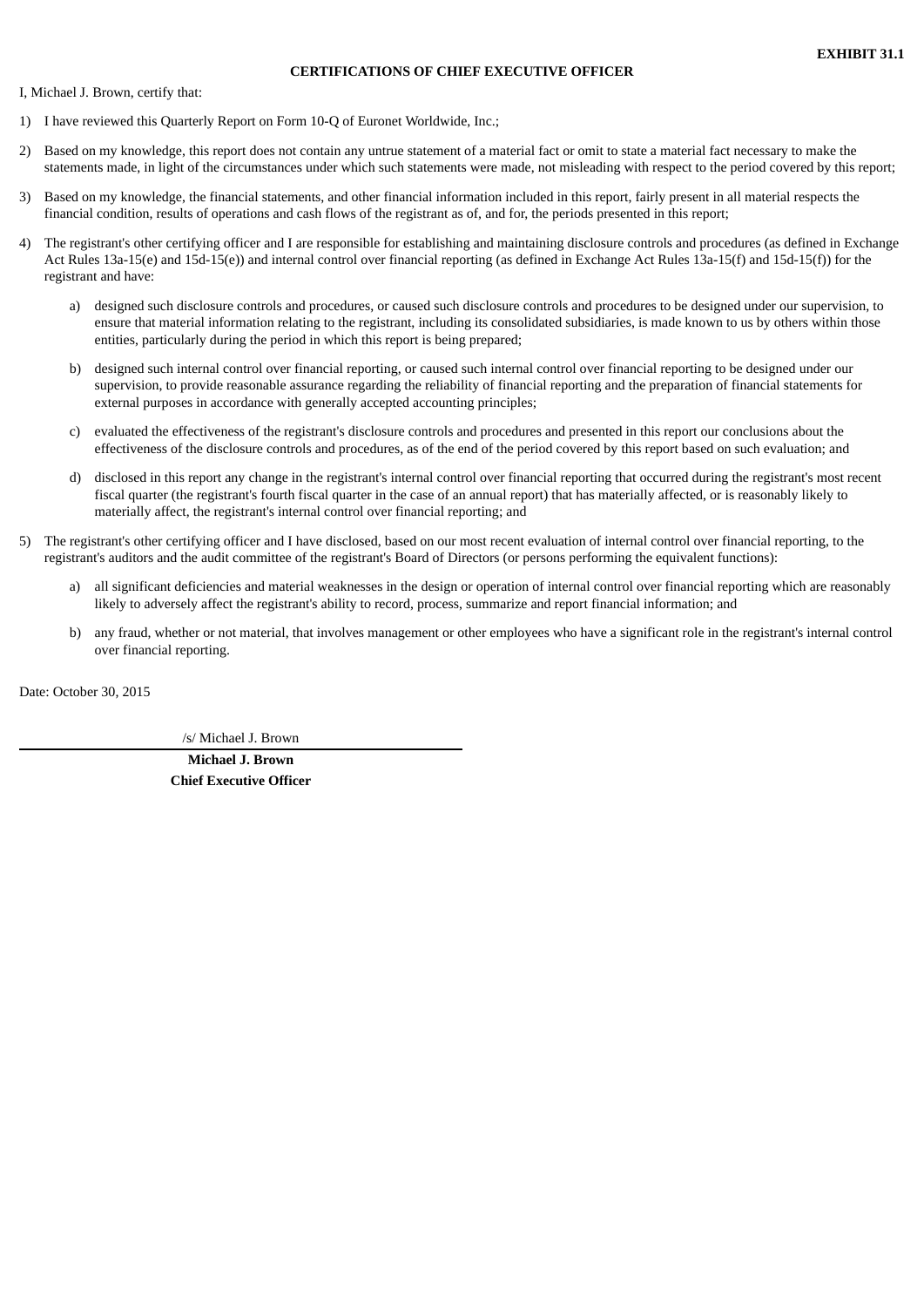#### **CERTIFICATIONS OF CHIEF FINANCIAL OFFICER**

I, Rick L. Weller, certify that:

- 1) I have reviewed this Quarterly Report on Form 10-Q of Euronet Worldwide, Inc.;
- 2) Based on my knowledge, this report does not contain any untrue statement of a material fact or omit to state a material fact necessary to make the statements made, in light of the circumstances under which such statements were made, not misleading with respect to the period covered by this report;
- 3) Based on my knowledge, the financial statements, and other financial information included in this report, fairly present in all material respects the financial condition, results of operations and cash flows of the registrant as of, and for, the periods presented in this report;
- 4) The registrant's other certifying officer and I are responsible for establishing and maintaining disclosure controls and procedures (as defined in Exchange Act Rules 13a-15(e) and 15d-15(e)) and internal control over financial reporting (as defined in Exchange Act Rules 13a-15(f) and 15d-15(f)) for the registrant and have:
	- a) designed such disclosure controls and procedures, or caused such disclosure controls and procedures to be designed under our supervision, to ensure that material information relating to the registrant, including its consolidated subsidiaries, is made known to us by others within those entities, particularly during the period in which this report is being prepared;
	- b) designed such internal control over financial reporting, or caused such internal control over financial reporting to be designed under our supervision, to provide reasonable assurance regarding the reliability of financial reporting and the preparation of financial statements for external purposes in accordance with generally accepted accounting principles;
	- c) evaluated the effectiveness of the registrant's disclosure controls and procedures and presented in this report our conclusions about the effectiveness of the disclosure controls and procedures, as of the end of the period covered by this report based on such evaluation; and
	- d) disclosed in this report any change in the registrant's internal control over financial reporting that occurred during the registrant's most recent fiscal quarter (the registrant's fourth fiscal quarter in the case of an annual report) that has materially affected, or is reasonably likely to materially affect, the registrant's internal control over financial reporting; and
- 5) The registrant's other certifying officer and I have disclosed, based on our most recent evaluation of internal control over financial reporting, to the registrant's auditors and the audit committee of the registrant's Board of Directors (or persons performing the equivalent functions):
	- a) all significant deficiencies and material weaknesses in the design or operation of internal control over financial reporting which are reasonably likely to adversely affect the registrant's ability to record, process, summarize and report financial information; and
	- b) any fraud, whether or not material, that involves management or other employees who have a significant role in the registrant's internal control over financial reporting.

Date: October 30, 2015

/s/ Rick L. Weller

**Rick L. Weller Chief Financial Officer**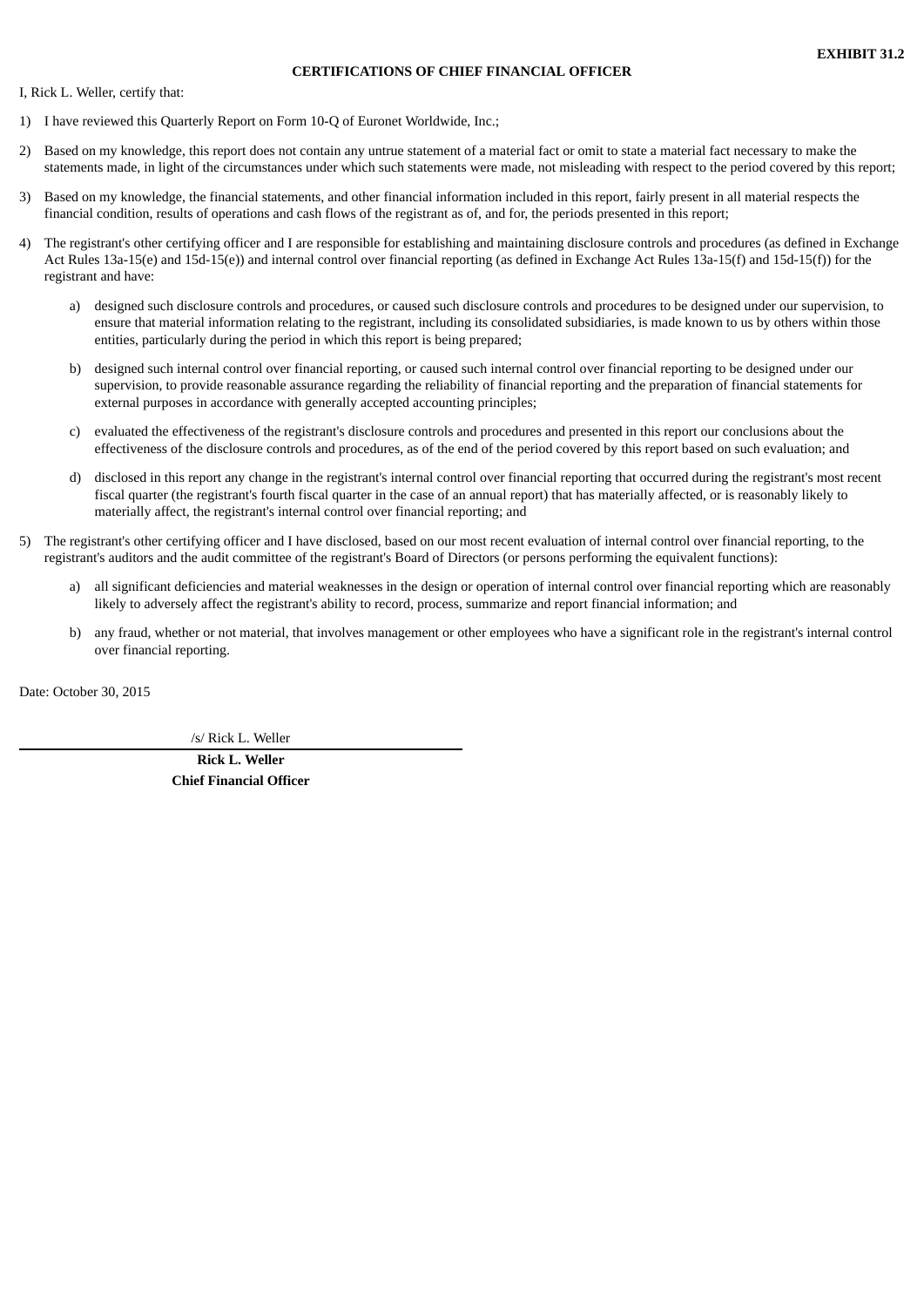#### **CERTIFICATION PURSUANT TO 18 U.S.C. SECTION 1350, AS ADOPTED PURSUANT TO SECTION 906 OF THE SARBANES-OXLEY ACT OF 2002**

In connection with the Quarterly Report on Form 10-Q of Euronet Worldwide, Inc. (the "Company") for the period ended September 30, 2015 as filed with the Securities and Exchange Commission on the date hereof (the "Report"), the undersigned hereby certifies, pursuant to 18 U.S.C. Section 1350, as adopted pursuant to Section 906 of the Sarbanes-Oxley Act of 2002, that:

- (1) the Report fully complies with the requirements of Section 13(a) or 15(d) of the Securities Exchange Act of 1934, as amended; and
- (2) the information contained in the Report fairly presents, in all material respects, the financial condition and results of operations of the Company.

/s/ Michael J. Brown

**Michael J. Brown Chief Executive Officer**

October 30, 2015